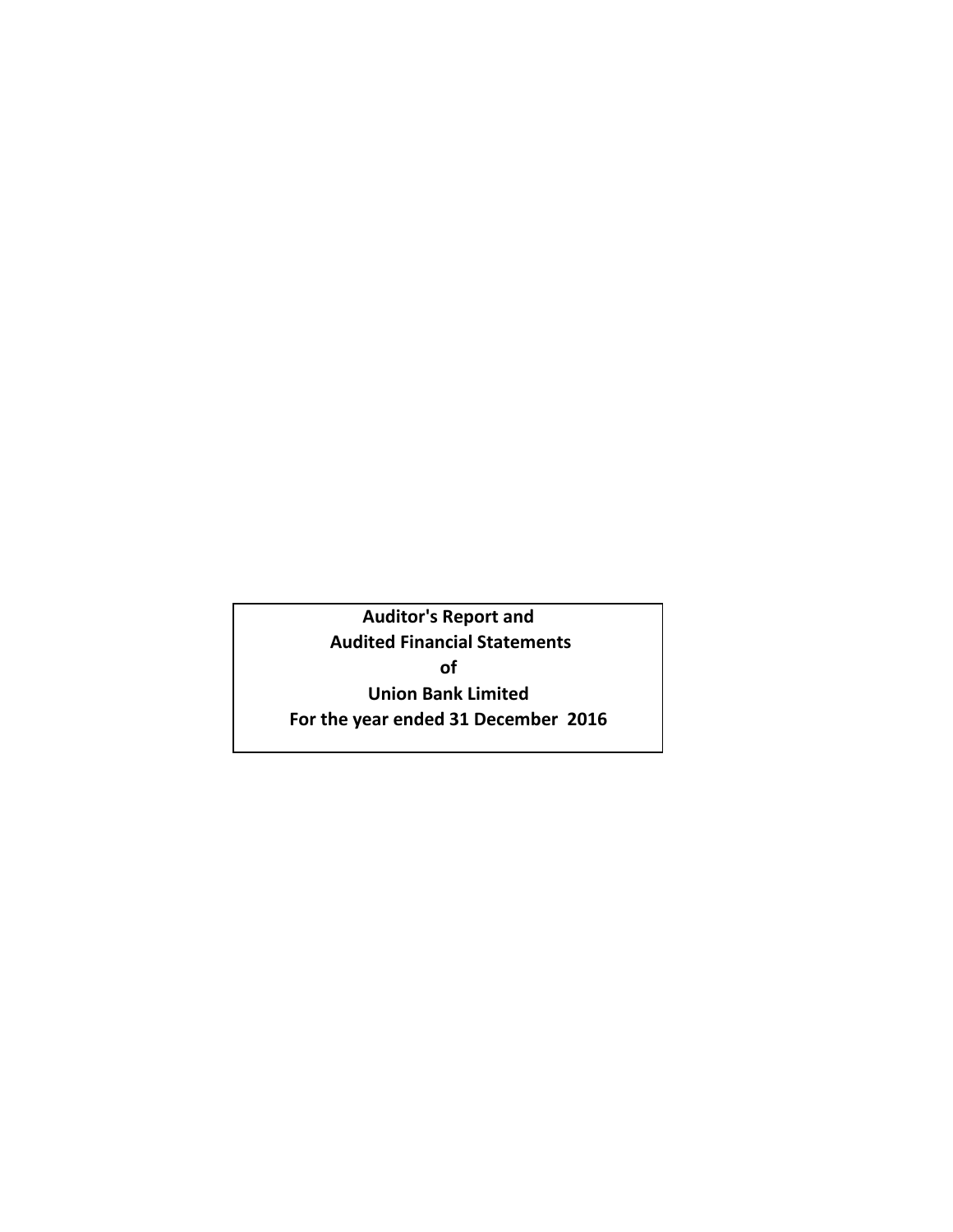# **Auditors' Report TO THE SHAREHOLDERS OF UNION BANK LIMITED**

## **Report on the Financial Statements**

We have audited the accompanying financial statements of Union Bank Limited (the "Bank"), which comprise the balance sheet as at 31 December 2016, and the profit and loss account, statements of changes in equity and cash flow statements for the year then ended, and a summary of significant accounting policies and other explanatory information.

The financial statements of Union Bank Limited for the year ended 31 December 2015 were audited by K. M. Hasan & Co., Chartered Accountants who expressed as unmodified opinion on those statements on 29 February 2016.

# **Management's Responsibility for the Financial Statements and Internal Controls**

Management is responsible for the preparation of financial statements of the bank that give a true and fair view in accordance with Bangladesh Financial Reporting Standards as stated in note- 2.1.1 and for such internal control as management determines is necessary to enable the preparation of financial statements of the Bank that are free from material misstatement, whether due to fraud or error. The Bank Company Act, 1991 as amended and the Bangladesh Bank Regulations require the Management to ensure effective internal audit, internal control and risk management functions of the Bank. The Management is also required to make a self-assessment on the effectiveness of anti-fraud internal controls and report to Bangladesh Bank on instances of fraud and forgeries.

## **Auditors' Responsibility**

Our responsibility is to express an opinion on these financial statements of the Bank based on our audit. We conducted our audit in accordance with Bangladesh Standards on Auditing. Those standards require that we comply with ethical requirements and plan and perform the audit to obtain reasonable assurance about whether the financial statements of the Bank are free from material misstatement.

An audit involves performing procedures to obtain audit evidence about the amounts and disclosures in the financial statements of the Bank. The procedures selected depend on our judgment, including the assessment of the risks of material misstatement of the financial statements of the Bank, whether due to fraud or error. In making those risk assessments, we consider internal control relevant to the entity's preparation of financial statements that give a true and fair view in order to design audit procedures that are appropriate in the circumstances.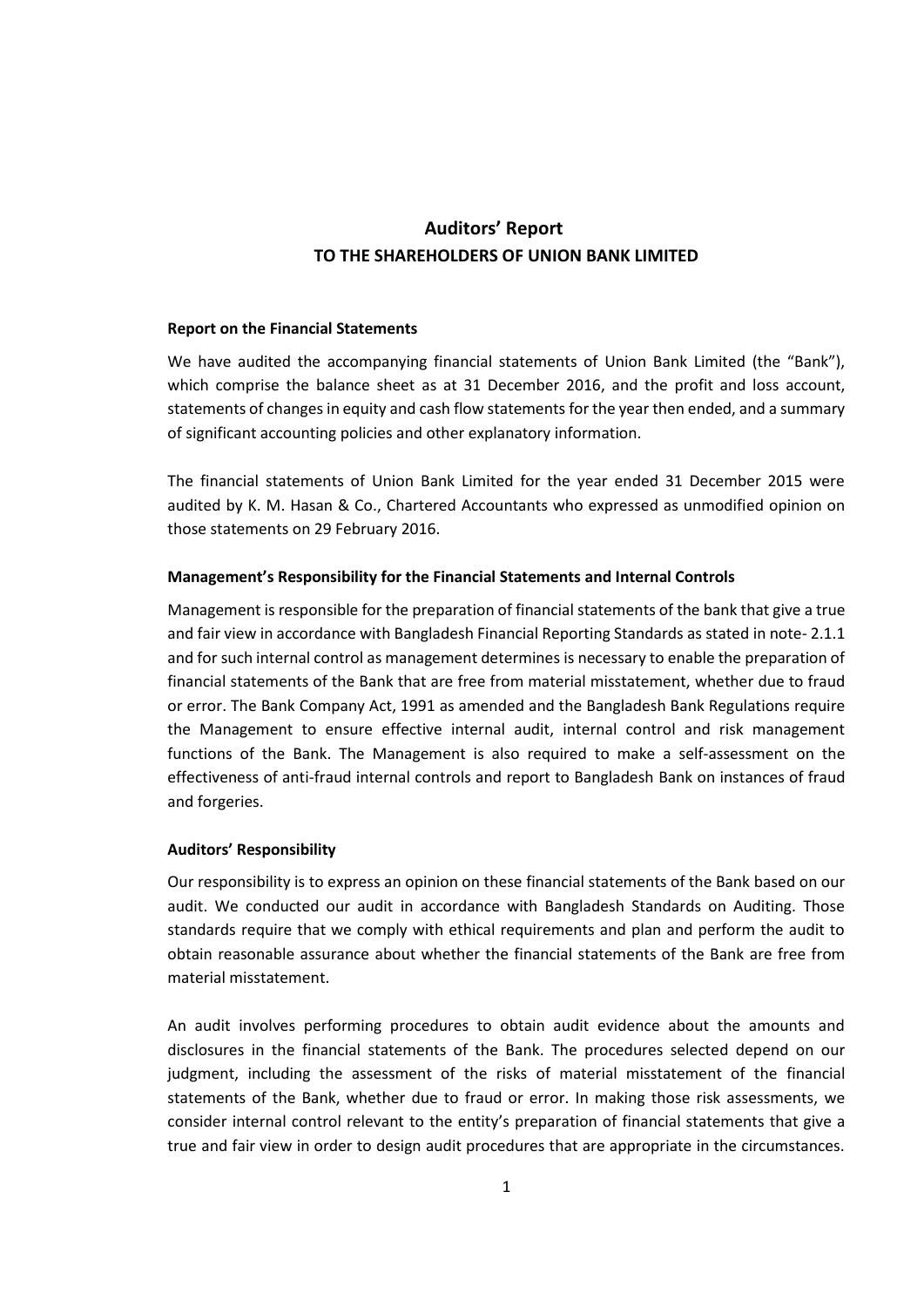An audit also includes evaluating the appropriateness of accounting policies used and the reasonableness of accounting estimates made by management, as well as evaluating the overall presentation of the financial statements of the Bank.

We believe that the audit evidence we have obtained is sufficient and appropriate to provide a basis for our audit opinion.

## **Opinion**

In our opinion, the financial statements of the Bank give a true and fair view of the financial position of the Bank as at 31 December 2016, and financial performance and cash flows for the year then ended in accordance with Bangladesh Financial Reporting Standards as stated in note- 2.1.1.

## **Report on Other Legal and Regulatory Requirements**

In accordance with the Companies Act 1994, Securities and Exchange Rules 1987, the Bank Company Act, 1991 as amended in 2013 and the rules and regulations issued by Bangladesh Bank, we also report the following:

- (a) we have obtained all the information and explanation which to the best of our knowledge and belief were necessary for the purpose of our audit and made due verification thereof;
- (b) to the extent noted during the course of our audit work performed on the basis stated under the Auditor's Responsibility section in forming the above opinion on the financial statements of the Bank and considering the reports of the Management to Bangladesh Bank on anti-fraud internal controls and instances of fraud and forgeries as stated under the Management's Responsibility for the Financial Statements and Internal Controls:
	- i) internal audit, internal control and risk management arrangements of the Bank, as disclosed in note- 2.11 appeared to be adequate with immaterial control deficiencies as identified in management report;
	- ii) nothing has come to our attention regarding material instances of forgery or irregularity or administrative error and exception or anything detrimental committed by employees of the Bank and its related entities;
- (c) in our opinion, proper books of account as required by law have been kept by the Bank so far as it appeared from our examination of those books;
- (d) the balance sheet and profit and loss account of the Bank dealt with by the report are in agreement with the books of account;
- (e) the expenditure incurred was for the purposes of the Bank's business;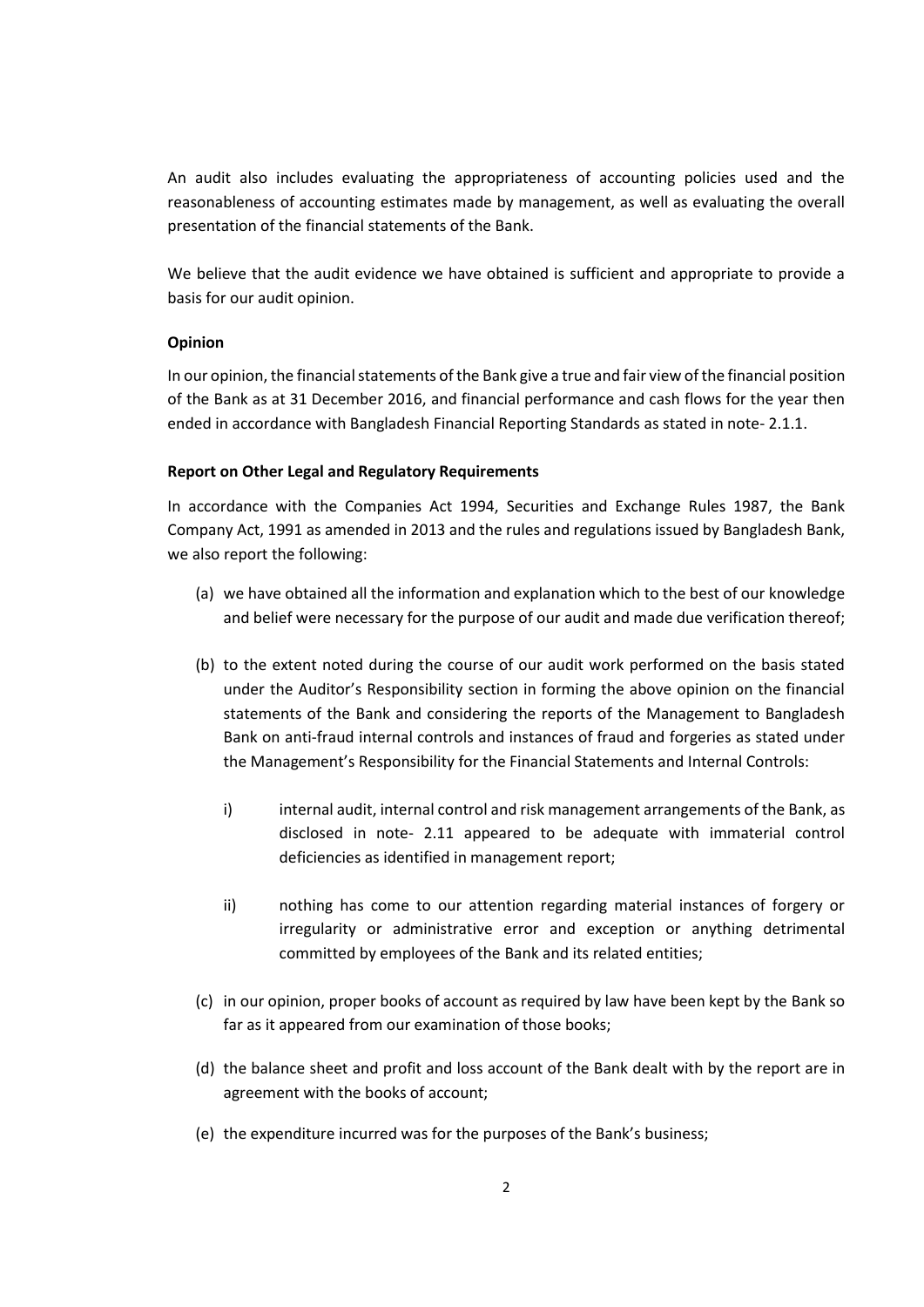- (f) the financial statements of the Bank have been drawn up in conformity with prevailing rules, regulations and Bangladesh Financial Reporting Standard as explained in note- 2.1.1 as well as with related guidelines, circulars issued by Bangladesh Bank and the instruction given by Bangladesh Bank and decision taken in tripartite meeting amongst Inspection Team of Bangladesh Bank, External Auditors and the Management of Union Bank Limited held on 20 February 2017 and Bangladesh Bank instruction letter no. DBI-4/42(8)/2017- 356 dated 22 February 2017;
- (g) provisions have been made for investments which are, in our opinion, doubtful of recovery;
- (h) the records and statements submitted by the branches have been properly maintained and consolidated in the financial statements;
- (i) the information and explanations required by us have been received and found satisfactory; and
- (j) we have reviewed over 80% of the risk weighted assets of the Bank and we have spent around 3,072 person hours for the audit of the books and accounts of the Bank.

 **Dhaka Syful Shamsul Alam & Co 23 February 2017 Chartered Accountants**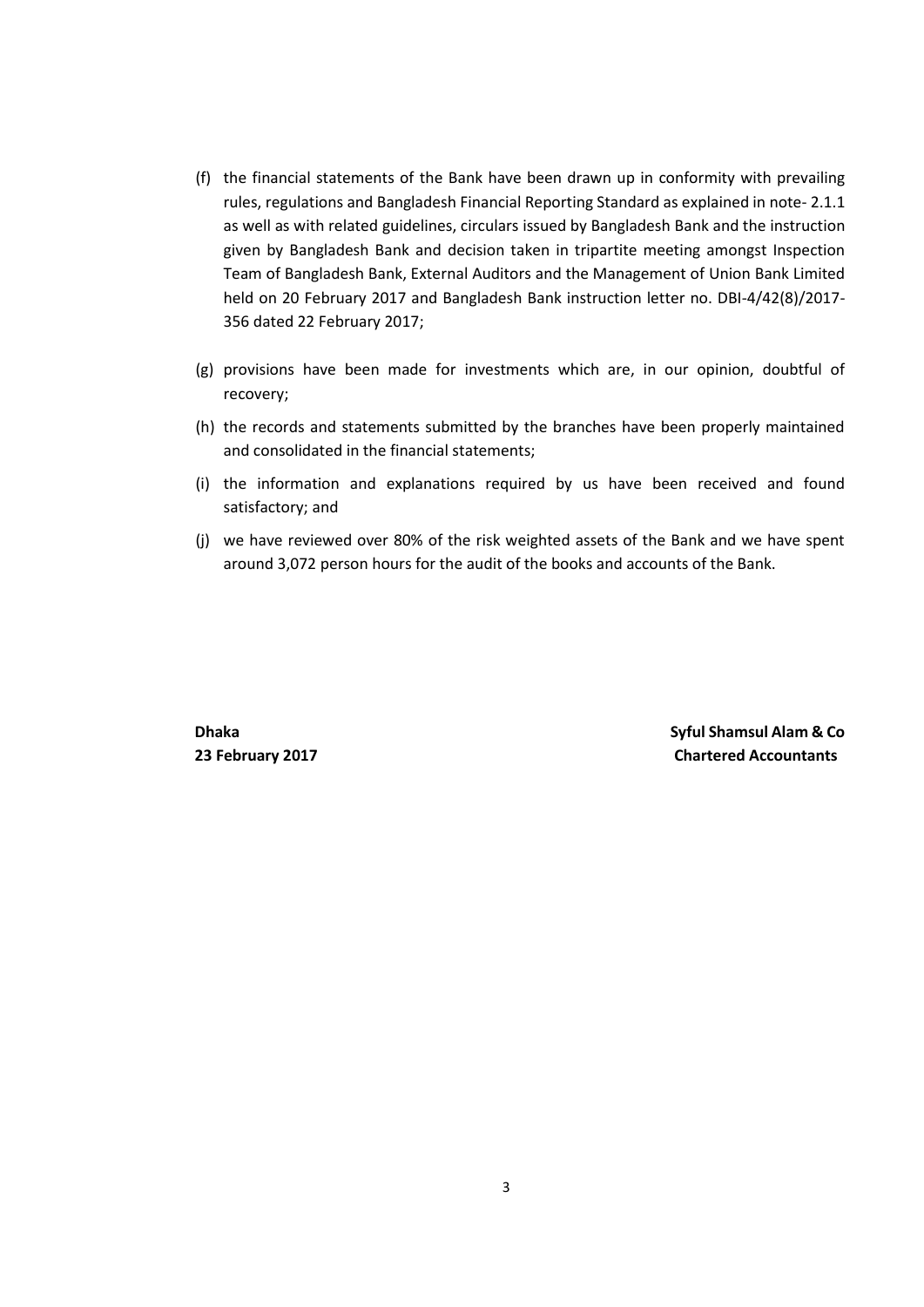# **As at 31 December 2016 Balance Sheet UNION BANK LIMITED**

 $\overline{a}$ 

| <b>Particulars</b>                                             | <b>Notes</b> | 31.12.2016     | 31.12.2015     |
|----------------------------------------------------------------|--------------|----------------|----------------|
|                                                                |              | Taka           | Taka           |
| <b>PROPERTY AND ASSETS</b>                                     |              |                |                |
| Cash                                                           | 3            | 6,120,557,231  | 4,327,474,716  |
| In hand (Including foreign currency)                           | 3.1          | 583,472,797    | 371,739,712    |
| Balance with Bangladesh Bank and its agent bank(s)             | 3.2          | 5,537,084,434  | 3,955,735,004  |
| (Including foreign currency)                                   |              |                |                |
| <b>Balance with other Banks and Financial Institutions</b>     | 4.1          | 263,739,285    | 395,114,479    |
| In Bangladesh                                                  |              | 116,876,875    | 139,801,387    |
| Outside Bangladesh                                             |              | 146,862,410    | 255,313,092    |
| <b>Placement with banks &amp; Other Financial Institutions</b> | 4.2          | 3,078,517,919  | 6,695,732,775  |
| <b>Investments in Shares &amp; Securities</b>                  | 5            | 3,868,479,214  | 3,106,187,398  |
| Government                                                     |              | 3,550,000,000  | 2,700,000,000  |
| <b>Others</b>                                                  |              | 318,479,214    | 406,187,398    |
| <b>Investments</b>                                             | 6            | 67,150,190,750 | 45,592,869,263 |
| General Investments (Bai-Murabaha, Bai-Muajjal, HPSM) etc.     | 6.A          | 52,351,997,718 | 37,548,628,509 |
| <b>Bills Purchased and Discounted</b>                          | 6.B          | 14,798,193,032 | 8,044,240,754  |
| <b>Fixed Assets Including Premises, Furniture and Fixtures</b> | 7            | 829,422,106    | 679,198,080    |
| <b>Other Assets</b>                                            | 8            | 2,606,332,421  | 2,252,184,856  |
| <b>Non Banking Assets</b>                                      |              |                |                |
| <b>Total Assets</b>                                            |              | 83,917,238,926 | 63,048,761,567 |
| <b>LIABILITIES AND CAPITAL</b>                                 |              |                |                |
| <b>Liabilities</b>                                             |              |                |                |
| <b>Placement from Banks &amp; other Financial Institutions</b> | 9            | 140,719,643    | 12,990,443     |
| <b>Deposits and Other Accounts</b>                             | 10           | 74,250,559,036 | 55,555,436,704 |
| <b>Mudaraba Savings Deposits</b>                               | 10.1         | 1,688,892,795  | 923,535,744    |
| Mudaraba Term Deposits                                         | 10.2         | 54,741,355,944 | 45,296,112,256 |
| Other Mudaraba Term Deposits                                   | 10.3         | 11,861,935,948 | 6,429,286,034  |
| Al-Wadia Current Accounts and Other Accounts                   | 10.4         | 5,569,007,885  | 2,847,238,630  |
| <b>Bills Payable</b>                                           | 10.5         | 389,366,464    | 59,264,040     |
| <b>Other Liabilities</b>                                       | 11           | 3,536,716,856  | 2,379,576,074  |
| <b>Deffered Tax Liabilities/(Assets)</b>                       | 11.a         | (23, 174, 045) | (11, 199, 512) |
| <b>Total Liabilities</b>                                       |              | 77,904,821,490 | 57,936,803,709 |
| Capital/Shareholders' Equity                                   |              |                |                |
| Paid-up Capital                                                | 12           | 4,708,000,000  | 4,280,000,000  |
| <b>Statutory Reserve</b>                                       | 13           | 527,663,554    | 233,241,638    |
| Other Reserve                                                  | 14           | 145,749,665    | 145,749,665    |
| <b>Retained Earnings</b>                                       | 15           | 631,004,217    | 452,966,555    |
|                                                                |              | 6,012,417,436  | 5,111,957,858  |
| <b>Total Liabilities and Shareholders' equity</b>              |              | 83,917,238,926 | 63,048,761,567 |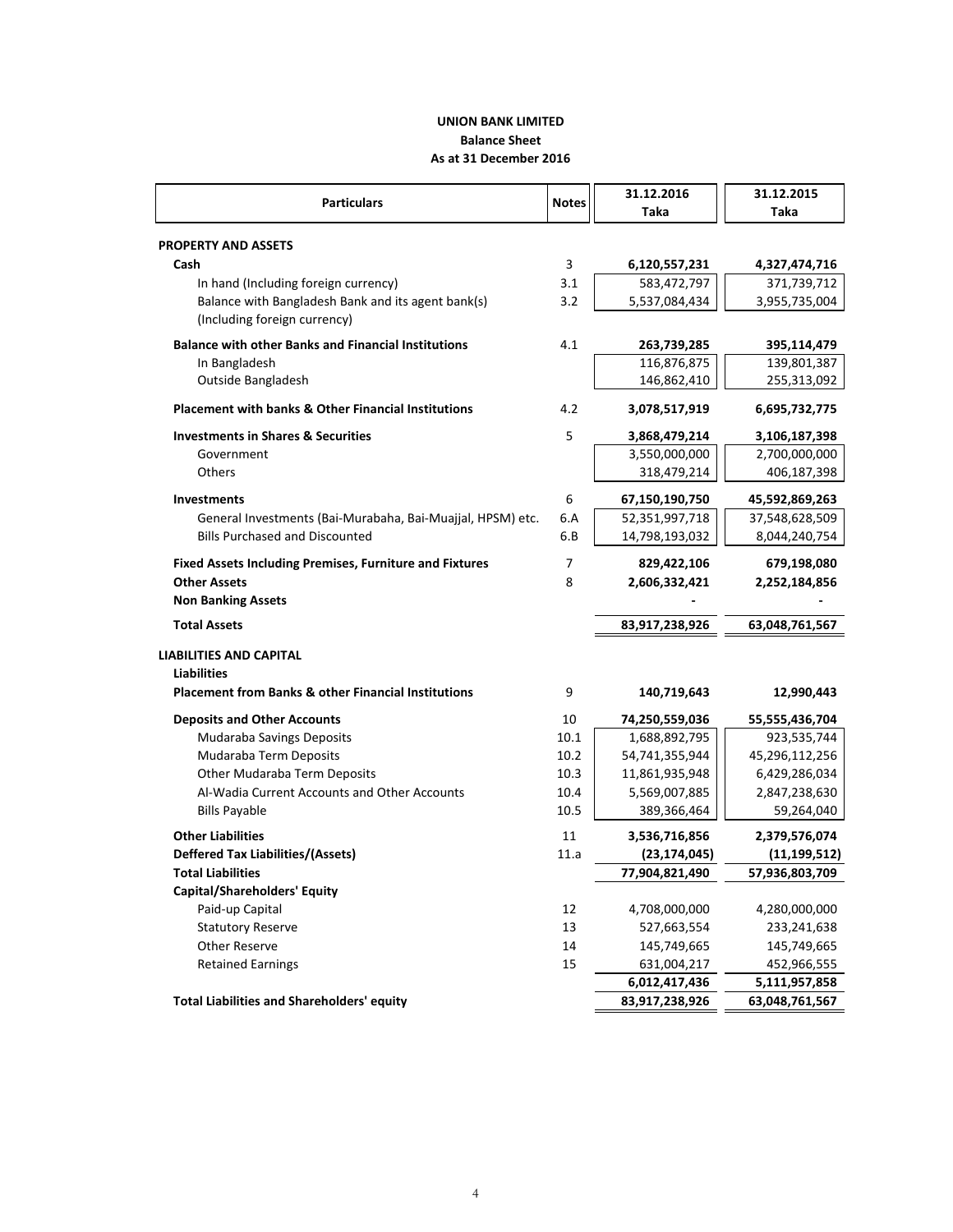#### **UNION BANK LIMITED Balance Sheet As at 31 December 2016**

| <b>Particulars</b>                  | <b>Notes</b> | 31.12.2016<br>Taka | 31.12.2015<br>Taka |
|-------------------------------------|--------------|--------------------|--------------------|
| <b>OFF- BALANCE SHEET ITEMS</b>     |              |                    |                    |
| <b>Contingent Liabilities</b>       |              |                    |                    |
| Acceptances and Endorsements        |              | 2,755,510,113      | 2,012,432,593      |
| Letters of Guarantee                | 16           | 365,851,995        | 612,755,013        |
| Irrecoverable Letters of Credit     | 17           | 2,909,424,278      | 1,785,325,197      |
| <b>Bills for Collection</b>         | 18           | 434,599,000        | 232,272,000        |
| <b>Other Contingent Liabilities</b> |              | -                  |                    |
|                                     |              | 6,465,385,386      | 4,642,784,803      |

### **Other Commitments**

Documentary credits and short term trade related transactions Forward assets purchased and forward deposits placed Undrawn note issuance and revolving underwriting facilities - - Undrawn formal standby facilities, credit lines and other commitments  $\begin{vmatrix} 1 & 1 \\ 1 & 1 \end{vmatrix}$ Claims against the bank not acknowledged as debt

|                                                | $\overline{\phantom{0}}$ | -             |
|------------------------------------------------|--------------------------|---------------|
|                                                |                          |               |
| <b>Total Off-Balance Sheet Items Including</b> |                          |               |
| <b>Contingent Liabilities</b>                  | 6,465,385,386            | 4.642.784.803 |

The annexed notes form an integral part of these financial statements.

**Managing Director Director Director Chairman** (Current Charge)

Signed in terms of our separate report of even date

**Dhaka** 23 February 2017  **Syful Shamsul Alam & Co. Chartered Accountants**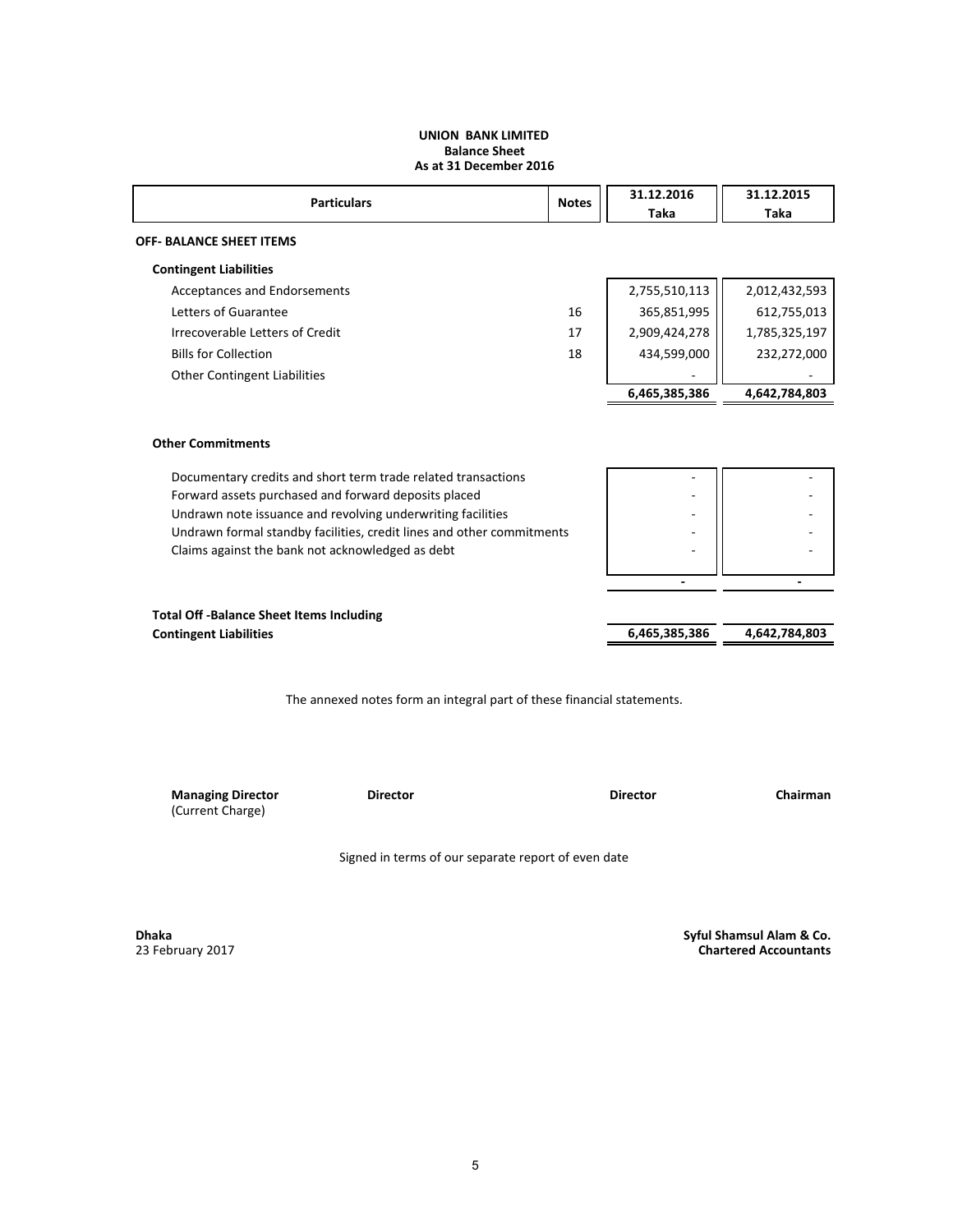# **UNION BANK LIMITED**

## **Profit and Loss Account**

**For the year ended 31 December 2016**

| <b>Particulars</b>                                        |              | 31.12.2016      | 31.12.2015      |  |
|-----------------------------------------------------------|--------------|-----------------|-----------------|--|
|                                                           | <b>Notes</b> | Taka            | Taka            |  |
| Investments Income                                        | 19           | 8,027,089,936   | 6,163,131,029   |  |
| Profit Paid on Deposits                                   | 20           | (5,088,956,590) | (4,213,350,665) |  |
| <b>Net Investment Income</b>                              |              | 2,938,133,346   | 1,949,780,364   |  |
| Income from Investment in shares and securities           | 21           | 31,906,497      | 13,052,070      |  |
| Commission, Exchange and Brokerage                        | 22           | 189,705,866     | 85,111,934      |  |
| <b>Other Operating Income</b>                             | 23           | 19,703,651      | 13,342,014      |  |
|                                                           |              | 241,316,014     | 111,506,018     |  |
| <b>Total Operating Income</b>                             |              | 3,179,449,360   | 2,061,286,382   |  |
| <b>Operating Expenses</b>                                 |              |                 |                 |  |
| Salary and Allowances                                     | 24           | 643,466,245     | 466,672,261     |  |
| Rent, Taxes, Insurances, and Electricity etc.             | 25           | 213,330,618     | 166,492,896     |  |
| Legal Expenses                                            | 26           | 600,600         | 573,589         |  |
| Postage, Stamps, and Telecommunication etc.               | 27           | 17,637,289      | 12,601,836      |  |
| Stationery, Printings, and Advertisements etc.            | 28           | 58,627,774      | 34,926,334      |  |
| Chief Executive's Salary & Fees                           | 29           | 9,408,548       | 8,800,000       |  |
| Directors' Fees & Expenses                                | 30           | 3,410,900       | 5,521,150       |  |
| Shariah Supervisory Committee's Fess & Expenses           | 31           | 312,800         | 278,300         |  |
| Auditors' Fees                                            |              | 330,000         | 200,000         |  |
| Charges on Investment Losses                              |              |                 |                 |  |
| Depreciation and Repair to Bank's Assets                  | 32           | 151,783,618     | 127,828,491     |  |
| Zakat Expenses                                            |              | 15,000,000      | 6,000,000       |  |
| <b>Other Expenses</b>                                     | 33           | 289,931,389     | 186,577,826     |  |
| <b>Total Operating Expenses</b>                           |              | 1,403,839,782   | 1,016,472,683   |  |
| Profit/(Loss) before Provision and tax                    |              | 1,775,609,578   | 1,044,813,699   |  |
| Provisions for Classified Investments                     | 11.2.1       | 42,000,000      | 1,000,000       |  |
| Provisions for Unclassified Investments                   | 11.2.2       | 233,000,000     | 177,000,000     |  |
| Provision for off- balance sheet exposure                 | 11.2.3       | 23,500,000      | 31,500,000      |  |
| <b>Other Provisions</b>                                   | 11.2.4       | 5,000,000       |                 |  |
| Provisions for diminution in value of investment in share | 11.5         |                 | 47,000,000      |  |
| <b>Total Provision</b>                                    |              | 303,500,000     | 256,500,000     |  |
| <b>Total Profit/(Loss) before Tax</b>                     |              | 1,472,109,578   | 788,313,699     |  |
| <b>Provision for Income Tax</b>                           |              |                 |                 |  |
| Current tax                                               | 2.9.1.1      | 634,474,533     | 310,751,939     |  |
| Deferred tax                                              | 2.9.1.2      | (11, 974, 533)  | (10,751,939)    |  |
|                                                           |              | 622,500,000     | 300,000,000     |  |
| Net Profit/(Loss) after Tax                               |              | 849,609,578     | 488,313,699     |  |
| Retained Earnings from previous year                      |              | 75,816,555      | 122,315,596     |  |
| Add: Net Profit/(Loss) after Tax                          |              | 849,609,578     | 488,313,699     |  |
| Profit available for Appropriation                        |              | 925,426,133     | 610,629,295     |  |
|                                                           |              |                 |                 |  |
| <b>Appropriations</b>                                     |              |                 |                 |  |
| <b>Statutory Reserve</b>                                  |              | 294,421,916     | 157,662,740     |  |
| General Reserve                                           |              |                 |                 |  |
| Dividend                                                  |              |                 |                 |  |
| Retained earnings                                         |              | 631,004,217     | 452,966,555     |  |
|                                                           |              | 925,426,133     | 610,629,295     |  |
| <b>Earnings Per Share (EPS)</b>                           | 34           | 1.80            | 1.04            |  |

The annexed notes form an integral part of these financial statements

| <b>Managing Director</b><br>(Current Charge) | <b>Director</b>                                     | <b>Director</b> | Chairman |
|----------------------------------------------|-----------------------------------------------------|-----------------|----------|
|                                              | Signed in terms of our separate report of even date |                 |          |

**Dhaka**

23 February 2017 **Chartered Accountants Syful Shamsul Alam & CO.**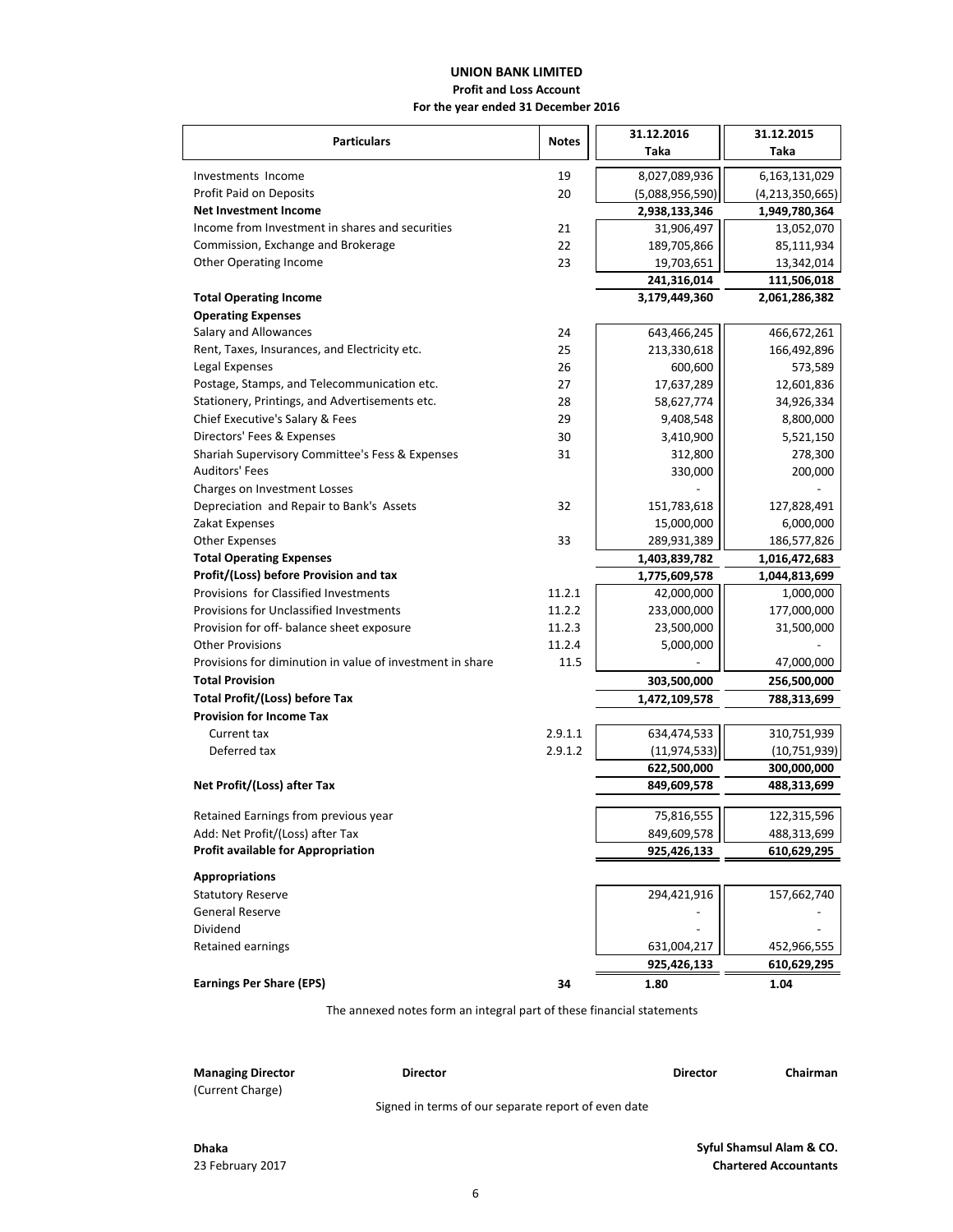# **UNION BANK LIMITED CASH FLOW STATEMENT**

## **For the year ended 31 December 2016**

|                                                                              |              | 31.12.2016          | 31.12.2015         |
|------------------------------------------------------------------------------|--------------|---------------------|--------------------|
| <b>Particulars</b>                                                           | <b>Notes</b> | Taka                | Taka               |
| A. Cash Flow from Operating Activities                                       |              |                     |                    |
| Investments income receipts                                                  |              | 8,122,778,937       | 6,497,505,983      |
| Profit paid on deposit                                                       |              | (4,874,668,238)     | (3,806,347,406)    |
| Fee and Commission receipts                                                  |              | 189,705,866         | 85,111,934         |
| Dividend receipts                                                            |              | 273,701             | 393,800            |
| Payments to employees                                                        |              | (620, 907, 045)     | (419, 388, 629)    |
| Payments to suppliers                                                        |              | (58, 627, 774)      | (34, 926, 334)     |
| Income tax paid                                                              |              | (367, 109, 006)     | (222, 680, 138)    |
| Receipts from other operating activities                                     | 35           | 19,703,651          | 13,342,014         |
| Payments for other operating activities                                      | 36           | (578, 701, 474)     | (413, 628, 927)    |
| <b>Operating Profit before changes in Operating Assets &amp; Liabilities</b> |              | 1,832,448,618       | 1,699,382,297      |
| <b>Changes in Operating Assets &amp; Liabilities</b>                         |              |                     |                    |
| (Increase)/ Decrease Investments to Customers                                |              | (21, 557, 321, 487) | (17,315,082,029)   |
| (Increase)/ Decrease of Other Assets                                         | 37           | (51, 294, 764)      | (1, 256, 626, 705) |
| Increase/ (Decrease) Deposits from Customers                                 |              | 18,695,122,332      | 20,788,126,904     |
| Increase/ (Decrease) of Other Liabilities                                    | 38           | 23,960,149          | (211, 338, 264)    |
| <b>Cash Flow from Operating Assets and Liabilities</b>                       |              | (2,889,533,770)     | 2,005,079,906      |
| <b>Net Cash Flow from Operating Activities</b>                               |              | (1,057,085,152)     | 3,704,462,203      |
| <b>B.</b> Cash Flow from Investing Activities                                |              |                     |                    |
| Payments to Investment in Shares and Securities                              |              | (762, 291, 816)     | (1,666,146,747)    |
| Purchases of Property, Plant and Equipment                                   |              | (263, 859, 767)     | (360, 362, 559)    |
| <b>Net Cash Used in Investing Activities</b>                                 |              | (1,026,151,583)     | (2,026,509,306)    |
| C. Cash Flow from Financing Activities                                       |              |                     |                    |
| Increase/(Decrease) in Share Capital                                         |              |                     |                    |
| Increase/(Decrease) in Other reserve                                         |              |                     |                    |
| Increase/(Decrease) in Placement from Banks & other Financial Institutions   |              | 127,729,200         | 12,990,443         |
| <b>Net Cash Flow from Financing Activities</b>                               |              | 127,729,200         | 12,990,443         |
|                                                                              |              |                     |                    |
| D. Net Increase/(Decrease) of Cash & Cash Equivalents (A+B+C)                |              | (1,955,507,535)     | 1,690,943,340      |
| E. Add/(Less): Effect of Exchange Rate on Cash & Cash Equivalents            |              |                     |                    |
| F. Beginning Cash & Cash Equivalents                                         |              | 11,418,321,970      | 9,727,378,630      |
| G. Ending Cash & Cash Equivalents (D+E+F)                                    |              | 9,462,814,435       | 11,418,321,970     |
| The above closing Cash and Cash Equivalents include:                         |              |                     |                    |
| In hand (Including foreign currency)                                         |              | 583,472,797         | 371,739,712        |
| Balance with Bangladesh Bank and its agent bank(s)                           |              | 5,537,084,434       | 3,955,735,004      |
| Balance with other Banks and Financial Institutions                          |              | 263,739,285         | 395,114,479        |
| Placement with banks & Other Financial Institutions                          |              | 3,078,517,919       | 6,695,732,775      |
|                                                                              |              | 9,462,814,435       | 11,418,321,970     |

The annexed notes form an integral part of these financial statements

| <b>Managing Director</b> | <b>Director</b> | <b>Director</b>                                     | Chairman |
|--------------------------|-----------------|-----------------------------------------------------|----------|
| (Current Charge)         |                 |                                                     |          |
|                          |                 | Signed in terms of our separate report of even date |          |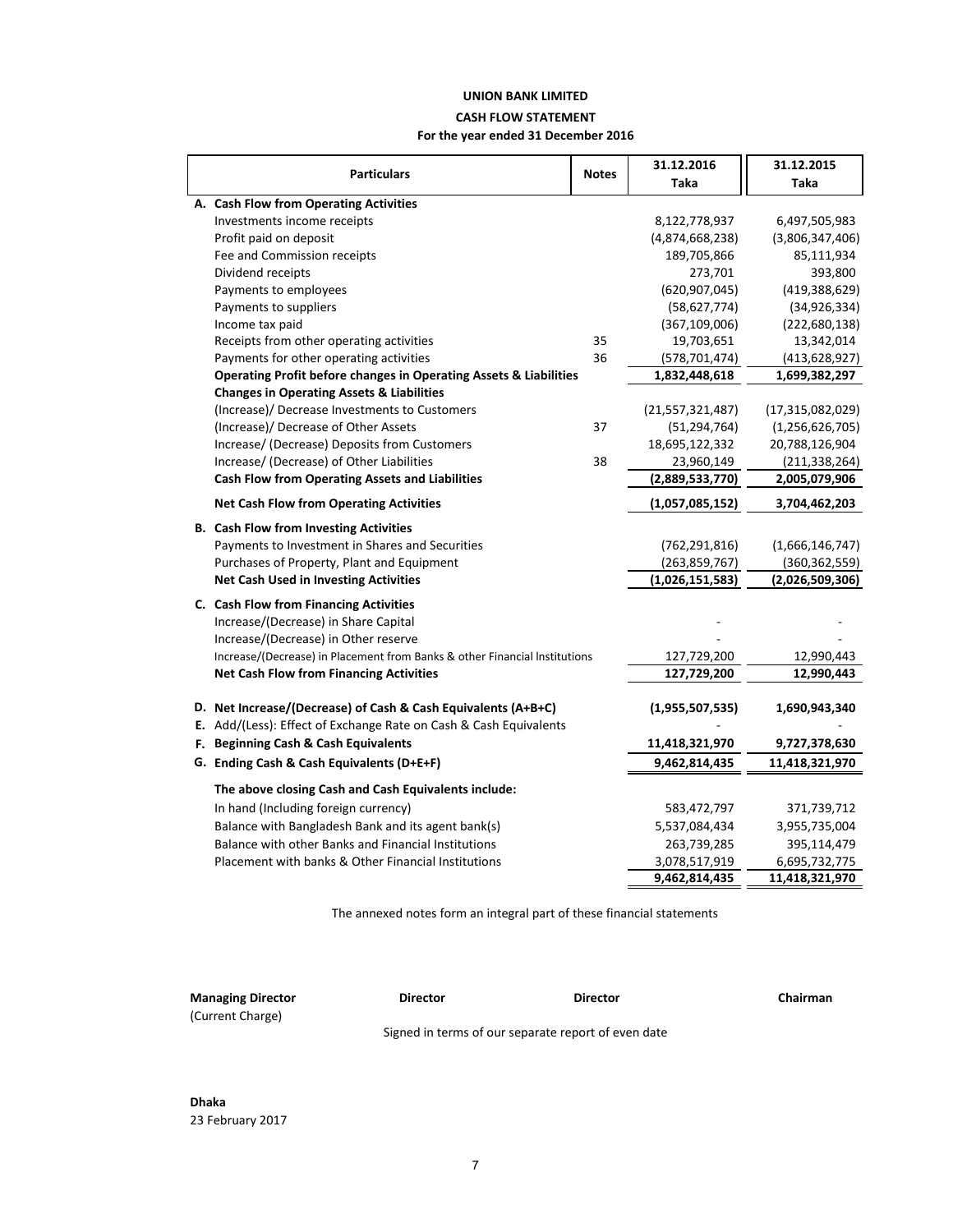## **UNION BANK LIMITED For the year ended 31 December 2016 STATEMENT OF CHANGES IN EQUITY**

| <b>Particulars</b>                                          | Paid-up Capital | <b>Statutory</b> | <b>Other Reserve</b> | <b>Retained</b> | Total         |
|-------------------------------------------------------------|-----------------|------------------|----------------------|-----------------|---------------|
|                                                             |                 | Reserve          |                      | Earnings        |               |
|                                                             | Taka            | Taka             | Taka                 | Taka            | <u>Taka</u>   |
| Balance as on 01 January 2016                               | 4,280,000,000   | 233,241,638      | 145,749,665          | 452,966,555     | 5,111,957,858 |
| <b>Changes in Accounting Policy</b>                         |                 |                  |                      |                 |               |
| Restated Balance                                            | 4,280,000,000   | 233,241,638      | 145,749,665          | 452,966,555     | 5,111,957,858 |
| Surplus/Deficit on account of revaluation of properties     |                 |                  |                      |                 |               |
| Surplus/Deficit on account of revaluation of investments    |                 |                  |                      |                 |               |
| <b>Currency Translation Differences</b>                     |                 |                  |                      |                 |               |
| Net Gains and Losses not Recognized in the Income Statement |                 |                  |                      |                 |               |
| Net Profit for the year                                     |                 |                  |                      | 849,609,578     | 849,609,578   |
| <b>Dividends</b>                                            |                 |                  |                      |                 |               |
| Stock                                                       | 428,000,000     |                  |                      | (428,000,000)   |               |
| Cash                                                        |                 |                  |                      |                 |               |
| <b>Transfer to Statutory Reserve</b>                        |                 | 294,421,916      |                      | (294, 421, 916) |               |
| <b>Transfer to Retained Earnings</b>                        |                 |                  |                      | 50,850,000      | 50,850,000    |
| Issue of Share Capital during the year                      |                 |                  |                      |                 |               |
| Balance as on 31 December 2016                              | 4,708,000,000   | 527,663,554      | 145,749,665          | 631,004,217     | 6,012,417,436 |
| Balance as on 31 December 2015                              | 4,280,000,000   | 233,241,638      | 145,749,665          | 452,966,555     | 5,111,957,858 |

| <b>Managing Director</b> | <b>Director</b> | <b>Director</b> | Chairman |
|--------------------------|-----------------|-----------------|----------|
| (Current Charge)         |                 |                 |          |
| <b>Dhaka</b>             |                 |                 |          |

23 February 2017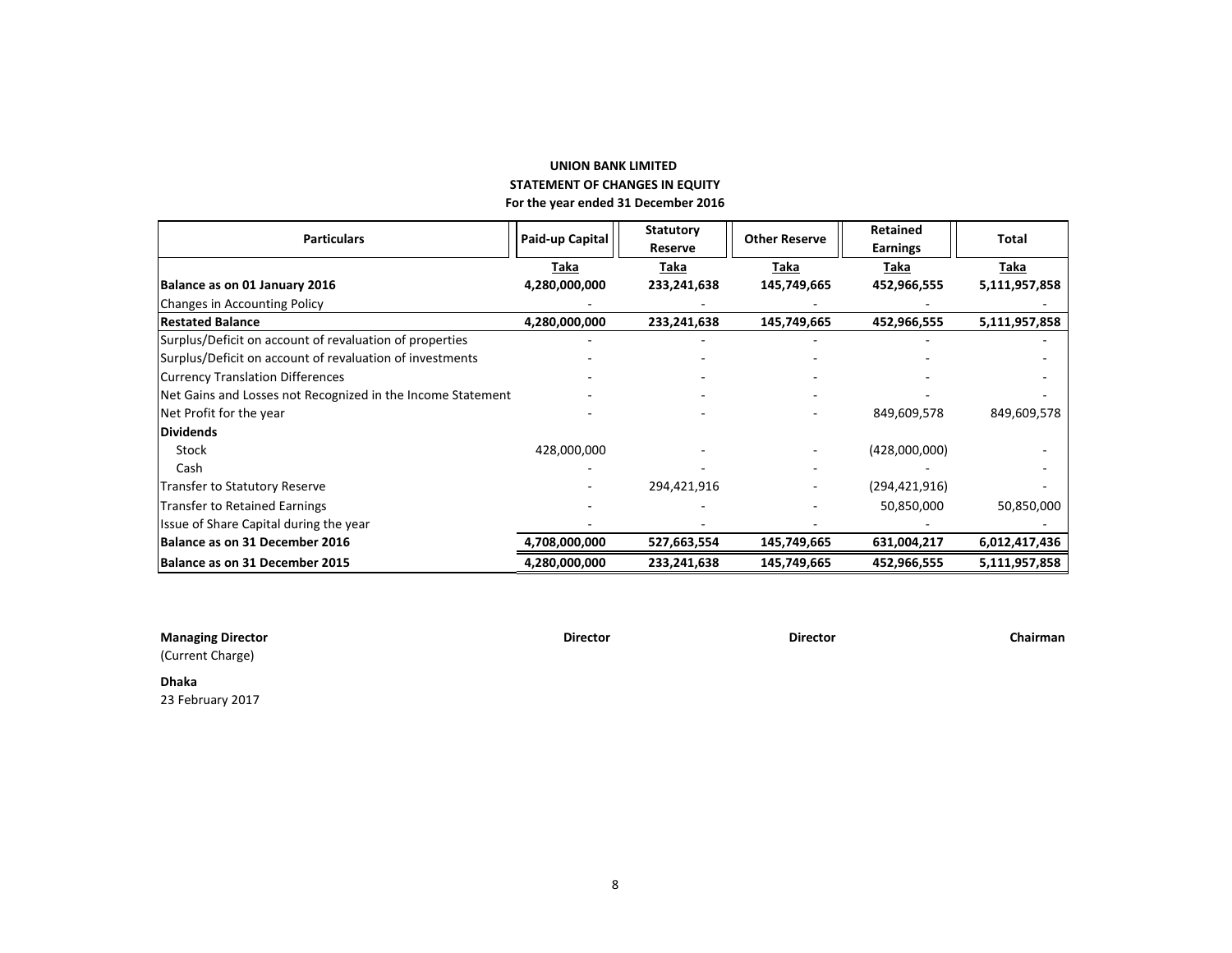## **UNION BANK LIMITED LIQUIDITY STATEMENT (ASSETS AND LIABILITY MATURITY ANALYSIS) As at 31 December 2016**

| <b>Particulars</b>                                  | Up to 01<br>Month | $01 - 03$<br><b>Months</b> | $03 - 12$<br><b>Months</b> | $01 - 05$<br>Years | More than<br>05 years | Total          |
|-----------------------------------------------------|-------------------|----------------------------|----------------------------|--------------------|-----------------------|----------------|
|                                                     | Taka              | Taka                       | Taka                       | Taka               | Taka                  | Taka           |
| <b>Assets</b>                                       |                   |                            |                            |                    |                       |                |
| Cash                                                | 583,472,797       |                            |                            |                    |                       | 583,472,797    |
| Balance with banks & Other Financial Institutions   | 3,453,423,719     | 1,011,100,000              |                            | 1,336,300,000      |                       | 5,800,823,719  |
| Placement with banks & Other Financial Institutions |                   | 2,988,517,919              |                            | 90,000,000         |                       | 3,078,517,919  |
| Investments in Shares and Securities                | 418,479,214       | 1,100,000,000              | 2,050,000,000              | 300,000,000        |                       | 3,868,479,214  |
| Investments                                         | 2,716,200,000     | 9,571,900,000              | 51,769,000,000             | 3,093,090,750      |                       | 67,150,190,750 |
| <b>Fixed Assets including</b>                       |                   |                            |                            |                    | 829,422,106           | 829,422,106    |
| Premises, Furniture & Fixtures                      |                   |                            |                            |                    |                       |                |
| <b>Other Assets</b>                                 | 96,600,000        | 107,400,000                | 896,800,000                | 1,505,532,421      |                       | 2,606,332,421  |
| Non-banking Assets                                  |                   |                            |                            |                    |                       |                |
| <b>Total Assets</b>                                 | 7,268,175,730     | 14,778,917,919             | 54,715,800,000             | 6,324,923,171      | 829,422,106           | 83,917,238,926 |
| <b>Liabilities</b>                                  |                   |                            |                            |                    |                       |                |
| Placement from Banks & Other Financial Institutions |                   | 140,719,643                |                            |                    |                       | 140,719,643    |
| Deposits and Other Accounts                         | 5,250,666,464     | 22,537,000,000             | 32,476,500,000             | 13,986,392,572     |                       | 74,250,559,036 |
| <b>Other Liabilities</b>                            | 298,500,000       | 437,200,000                | 2,760,000,000              | 17,842,811         |                       | 3,513,542,811  |
| <b>Total Liabilities</b>                            | 5,549,166,464     | 23,114,919,643             | 35,236,500,000             | 14,004,235,383     |                       | 77,904,821,490 |
| <b>Net Liquidity Gap</b>                            | 1,719,009,266     | (8,336,001,724)            | 19,479,300,000             | (7,679,312,212)    | 829,422,106           | 6,012,417,436  |

**Managing Director Director Director Chairman**

(Current Charge)

**Dhaka** 23 February 2017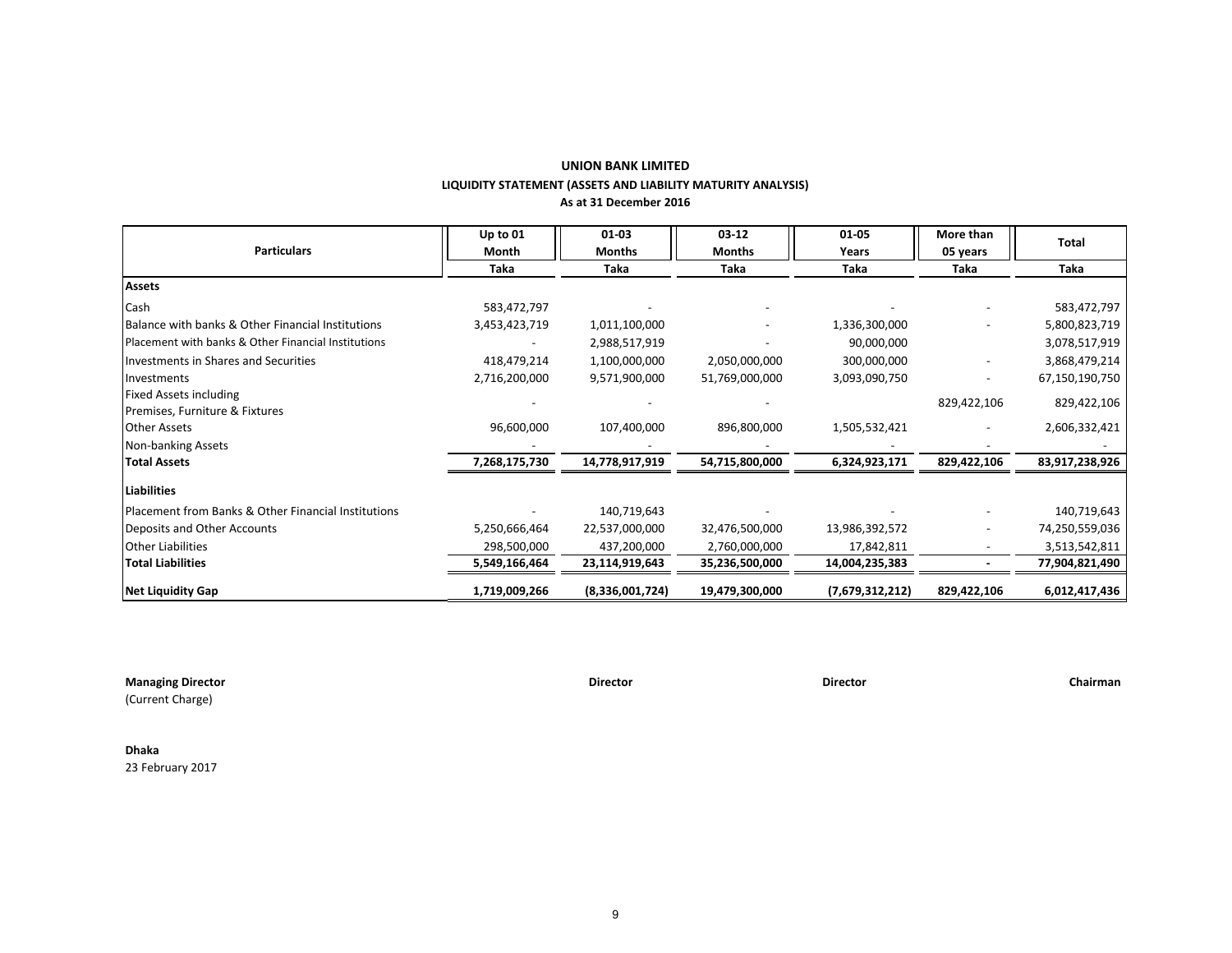## **UNION BANK LIMITED Notes to the Financial Statements For the year ended 31 December 2016**

### **1. The Bank and its activities**

## **1.1 Status of the Bank**

Union Bank Limited (UBL) was incorporated (No. C-107837/13) in Bangladesh on 07 March 2013 as a banking company under Companies Act 1994 to carry on Sharia'h based scheduled commercial banking business. It obtained permission from Bangladesh Bank on 10 March 2013 to commence its business (Ref: BRPD (P-3)/745(60)/2013-1153). Presently the Bank carries banking activities through its fifty seven (57) branches in the country. The Bank has no overseas branches as at 31 December 2016.

The registered office of the Bank is located at Bahela Tower, 72 Gulshan Avenue, Gulshan-1, Dhaka-1212.

### **1.2 Nature of business/principal activities of the Bank**

All kinds of commercial banking services are provided by the Bank to the customers following the principles of Islamic Sharia'h, the provisions of the Bank Company Act, 1991 and Bangladesh Bank's directives.

The bank renders commercial banking services to all types of customers. The range of services offered by the bank includes accepting deposit, making investment, discounting bills, conducting domestic and international money transfer, carrying out foreign exchange transactions in addition to international money transfers, and offering other customer services such as safe keeping, collections and issuing guarantees, acceptances and letters of credit. Core business of the bank includes deposit mobilization and investing activities comprising short-term, long-term, import and export financing. Financing activities are extended to different sectors of the economy that could be grouped into several sectors including Rural & Agriculture, Garments & Textiles, Jute, Cement & Bricks, Tannery, Steel & Engineering, Food & Beverage, Chemical & Pharmaceuticals, Printing & Packaging, Glass & Ceramics and Miscellaneous.

At a glance, the principal activities of the bank are:

(a) To facilitate and handle all kinds of commercial banking services to its customers authorized by Bangladesh Bank.

- (b) To facilitate the export and import trade of Bangladesh.
- (c) To take part in international banking etc.

### **2 Significant accounting polices and basis for preparation of Financial Statements**

#### **2.1 Statements of Compliance**

#### **2.1.1 Departures from BFRS**

The financial statements of the Bank are made up to 31 December 2016 and are prepared under the historical cost convention on a going concern basis and in accordance with the BRPD Circular # 15 dated 09 November 2009, with reference to the " First Schedule of Section 38(4) of the Bank Company Act 1991 as amended and by Bangladesh Bank BRPD Circular # 14 dated 25 June 2003, Other Bangladesh Bank Circulars, Bangladesh Accounting Standards (BASs) and Bangladesh Financial Reporting Standards (BFRSs), The Companies Act 1994,The Bank Company Act, 1991, The Income Tax Ordinance 1984, the Accounting and Auditing Organization for Islamic Financial Institutions (AAOIFI) and other laws and rules applicable in Bangladesh.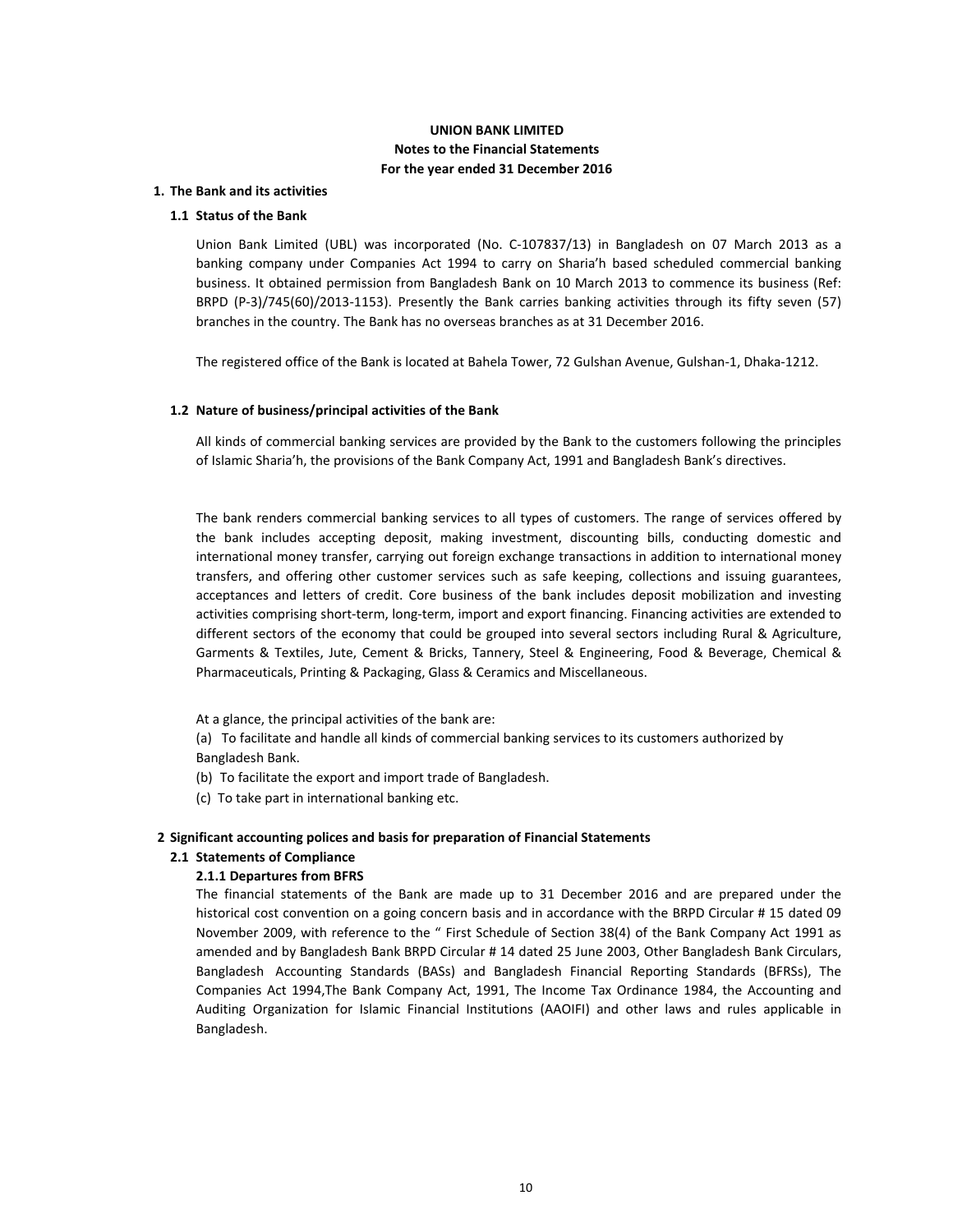In case the requirements of guidelines and circulars issued by Bangladesh Bank differ with those of other regulatory authorities and financial reporting standards (BFRSs), the guidelines and circulars issued by Bangladesh Bank prevails. As such the Bank has departed from those requirements of BFRSs in order to comply with the rules and regulations of Bangladesh Bank which are disclosed below:

#### **i. Provision on investments and off-balance sheet exposures**

**BFRS:** As per BAS 39 "Financial Instruments: Recognition and Measurement" an entity should start the impairment assessment by considering whether objective evidence of impairment exists for financial assets that are individually significant. For financial assets that are not individually significant, the assessment can be performed on an individual or collective (portfolio) basis.

**Bangladesh Bank:** As per BRPD circular No.14 dated 23 September 2012, BRPD circular No. 19 dated 27 December 2012, BRPD circular No. 05 dated 29 May 2013 and BRPD circular No. 16 dated 18 November 2014 a general provision at 0.25% to 5% under different categories of unclassified investments (good/standard investments) has to be maintained regardless of objective evidence of impairment. Also provision for sub-standard, doubtful and bad & loss investments have to be provided at 20%, 50% and 100% respectively (except short-term agricultural and micro-credits where 5% for sub-standard and doubtful investments and 100% for bad & loss investments) depending on the duration of overdue. Again as per BRPD Circular No.14 dated 23 September 2012 and BRPD Circular No.19 dated 27 December 2012, a general provision at 1% is required to be provided for all off-balance sheet exposures. Such provision policies are not specifically in line with those prescribed by "BAS 39 "Financial Instruments: Recognition and Measurement".

#### **ii. Recognition of investment income in suspense**

**BFRS:** Investment to customers are generally classified as 'loans and receivables' as per BAS 39 "Financial Instruments: Recognition and Measurement" and investment income is recognized through effective interest rate method over the term of the investment. Once an investment is impaired, investment income is recognized in profit and loss account on the same basis based on revised carrying amount.

**Bangladesh Bank:** As per BRPD circular no. 14 dated 23 September 2012, once an investment is classified, investment income on such investment are not allowed to be recognized as income, rather the corresponding amount needs to be credited to profit suspense account, which is presented as liability in the balance sheet.

### **iii. Investment in shares and securities**

**BFRS:** As per requirements of BAS 39 "Financial Instruments: Recognition and Measurement" investment in shares and securities generally falls either under "at fair value through profit and loss account" or under ͞aǀailaďle for sale͟ where any change in the fair value (as measured in accordance with BFRS 13) at the year-end is taken to profit and loss account or revaluation reserve respectively.

**Bangladesh Bank:** As per BRPD circular no. 14 dated 25 June 2003 investments in quoted shares and unquoted shares are revalued at the year end at market price and as per book value of last audited balance sheet respectively. Provision should be made for any loss arising from diminution in value of investment; otherwise investments are recognized at cost.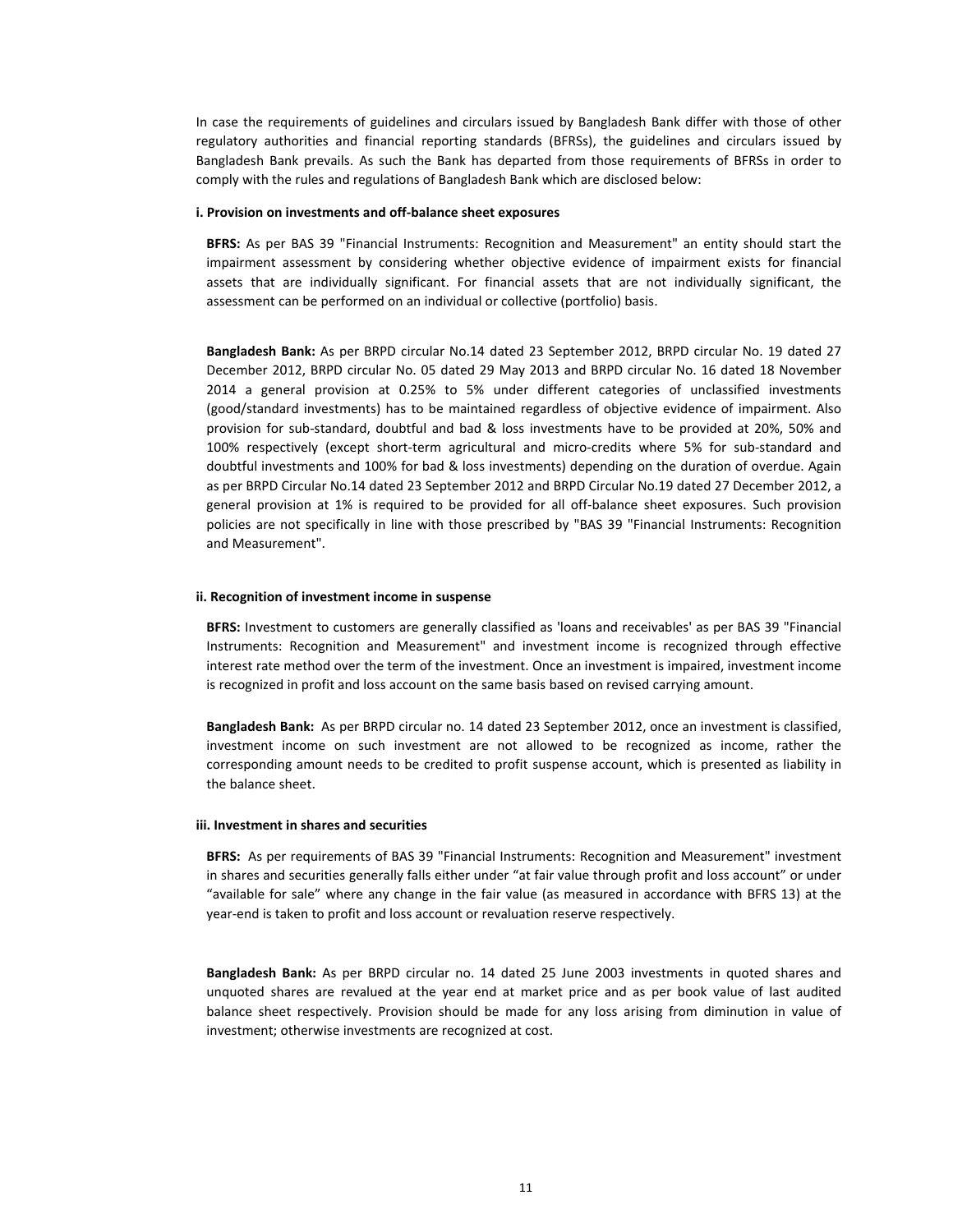#### **iv. Revaluation gains/losses on Government securities**

**BFRS:** As per requirement of BAS 39 "Financial Instruments: Recognition and Measurement" where securities will fall under the category of Held for Trading (HFT), any change in the fair value of held for trading assets is recognized through profit and loss account. Securities designated as Held to Maturity (HTM) are measured at amortized cost method and income from investments recognized through the profit and loss account.

**Bangladesh Bank:** HFT securities are revalued on the basis of mark to market and at year end any gains on revaluation of securities which have not matured as at the balance sheet date are recognized in other reserves as a part of equity and any losses on revaluation of securities which have not matured as at the balance sheet date are charged in the profit and loss account. Profit on HFT securities including amortization of discount are recognized in the profit and loss account. HTM securities which have not matured as at the balance sheet date are amortized at the year end and gains or losses on amortization are recognized in other reserve as a part of equity.

#### **v. Other comprehensive income**

**BFRS:** As per BAS 1 "Presentation of Financial Statements" Other Comprehensive Income (OCI) is a component of financial statements or the elements of OCI are to be included in a single Other Comprehensive Income statement.

**Bangladesh Bank**: Bangladesh Bank has issued templates for financial statements which will strictly be followed by all banks. The templates of financial statements issued by Bangladesh Bank do not include Other Comprehensive Income nor are the elements of Other Comprehensive Income allowed to be included in a single Other Comprehensive Income (OCI) Statement. As such the Bank does not prepare the other comprehensive income statement. However, elements of OCI, if any, are shown in the statements of changes in equity.

## **vi. Financial instruments - presentation and disclosure**

In several cases Bangladesh Bank guidelines categorize, recognize, measure and present financial instruments differently from those prescribed in BAS 39 "Financial Instruments: Recognition and Measurement". As such full disclosure and presentation requirements of BFRS 7 "Financial Instruments: Disclosures" and BAS 32 "Financial Instruments: Presentation" cannot be made in the financial statements.

#### **vii. Financial guarantees**

**BFRS:** As per BAS 39 "Financial Instruments: Recognition and Measurement", financial guarantees are contracts that require an entity to make specified payments to reimburse the holder for a loss it incurs because a specified debtor fails to make payment when due in accordance with the terms of a debt instrument. Financial guarantee liabilities are recognized initially at their fair value, and the initial fair value is amortized over the life of the financial guarantee. The financial guarantee liability is subsequently carried at the higher of this amortized amount and the present value of any expected payment when a payment under the guarantee has become probable. Financial guarantees are included within other liabilities.

**Bangladesh Bank:** As per BRPD 14 dated 25 June 2003, financial guarantees such as letter of credit, letter of guarantee will be treated as off-balance sheet items. No liability is recognized for the guarantee except the cash margin.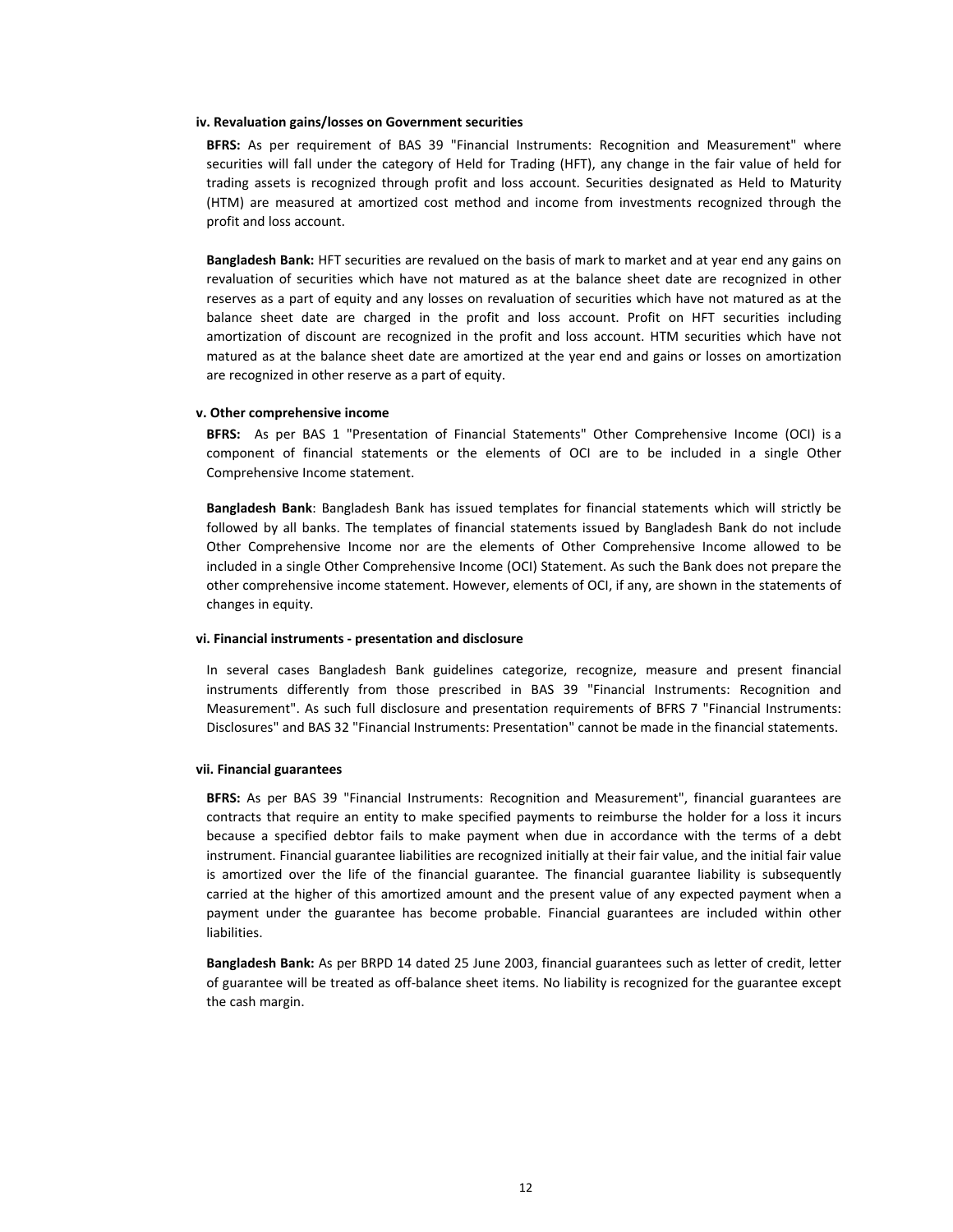### **viii. Balance with Bangladesh Bank: (Cash Reserve Requirement)**

**BFRS**: Balance with Bangladesh Bank that are required to be kept as part of cash reserve requirement, should be treated as other asset as it is not available for use in day to day operations as per BAS 7 "Statement of Cash Flows".

**Bangladesh Bank:** Balance with Bangladesh Bank is treated as cash and cash equivalents.

#### **ix. Cash flow statement**

**BFRS:** The Cash flow statement can be prepared using either the direct method or the indirect method. The presentation is selected to present these cash flows in a manner that is most appropriate for the business or industry. The method selected is applied consistently.

**Bangladesh Bank**: As per BRPD 14 dated 25 June 2003 and BRPD 15 dated 09 November 2009, cash flow statement is to be prepared following a mixture of direct and indirect methods.

### **x. Non-banking asset**

**BFRS:** No indication of Non-banking asset is found in any BFRS.

**Bangladesh Bank:** As per BRPD 14 dated 25 June 2003 and BRPD 15 dated 09 November 2009, there must exist a face item named Non-banking asset.

## **xi. Presentation of intangible asset**

**BFRS:** An intangible asset must be identified and recognized, and the disclosure must be given as per BAS 38 "Intangible Assets".

**Bangladesh Bank:** There is no regulation for intangible assets in BRPD 14 dated 25 June 2003 and BRPD 15 dated 09 November 2009.

### **xii. Off-balance sheet items**

**BFRS:** There is no concept of off-balance sheet items in any BFRS; hence there is no requirement for disclosure of off-balance sheet items on the face of the balance sheet.

**Bangladesh Bank:** As per BRPD 14 dated 25 June 2003 and BRPD 15 dated 09 November 2009, off balance sheet items (e.g. Letter of credit, Letter of guarantee etc.) must be disclosed separately on the face of the balance sheet.

## **xiii. Investments net of provision**

**BFRS:** Investments should be presented net of provision.

**Bangladesh Bank:** As per BRPD 14 dated 25 June 2003 and BRPD 15 dated 09 November 2009, provision on investments is presented separately as liability and cannot be netted off against investments.

### **xiv. Revenue**

As per BAS 18 "Revenue", revenue should be recognized on accrual basis but due to the unique nature of Islamic Banks, income from investment under Mudaraba, Musharaka, Bai-Salam, Bai-as-Sarf and Ijarah modes is accounted for on realization basis as per AAOIFI and Bangladesh Bank guidelines.

## **2.1.2 Authorization of the financial statements for issue**

The financial statements of the Bank have been authorized for issue by the Board of Directors on 23 February 2017.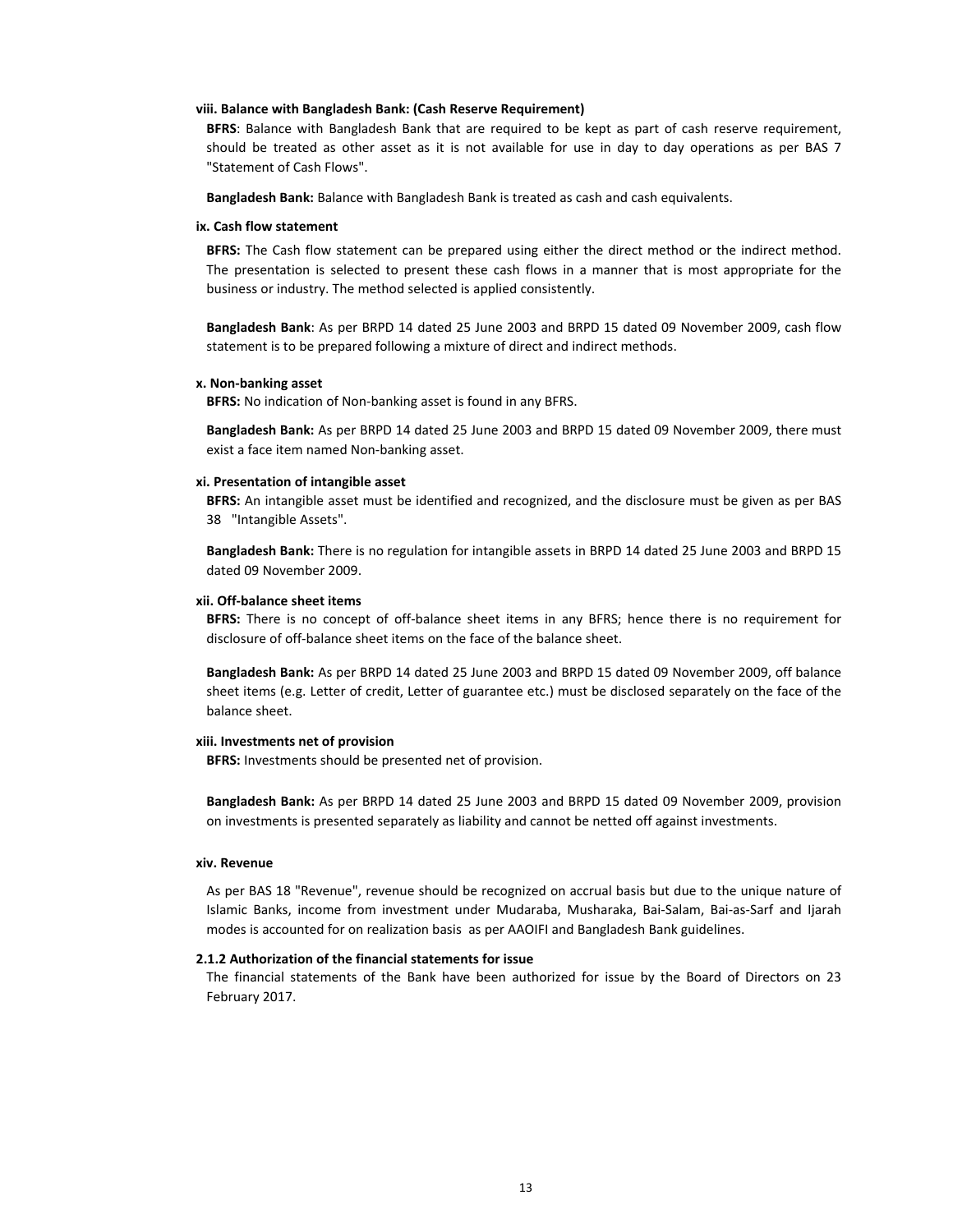### **2.1.3 Changes in accounting standards**

No new International Financial Reporting Standards (IFRSs) have been adopted by The Institute of Chartered Accountants of Bangladesh (ICAB) as Bangladesh Financial Reporting Standards (BFRSs) during the year that are effective for the first time for the financial year 2016 that have a significant impact on the Bank Company and accordingly no new accounting standards have been applied in preparing these financial statements.

### **2.1.4 Prior period adjustments**

Prior period adjustments, if any, is recognized retrospectively as per BAS 8 "Accounting Policies, Changes in Accounting Estimates and Errors".

## **2.2 Basis of Preparation of Financial Statements**

The Financial Statements of Union Bank Limited (UBL) represent Balance Sheet and Profit and Loss Account, Cash Flow Statement, Statement of Changes in Equity and Liquidity Statement which comprise of the financial information/ transaction of all branches. All significant inter-branches transactions are eliminated on preparation of these financial statements.

#### **2.3 Use of estimates and Judgements**

In the preparation of the financial statements management is required to make judgements, estimates and assumptions that affect the application of accounting policies and the reported amounts of assets, liabilities, income and expenses. Actual results may differ from these estimates.

Estimates and underlying assumptions are reviewed on an on going basis. Revisions to accounting estimates are recognized in the year in which the estimate is revised and in any future periods affected.

#### **2.4 Accruals and Deferrals**

Accruals and deferrals have been made as per the guidance of BAS # 1: Presentation of Financial Statements. In order to meet their objectives, financial statements except for Cash Flow Statement and related information are prepared on accrual basis of accounting. Under this basis, the effects of transactions and other events are recognized when they occur (and not when cash or its equivalent is received or paid) and they are recorded in accounts and reported in the financial statements of the year to which they relate.

### **2.5 Revenue Recognition**

The revenues during the year are recognized on an accrual basis, which comply with the conditions of revenue recognition as provided in BAS # 18: Revenue.

#### **2.5.1 Income from Investments**

Income from investments has been accounted for on accrual basis except investment under Musharaka, Mudaraba and Bai-Salam. Income in case of Musharaka is accounted for on realization basis. The bank does not charge any rent during the gestation/interim period of investment under hire purchase, but it fixes the rent of the assets at a higher price in such a way to cover its expected rate of return. Such income is recognized on realization basis.

Income was calculated on daily product basis and charged periodically.

#### **2.5.2 Income from Investments in Securities**

Investment in shares and securities are recorded at cost. Provisions have been made against probable losses on the basis of year end reviewed by the management and in compliance with Bangladesh Bank circulars.

As per BAS-18 "Revenue" dividend income from investments in shares is recognized when the "Bank's" right to receive dividend is established. Bank recognized dividend income when:

- a. It is probable that economic benefits, associated with transaction will flow to the entity; and
- b. The amount of the revenue can be measured reliably.

Gain on sale of shares transferred to other income on realization basis.

Profit on investment in Bangladesh Govt. Islamic Investment Bond is recognized on accrual basis.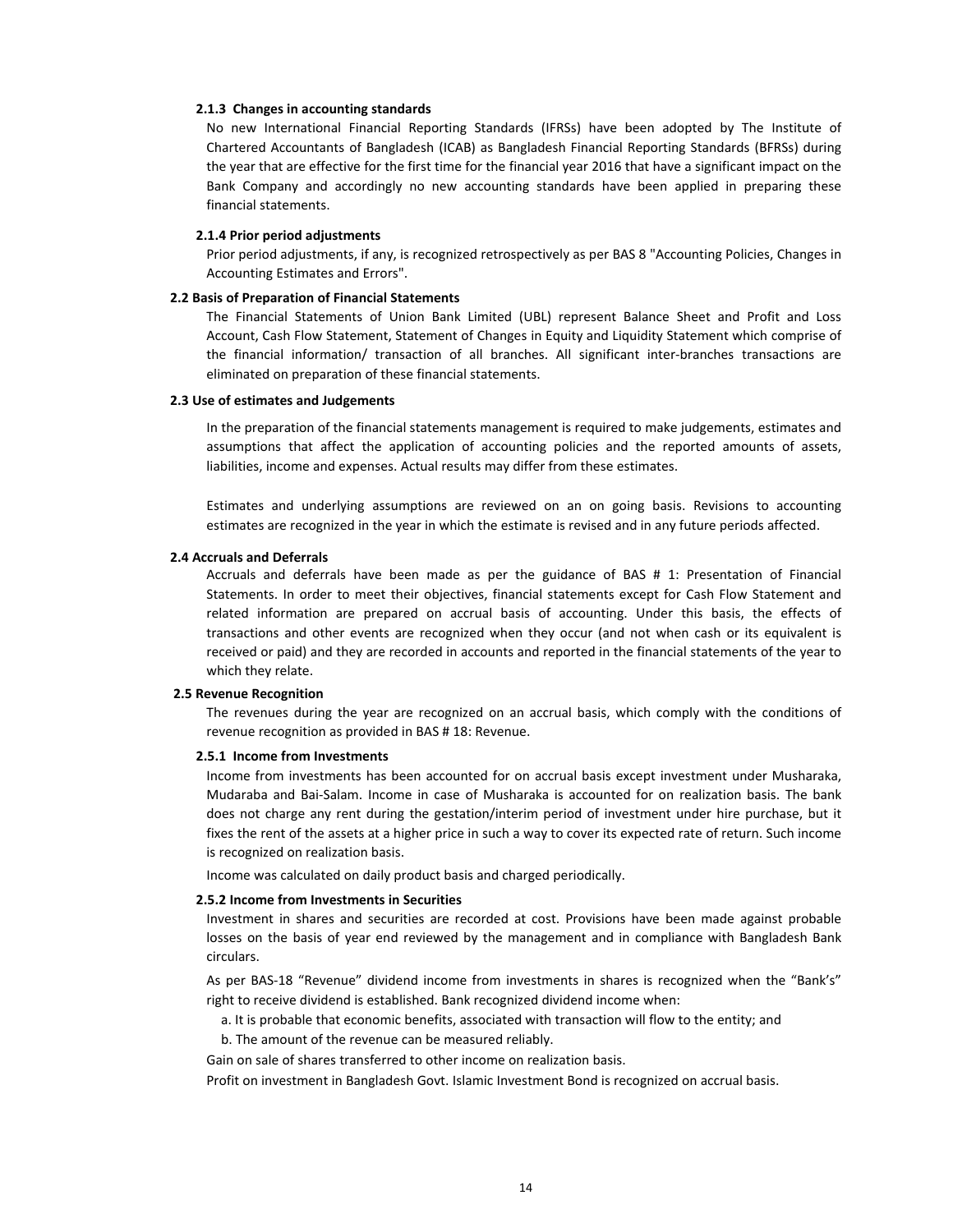### **2.5.3 Commission Income**

Commission and discount on Bills Purchased and Discounted are recognized at the time of realization. Commission charged to customers on letter of credit and guarantees are credited to income at the time of effecting the transactions.

## **2.5.4 Profit/Rent/Compensation Suspense Account**

Profit/rent/compensation accrued on classified investments are suspended and accounted for as per circulars issued by the Bangladesh Bank. Moreover, income which are irregular (doubtful) as per Sharia'h are not included in the distributable income of the Bank.

Compensation on unclassified overdue Bai-Murabaha investments is charged as per Islamic Sharia'h such compensation is not shown as income of the Bank.

Profit received from the balances held with foreign banks and foreign currency charging account with Bangladesh Bank are also not credited to regular income since it is not permissible as per Sharia'h.

## **2.5.5 Profit paid and Other Expenses**

In terms of the provision of BAS # 1: Presentation of Financial Statements, profit paid and other expenses are recognized on accrual basis.

#### **2.5.6 Dividend Payments**

Interim dividend is recognized when they are paid to shareholders. Final dividend is recognized when it is approved by the shareholders. The proposed dividend for the year ended 31 December 2016 has not been recognized as a liability in the balance sheet in accordance with the BAS # 10: Events After the Balance Sheet Date.

Dividend payable to the Bank's shareholders is recognized as a liability and deducted from the shareholders' equity in the period in which the shareholders' right to receive payment is established.

## **2.6 Foreign Currency Transactions**

#### **2.6.1 Foreign Currency**

Items included in the financial statements of each entity of the bank are measured using the currency of the primary economic environment in which entity operates i.e. functional currency. The financial statements of the bank are presented in Taka which is bank's functional and presentation currency.

#### **2.6.2 Foreign Currency Translations**

Foreign currency transactions are converted into equivalent Taka currency at the ruling exchange rates on the respective dates of such transactions as per BAS # 21. Assets and liabilities in foreign currencies as at 31 December 2016 have been converted into Taka currency at the average of the prevailing buying and selling rates of the concerned foreign currencies at that date except "balances with other banks and financial institutions" which have been converted as per directives of Bangladesh Bank vide its circular no BRPD(R) 717/2004-959 dated 21 November 2004.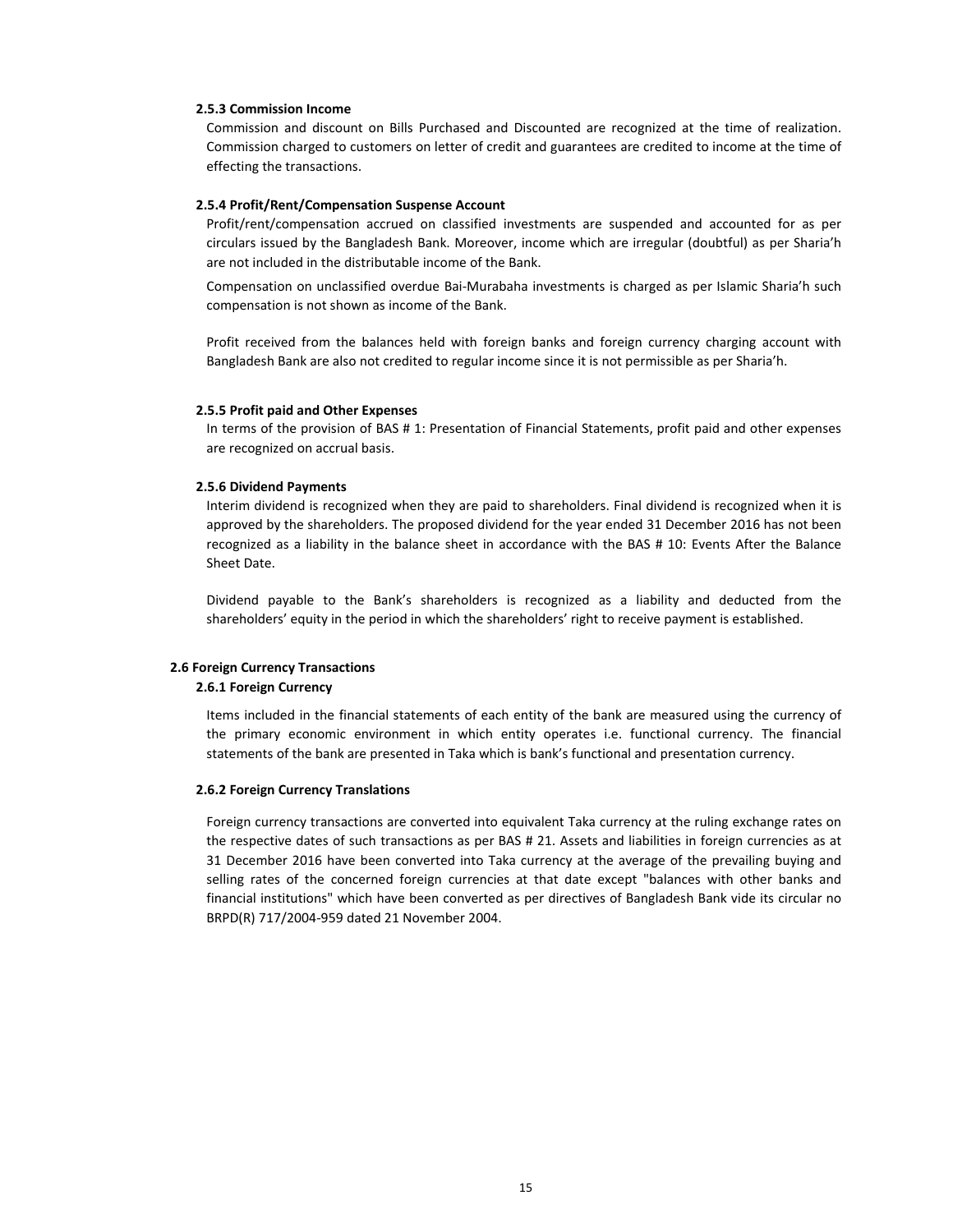#### **2.6.3 Commitments**

Commitments for outstanding forward foreign exchange contracts disclosed in these financial statements are translated at contracted rates. Contingent liabilities / commitments for letters of credit and letters of guarantee denominated in foreign currencies are expressed in Taka terms at the rates of exchange ruling on the balance sheet date. The outstanding balances for the same as at 31 December 2016 have been shown in the Balance Sheet under Off-Balance Sheet items.

| <b>Currency Name</b> | <b>Exchange Rate (TK)</b> |
|----------------------|---------------------------|
| US\$                 | 78.7800                   |
| Euro                 | 82.9941                   |
| Yen                  | 0.6888                    |
| ACU                  | 78.7800                   |
| <b>GBP</b>           | 97.0394                   |
| <b>CHF</b>           | 77.6425                   |
| SGD                  | 54.6469                   |
| <b>AUD</b>           | 57.1924                   |
| CAD                  | 58.5673                   |

**Exchange rates with major foreign currencies as on 31 December 2016 were as:**

### **2.6.4 Translation gains and losses**

As par provision of BAS # 21: The Effects of Changes in Foreign Exchange Rates, foreign currency transactions are translated into Taka at rates prevailing on the dates of such transactions. The resulting exchange transaction gains and losses arising through foreign currency buying and selling transactions effected on different dates of the year have been adjusted by debiting /crediting exchange gain or loss account.

### **2.7 Assets and their basis of valuation**

## **2.7.1 Cash and Cash Equivalents**

As per provision of BAS # 7 Cash Flow Statements of Banks and Similar Financial Institutions for the purpose of the cash flow statement, cash and cash equivalents comprise balances with less than 90 days maturity from the date of acquisition including: cash and balances with central banks, treasury bills, and other eligible bills, amounts due from other banks and dealing securities other than those which are not available to finance the UBL day to day operations.

#### **2.7.2 Investments**

- a) Investments are stated in the balance Sheet at the net amount excluding unearned income and profit receivable.
- b) Provision for Investments Impairment:

As per instructions contained in Bangladesh Bank BCD circular no 34, dated November 16 1989, BCD circular no 20, dated 27 December 1994, BCD circular no 12, dated September 4, 1995, BRPD circular no 16, dated December 6, 1998, BRPD circular no 09, dated May 2001, BRPD circular no 5, dated June 5, 2006, BRPD circular no 14, dated September 23, 2012, BRPD circular no 19, dated December 27, 2012, BRPD circular no. 05, dated May 29, 2013,BRPD circular no. 16, dated November 18, 2014 and BRPD circular no. 08, dated August 02, 2015 respectively specific provisions are made against non performing investments are at the following rates:

| Provision on Substandard Investments | 20%  |
|--------------------------------------|------|
| Provision on Doubtful Investments    | 50%  |
| Provision on Bad & Loss Investments  | 100% |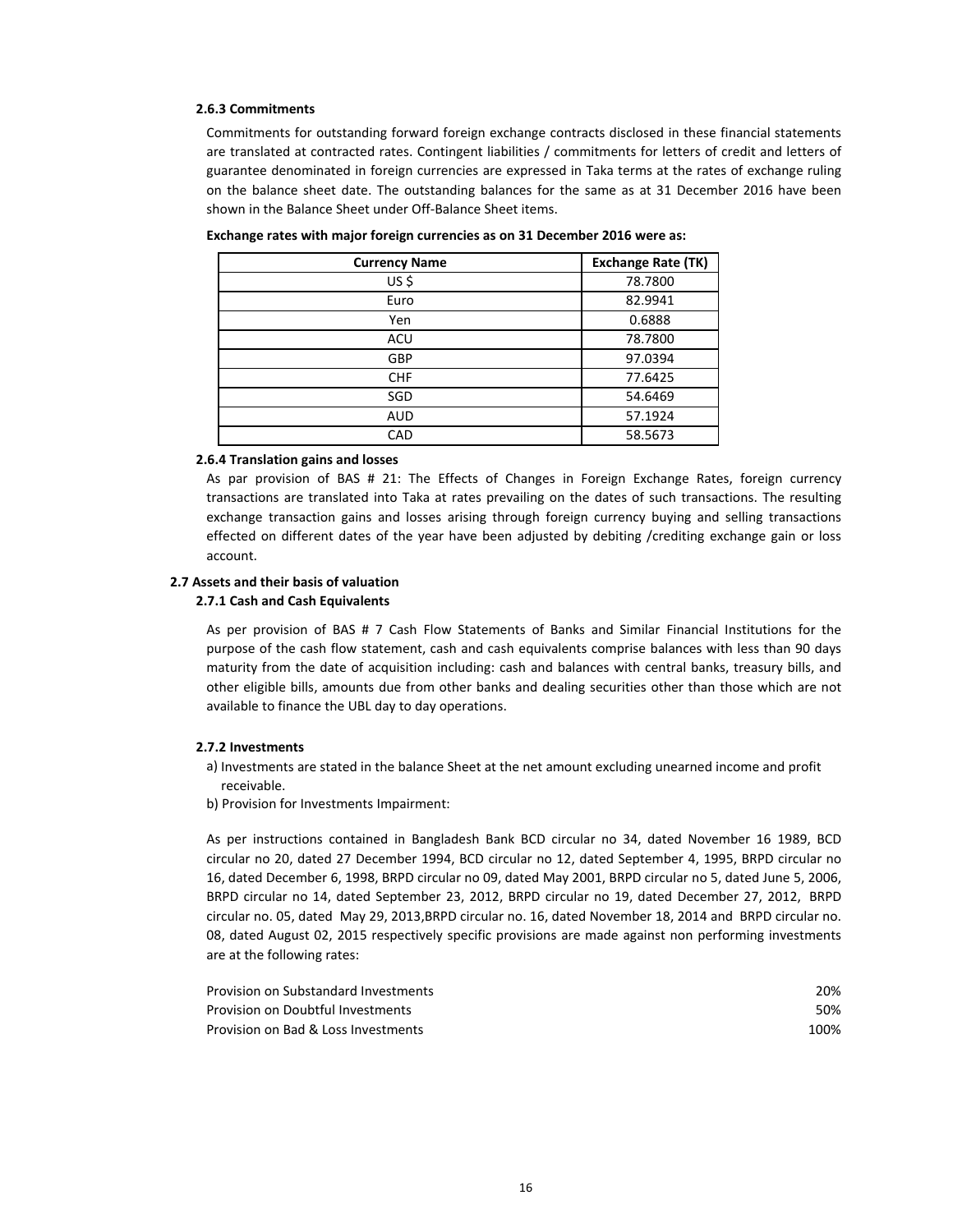As per instructions of BRPD circular nos. 16, 09, 08, 05, 14,19,05,16 and 08dated December 6, 1998, May 14, 2001, October 2005, June 5, 2006, September 23, 2012, December 27, 2012, May 29, 2013, November 18, 2014 and August 02, 2015 respectively an amount has been set aside up of the total unclassified investments as on the balance sheet date at the following rates:

### **General Provision on:**

| All Unclassified Investments of Small and Medium Enterprise (SME)                                                                                       | 0.25%   |
|---------------------------------------------------------------------------------------------------------------------------------------------------------|---------|
| • All Unclassified Investments (Other than investments under Consumer Financing,                                                                        |         |
| SME Financing, Housing Finance, Investment to professionals to set up business,<br>Investment to Brokerage Houses, Merchant Banks, Stock Dealers etc.,) | 1.00%   |
| • Unclassified Consumer Financing (Other than Housing Finance and<br>Investment for Professionals to set up business)                                   | 5.00%   |
| * Unclassified Investment to Housing Finance and Investment for Professionals to set<br>up business under Consumer Financing Scheme                     | 2.00%   |
| Unclassified Investment to Brokerage House, Merchant Banks, Stock dealers, etc.                                                                         | 2.00%   |
| • Off-Balance sheet Exposure                                                                                                                            | 1.00%   |
| <b>Provision for Short-term Agricultural and Micro-Credits:</b>                                                                                         |         |
| • All unclassified investments (irregular & regular)                                                                                                    | 2.50%   |
| • Classified as "Sub-Standard" & "Doubtful"                                                                                                             | 5.00%   |
| • Classified as "Bad/Loss"                                                                                                                              | 100.00% |

d) When an investment is deemed to be uncollectible, it is written off against the related provision for impairments. Subsequent recoveries of such investments are credited to the income statement.

e) Investment are normally written off, when there is no chance of recovery of these amounts in accordance with BRPD Circular no. 2, Dated 13 January 2003 and BRPD Circular no. 15, Dated 23 September 2012 respectively. A separate Investment Monitoring and Recovery Division (IMRD) has been set up at the Head Office, which monitors investment Written-off and legal action through the Money Court. The process of Write-offs does not undermine or affect the amount claimed against the borrower by the Bank.

## **2.7.3 Investment in shares and securities**

Investment in shares and securities (other than government treasury securities) are initially measured at fair value (which is actually the cost) and subsequently accounted for depending on their classification as either held to maturity, fair value through profit or loss, or available for sale.

Investment in Bangladesh Government Islamic Investment Bond (BGIIB) is measured both initially and subsequently at cost, which is also the fair value.

## **2.7.3.1 Valuation Method**

Considerable value of Investments has been considered as follows:

| <b>Particulars</b>                             | <b>Valuation Method</b> |
|------------------------------------------------|-------------------------|
| Bangladesh Government Islamic Investment Bonds | Cost Price              |
| Shares                                         | Cost Price              |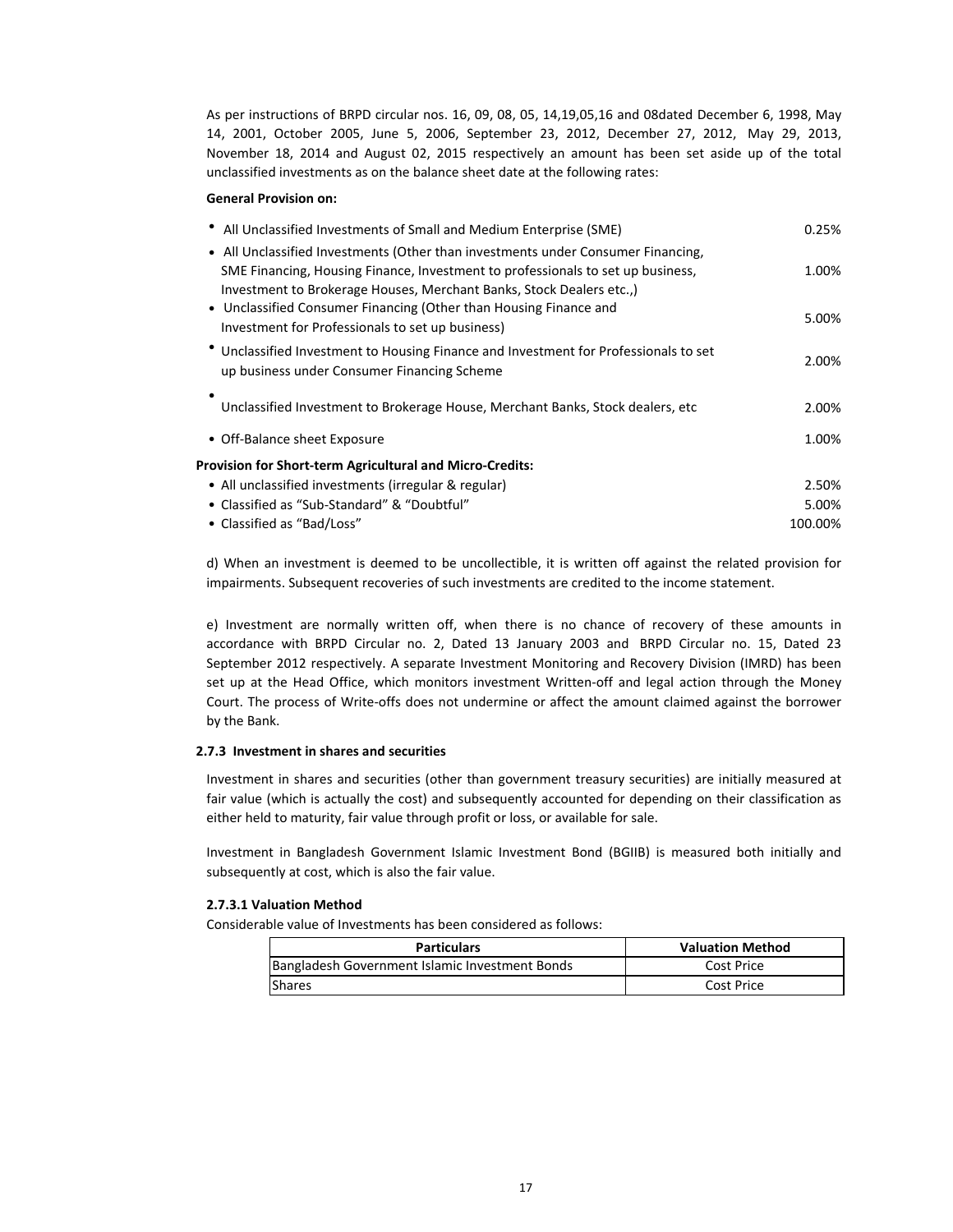## **2.7.4 Offsetting Financial Instruments**

Financial assets and liabilities are offset and the net amount reported in the balance sheet when there is a legally enforceable right to offset the recognized amounts and there is an intention to settle on a net basis, or realize the asset and settle the liability simultaneously.

## **2.7.5 Property, Plant and Equipment**

All property and equipment are classified and grouped on the basis of their nature as required in as per provision of BAS # 16: Property, Plant and Equipment.

The major categories of property and equipment held by the bank are furniture and fixtures, office equipments, motor vehicles and books.

As guided in paragraph 30 of BAS # 16 Property Plant and Equipment: all property and equipment are stated at historical cost less accumulated depreciation. The opening and closing carrying amounts of all property and equipment are presented including the amount of additions, disposals and depreciation charged during the year as required bybf BAS # 16. Maintenance expenses that does not increase the value of assets is charged to profit & loss account.

## **Depreciation on Property, Plant and Equipment**

As required in paragraph 43 of BAS # 16 Property Plant and Equipment depreciation has been charged on property and equipment at the following rates using reducing balance method, except on office equipment, motor vehicles and building on which straight-line method is applied.

| <b>Nature of Assets</b>       | Rate | <b>Method of Depreciation</b>                                                            |
|-------------------------------|------|------------------------------------------------------------------------------------------|
| <b>Furniture and Fixtures</b> | 10%  | Reducing Balance Method.                                                                 |
| <b>Office Equipment</b>       | 20%  | Reducing Balance Method except Computer<br>Equipment where used Straight Balance Method. |
| <b>Vehicles</b>               | 20%  | Straight Line Method.                                                                    |
| <b>Books</b>                  | 20%  | Reducing Balance Method.                                                                 |

Depreciation on addition to fixed assets is charged in compliance with International Accounting Standard (BAS) # 16.

## **2.8 Statutory Reserve**

As per section 24 of Bank Company Act 1991 (amended upto 2013), ateast 20% of the profit before tax is transferred to the statutory reserve each year until the baance of the reserve equates with the paid-up capital.

### **2.9 Liabilities and Provisions**

### **2.9.1 Taxation**

Tax expenses represent the sum of the tax which are payable during the current period.

## **2.9.1.1 Current Tax**

Provision for corporate current income tax has been made @ 40% as prescribed in the Finance Act 2016 of the accounting profit made by the Bank after considering some of the add backs to income and disallowances of expenditure as per income tax laws in compliance with BAS # 12: Income Taxes.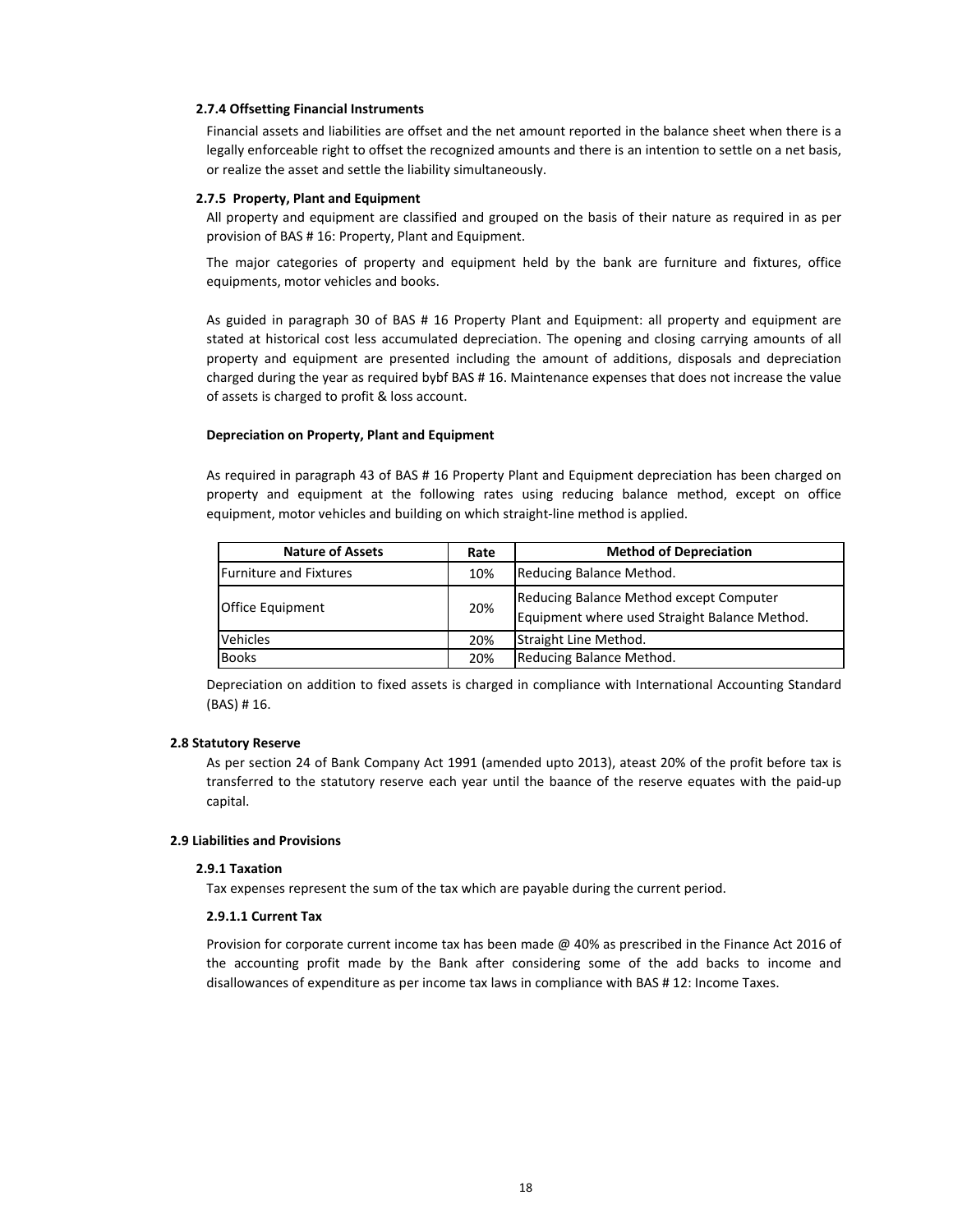#### **2.9.1.2 Deferred Tax**

Deferred tax is recognized in compliance with BAS 12 "Income Taxes" and BRPD Circular no. 11 dated 12 December 2011, providing for temporary differences between the carrying amounts of assets and liabilities for financial reporting purposes and amounts used for taxation purposes. Deferred tax is measured at the tax rates that are expected to be applied to the temporary differences when they reverse, based on the laws that have been enacted or substantively enacted by the date of balance sheet. Deferred tax assets and liabilities are offset as there is a legally enforceable right to offset current tax liabilities and assets, and they relate to income taxes levied by the same tax authority on the same taxable entity.

A deferred tax asset is recognized to the extent that it is probable that future taxable profits will be available against which the deductible temporary difference can be utilized. Deferred tax assets are reviewed at each date of balance sheet and are reduced to the extent that it is no longer probable that the related tax benefit will be realized.

### **2.9.2 Retirement Benefits of Employees**

Required in BAS # 19: Employee Benefit, provident fund and gratuity benefits are given to eligible employee of the bank in accordance with the locally registered rules and the entity shall disclose the amount recognized as an expense for defined contribution plan.

### **2.9.2.1 Provident Fund**

Provident fund benefits are given to employees of UBL in accordance with the locally registered Provident Fund Rules. The employees' provident fund is administered by a Board of Trustees and is funded by contributions of employees and the Bank at predetermined rates in equal proportion. These contributions are invested separately from the assets of UBL and the profit on such contributions credited to the members' account. The Fund is recognized by the National Board of Revenue (NBR) vide their letter # PFR(UBL)/LTU/2013-2014/1057(1-3) dated 30/04/2014.

#### **2.9.2.2 Gratuity**

The Company operates an unfunded gratuity scheme for its permanent employees, under which an employee is entitled to the benefits if his/her length of service is at least six (06) years. Adequte provision has been made for gratuity in line of BAS # 19 "Employee Benefits".

### **2.9.2.3 Workers' Profit Participation Fund (WPPF)**

As per Bangladesh Labour Act, 2006 as amended in 2013 all companies fall within the scope of WPPF (which includes Bank) are required to provide 5% of its profit before charging such expense to their eligible employees within the stipulated time. But the provision for WPPF as per Bangladesh Labour Act 2006 as amended 2013 contradicts with the Bank Company Act 1991, section 11 sub section b(ii) . As such the Bank did not make any provision during the year for WPPF.

#### **2.9.2.4 Social Security Benevolent Fund**

The Bank operates a social security benevolent fund by all employees' contribution for the sake of death and disability of employees.

### **2.9.3 Deposits and Other Accounts**

Deposit include non-profit bearing deposits, saving deposits, term deposits etc. They are brought to account at the gross value of the outstanding balance. Profit paid is charged to the Income Statement.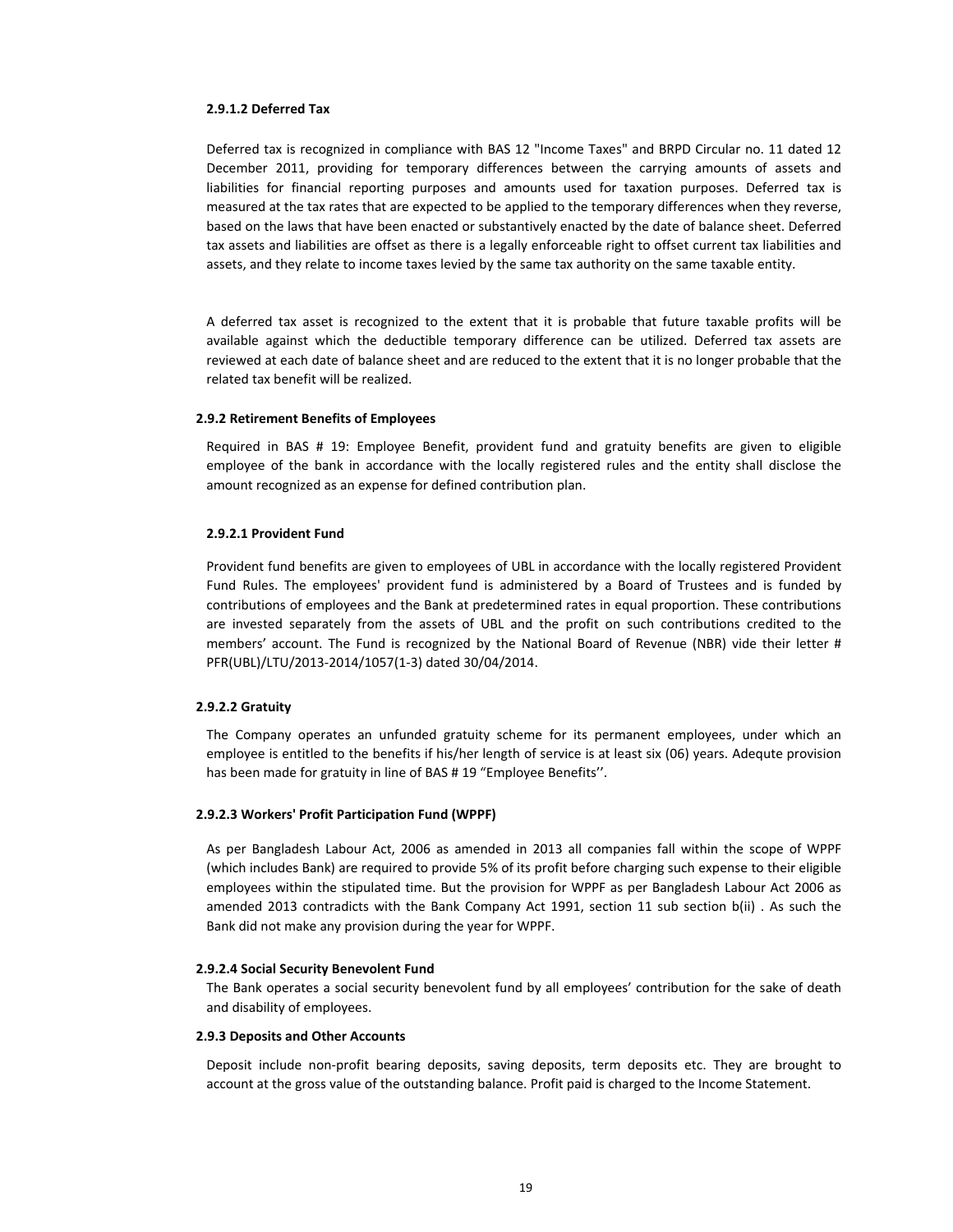## **2.9.4 Contingent Liabilities, Commitments and Other Off-Balance Sheet items**

As required in BAS # 37, Contingent Liabilities, commitments and other Off-Balance Sheet items are presented in details in the financial statements.

#### **2.9.5 Sharing of Investment Income**

In case of investments, Mudaraba fund gets preference over cost free fund. The investment income earned through deployment of Mudaraba fund is shared by the bank and the Mudaraba depositors at the pre-determined ratio fixed by the bank.

### **2.9.6 Zakat**

Zakat is paid by the bank at the rate of 2.58% (instead of 2.50% as the bank maintains its account following Gregorian year) on the closing balances of share premium, statutory reserve, general reserve and exchange equalization account. Payment of zakat on paid up capital and deposits is the responsibility of the shareholders and depositor's respectively.

### **2.10 Others**

#### **2.10.1 Cash Flow Statement**

Cash Flow Statement is prepared in accordance with BAS 7 "Statement of Cash Flows", and as per "Guidelines for Islamic Banking" issued by Bangladesh Bank through BRPD Circular No. 15 dated 09.11.2009 and BRPD Circular No.14 dated 25.06.2003. The Statement shows the structure of changes in cash and cash equivalents during the financial year.

#### **2.10.2 Liquidity Statement**

The liquidity statement of assets and liabilities as on the reporting date has been prepared on residual maturity term as per the following basis.

Balance with other Banks and financial institutions are on the basis of their maturity term;

Investments are on the basis of their respective maturity and repayment schedule;

Fixed assets are on the basis of their useful lives;

Other assets are on the basis of their realization / amortization;

Borrowing from other Banks, financial institutions and agents, etc. are as per their maturity / repayment term;

Deposits and other accounts are on the basis of their maturity term and past trend of withdrawal by the depositors;

Provisions and other liabilities are on the basis of their payment / adjustments schedule.

#### **2.10.3 Comparative Information**

As guided in paragraph 36 and 38 of BAS # 1 presentation of financial statements, comparative information in respect of the previous year have been presented in all numerical information in the financial statements and the narrative and descriptive information where, it is relevant for understanding of the current year's financial statements.

#### **2.10.4 Earnings Per Share (EPS)**

### **2.10.4.1 Basic Earnings Per Share**

Earnings per share have been calculated in accordance with BAS # 33 "Earnings Per Share" (EPS) which has been shown on the face of profit and loss account. This has been calculated by dividing the basic earnings by the weighted average number of ordinary shares outstanding during the year.

#### **2.10.4.2 Diluted Earnings Per Share**

No diluted earnings per share is required to calculate for the year as there was no such component existed during the year under review.

#### **2.10.5 Functional and Presentation Currency**

The financial statements are presented in Bangladesh Taka (BDT).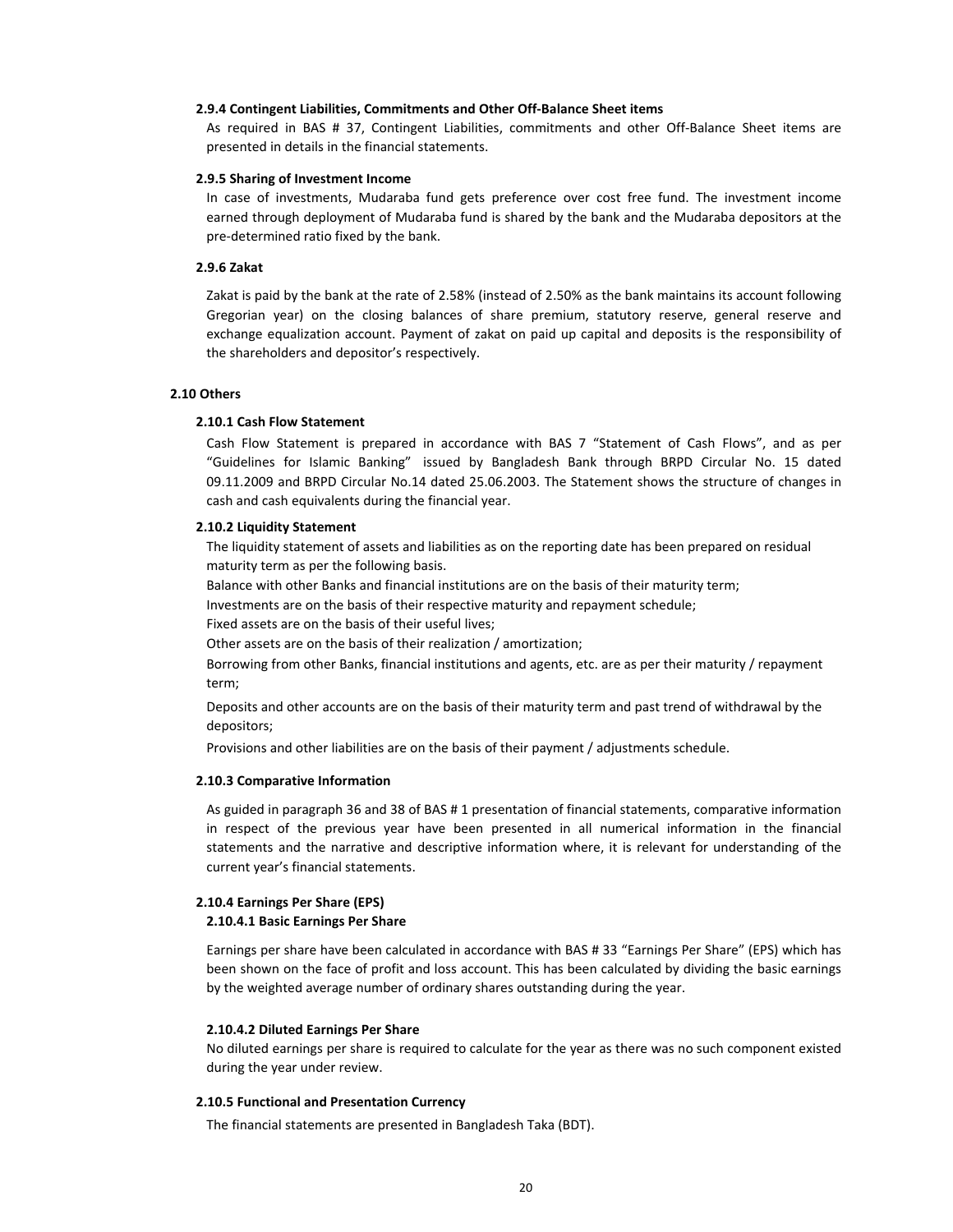#### **2.11 Risk Management**

In the ordinary course of business, the bank is exposed to a variety of risks the most important of which are investments risk, liquidity risk, market risk, operational risk, legal risk, and profit rate risk. These risks should be identified, measured and monitored through various control mechanisms across the bank in order to price its products and services on a risk-adjusted basis and to prevent undesirable concentrations. The policies and procedures for managing these risks are outlined in the notes below. The Bank has designed and implemented a framework of controls to identify, monitor and manage these risks, which are as follows:

### **2.11.1 Investments Risk**

Investments risk is the risk that one party to a financial instrument will fail to discharge an obligation and cause the other party to incur a financial loss. Concentration of investments risk arises when a number of counter parties are engaged in similar business activities, or activities in the same geographical region, or have similar economic features that would cause their ability to meet contractual obligations to be similarly affected by changes in economic, political or other conditions. To manage investments risk, the bank applies credit limits to its customers and obtains adequate collaterals. Investments risk in the Union Bank's portfolio is monitored, reviewed and analyzed by the Investments Risk Management (IRM).

Union Bank Ltd. established Asset-Liability Management Committee (ALCO) to screen out the banks/financial institutions and determine the maximum risk exposure on each of them. ALCO also assesses recommends and controls cross border/country risk. To manage the Non-Performing Investments (NPI), Union Bank Ltd. has in place comprehensive remedial management policy, which includes a framework of controls to identify weak investments and monitoring of these accounts.

#### **2.11.2 Foreign Exchange Risk**

Since Foreign Exchange Risk involves purchase and sale of any national currency against other national currency, thus Foreign Exchange Risk is the chance of loss due to unexpected movement of market price of the currencies of different countries or the price of the assets denominated by foreign currencies. The Foreign Exchange Risk of the bank is minimal as all the transactions are carried out on behalf of the customers against underlying Foreign Exchange transactions.

Treasury Division independently conducts the transactions and the Back Office of treasury is responsible for verification of the deals and passing of their entries in the books of account. All foreign exchange transactions are revalued at Market-to-Market rate as determined by Bangladesh Bank at the month end. All Nostro accounts are reconciled on daily basis and outstanding entries beyond 30 days are reviewed by the Management for their settlement.

#### **2.11.3 Asset Liability Management**

Asset Liability Management is the key success of any financial intermediary especially for Banks. Asset Liability Committee (ALCO) of the Bank monitors Balance Sheet Risk and liquidity risks of the bank. The Balance Sheet Risk encompasses most part of the Asset Liability risk and deal with change in earnings due to change in rate of profit, foreign exchange rates which are not of trading nature on the other hand, liquidity risk can be defined as the risk or chance of failure to meet up any withdrawal /disbursement request by a counterparty/customer. Asset Liability Committee (ALCO) reviews Liquidity requirement of the bank, the maturity of assets and liabilities, deposits and investments pricing strategy and the Liquidity contingency plan. The primary objective of the Asset Liability Committee (ALCO) is to monitor and avert significant volatility in Net Investments Income (NII), investment value and exchange earnings for the purpose of taking future action plan for better interest of the organization.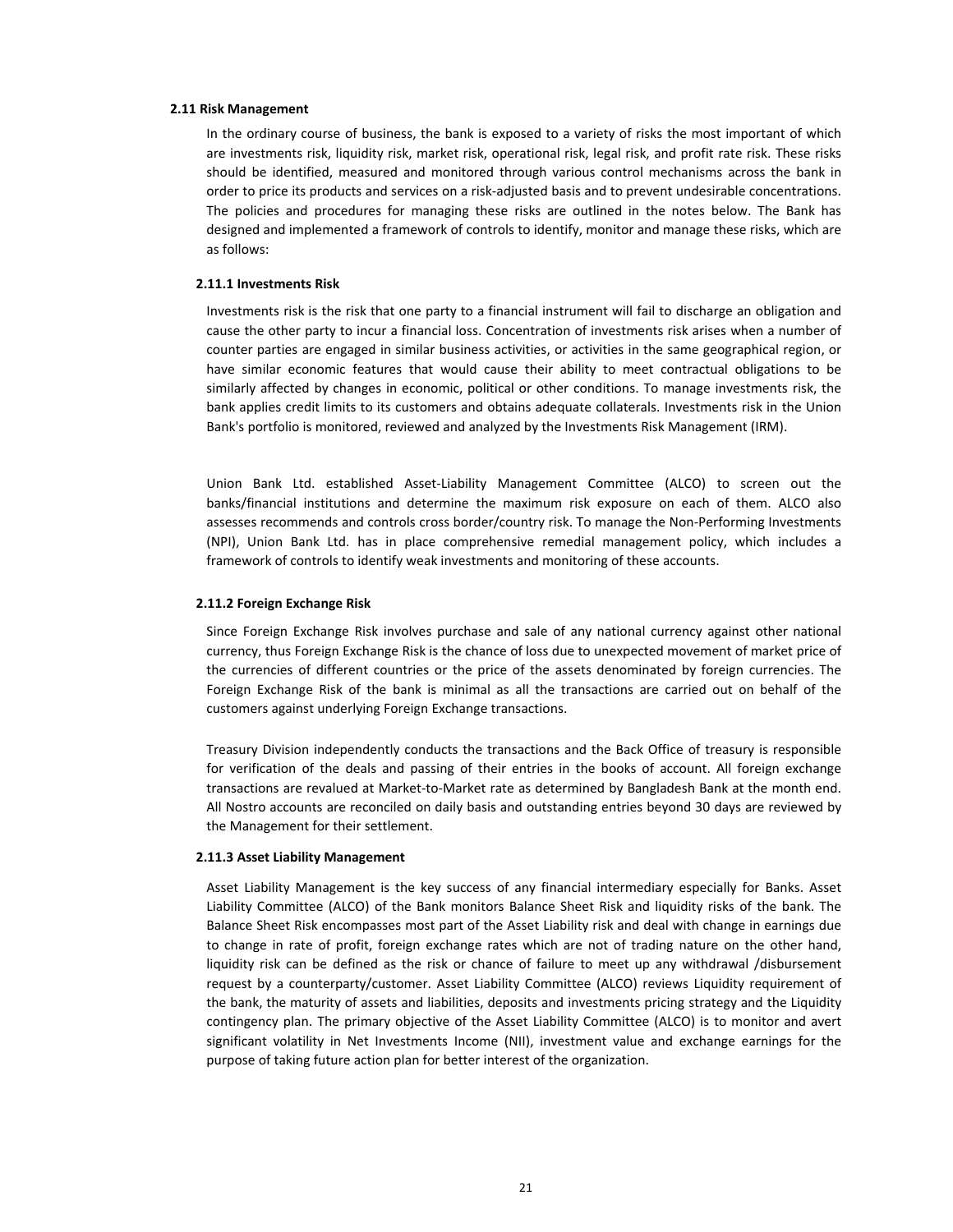#### **2.11.4 Prevention of Money Laundering**

Money Laundering is the criminal practice of filtering ill-gotten gains or dirty money through a series of transaction so as to give the money a clean look that it appears to have originated from legal activities. It is a process of filtering money obtained through predicate offence such as corruption, fraud, drug trafficking etc. through the financial system. Money Laundering now a days is one of the greatest challenges that the Governments, Banks and Financial Institutions face in the globalize financial system.

Union Bank Limited identified the money laundering as one of its core risk areas and has been making all out efforts to prevent money laundering. For mitigating the risk, the bank has a designated Chief Anti-Money Laundering Compliance Officer (CAMLCO) at Central Compliance Unit under Anti-Money Laundering Division, Head Office, who has sufficient authority to implement and enforce corporate wide AML policy, procedure & measure and who is reporting directly to the Senior Management and the Board of Directors. Moreover, every branch of our bank has a designated Branch Anti-Money Laundering Compliance Officer (BAMLCO) under Branch Anti-Money Laundering Compliance Unit, who independently reviews the transaction of accounts, with verification of Know Your Customer (KYC) and Suspicious Transaction Report (STR). They are also sending Cash Transaction Report (CTR) to the Central Compliance Unit, Head Office on monthly basis by using FIU Reporting System Software provided by Bangladesh Bank and finally we send the same to Anti-Money Laundering Department of Bangladesh Bank. The Central Compliance Unit has also arranged Training/Workshop for developing awareness and skill regarding AML activities of Executives and Officers of the bank and conducting inspection regarding AML activities of our branch. Bank has established a Manual for Prevention of Money Laundering and issues circulars time to time giving specific guidelines in accordance with Bangladesh Bank guidelines, regulations, Anti-Money Laundering Act, 2012 & Anti Terrorism Act, 2012. All the guidelines and circulars issued by Bangladesh Bank from time to time are being strictly complied with by Central Compliance Unit and branches of the Bank.

## **2.11.5 Internal Control and Compliance**

Internal Control & Compliance is considered as an eye of an organization. It is a mirror of operations and keeps record of the same. The primary objectives of internal control system are to help the bank to perform in a better height through the use of its resources & under the guidance of Internal Control system; bank identifies its weakness and takes appropriate measures to overcome the same. The main objectives of Internal Control are to ascertain the efficiency and effectiveness of activities, reliability, completeness and timeliness of financial and management information, compliance with applicable laws and regulations.

Operational loss arises for the cause of errors and fraud due to lack of internal control and compliance. Internal Control & Compliance Division undertakes periodical and special audit & inspection of its branches and departments/divisions of Head Office for reviewing its operation and compliance of the statutory requirement. The Audit Committee of the Board of Directors plays a vital role in providing a bridge between the Board and Management. The committee reviews the Financial Reporting process, Audit process and the Bank's process for compliance with laws, regulations and code of conduct.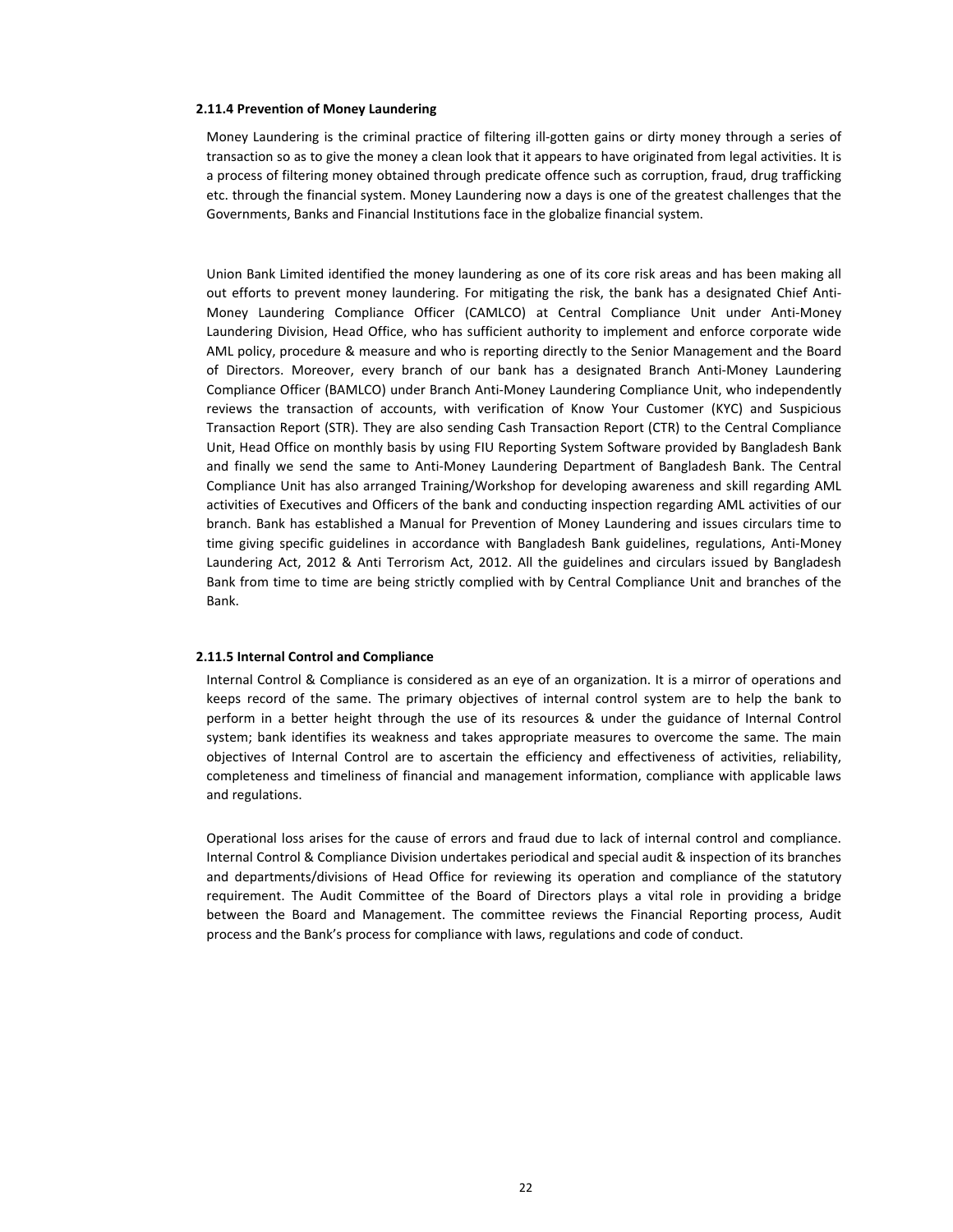#### **2.11.6 Guideline on Information & Communication Technology**

Banks are increasingly using sophisticated digital technology for banking activities with a view to achieving more customer satisfaction with less cost. In addition, it increases the efficiency of the banking and payment system, benefiting consumers and merchants leading to bring additional risks. These risks must be balanced against benefits i.e. must be controlled. Under this advanced and highly technical ICT environment banks must ensure that critical systems are not threatened by the risk exposures the banks take. For this purpose, a risk management process consisting of assessing risks, controlling risk exposure, and monitoring risks should be in place.

Information assets are critical to the services provided by the Bank to its customers. Protection and maintenance of these assets are vital to its sustainability. In order to ensure protection of critical IT assets from unauthorized access modification, disclosure and destruction, the Bank has already taken initiatives, which safeguard the interest of customers.

In this context bank is implementing a core banking software (Ababil) ensuring adequate security. To protect sensitive information of core banking software and other software in the event of any disaster, the bank implementing a disaster recovery site. The Bank has already developed its own ICT policies for various operation and services which are closely in line with the ICT guidelines of Bangladesh Bank.

The Bank has developed fault tolerance plan of human resources with detail job description for each IT personnel, segregation of duties of IT tasks and system support in respect of severity. Training is a key component of ICT Risk Management. The Bank has been continuously conducting training sessions on sensitive IT tasks (i.e. operational procedure, Business Continuity Planning, Disaster Recovery Planning etc.) for relevant employees. The Bank management has been putting continuous efforts to improve IT Operation Management, Problem Management, Change Management, Asset Management and Request Management to maintain maximum uptime of automated banking business. The Bank has been maintaining adequate physical security inside its workplace to properly protect ICT resources. The Bank is strictly following the Information Security Standard of Bangladesh Bank covering Password Control, User ID Maintenance, Input Control, Network Security, Data Encryption, Virus Protection and Access Control to Internet and Emailing. The bank is regularly conducting internal ICT audit to all its' branches and Head Office divisions to ensure proper implementation of the ICT policies.

## **2.11.7 Internal audit**

Internal Audit is used as an important element to ensure good governance of UBL. Internal Audit activity of UBL is effective and it provides senior management with a number of important services. These include detecting and preventing fraud, testing internal control, and monitoring compliance with own policies & procedures, applicable rules & regulations, instructions/ guidelines of regulatory authority etc.

During the year 2016, Audit Division of Internal Control & Compliance Wing conducted inspection on most of the Branches/ Divisions of Head Office of the Bank and submitted reports presenting the findings of the audits/ inspections. Necessary control measures and corrective actions have been taken on the suggestions or observations made in these reports. The reports or key points of the reports have also been discussed in the meetings of the Audit Committee of the Board and necessary steps have been taken according to the decision of the said Committee for correct functioning of Internal Controls & Compliance.

### **2.11.8 Fraud and forgeries**

Fraud means wrongful or criminal deception intended to result in financial or personal gain. It will never be possible to eliminate all frauds and no system is completely fraud proof, since many fraudsters are able to bypass control systems put in place. UBL continuously pays attention to implement and improve the antifraud internal controls for prevention of fraud and forgery. UBL assesses /evaluates the effectiveness of its Anti-Fraud Internal Control measures on quarterly basis as per the items/ areas mentioned in the prescribed checklist of Bangladesh Bank. During the year 2016, no incident of fraud have been detected by the Bank.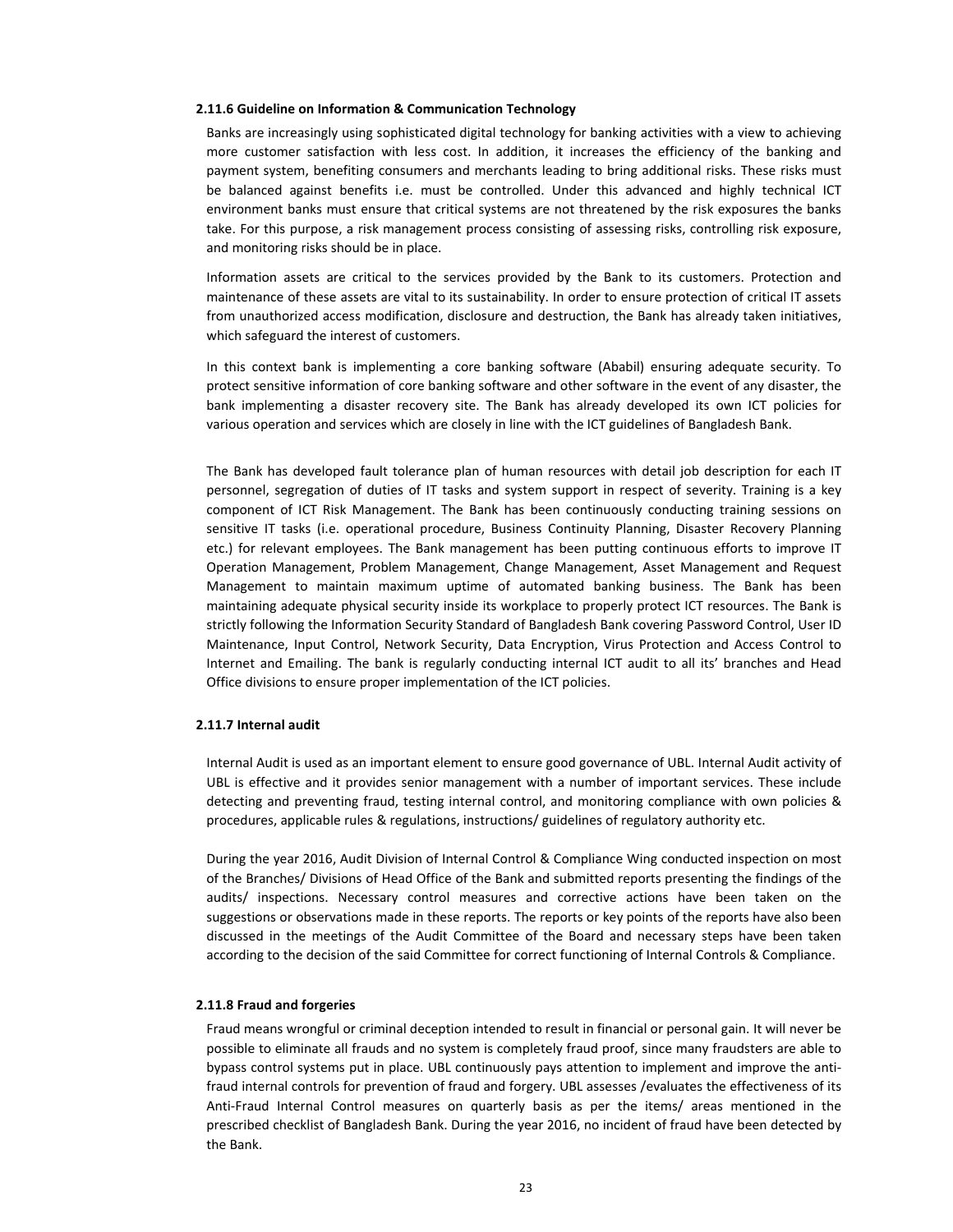## **2.12 Risk Based Capital Adequacy**

Basel III (or the Third Basel Accord) is a global, voluntary regulatory framework on bank capital adequacy, stress testing and market risk. Basel III has introduced to strengthen bank's capital requirements by increasing bank liquidity and decreasing bank leverage, to improve the banking sector's ability to absorb shocks arising from financial and economic stress; reducing the risk of spillover from the financial sector to the real economy; to improve risk management and governance as well as strengthen bank's transparency and disclosures. Bangladesh Bank BRPD circular no – 18 dated December 21, 2014, Bangladesh Bank issued a roadmap for implementation Basel – III in Bangladesh. From 2015 bank started it's reporting under Basel – III. Each year bank has to maintain additional capital conservation buffer 0.625%, this way after 2019 bank has to maintain capital conservation buffer 2.50%. So, after 2019 every bank must maintain Capital to Risk Weighted Assets Ratio (CRAR) 12.50%.

#### **2.13 Stress Testing**

Stress testing is one of the sophisticated risk management techniques that have been used to determine the reactions of different financial institution under a set of exceptional, but plausible assumptions through a series of test. At institutional level, stress testing techniques provide a way to quantity the impact of change in a number of risk factors on the assets and liabilities portfolio of the institution. Presently stress testing is being done by considering five different risk factors namely Profit rate, sale value of collateral, non-performing loans, stock price and foreign exchange rate.

UBL supplements their analysis of risk with stress testing. They perform stress tests because value-at-risk calculations are based on relatively recent historical data and only purport to estimate risk up to a defined confidence level. Therefore, they only reflect possible losses under relatively normal market conditions.

### **2.14 Reporting Period**

The accounting year is 01 January to 31 December. The reporting year of 2016 is from 01 January 2016 to 31 December 2016.

#### **2.15 Regulatory and legal compliance**

Among others, the Bank complied with the requirements of the following circular, rules and regulations:

a) The Bank Company Act, 1991 as amended

b) The Companies Act, 1994

c) "Guidelines for Islamic Banking" and BRPD Circular No. 14 dated 25.06.2003 issued by Bangladesh Bank through BRPD Circular No. 15 dated 09.11.2009.

d) Other circulars, rules and regulations issued by Bangladesh Bank from time to time

e) Income Tax Ordinance, 1984

i) VAT Act, 1991

j) Standards issued by AAOIFI

k) The Stamp Act-1899

- l) The Customs Act-1969
- m) The Money Laundering Prevention Act, 2012
- n) The Anti-Terrorism (Amendment) Act, 2012 etc.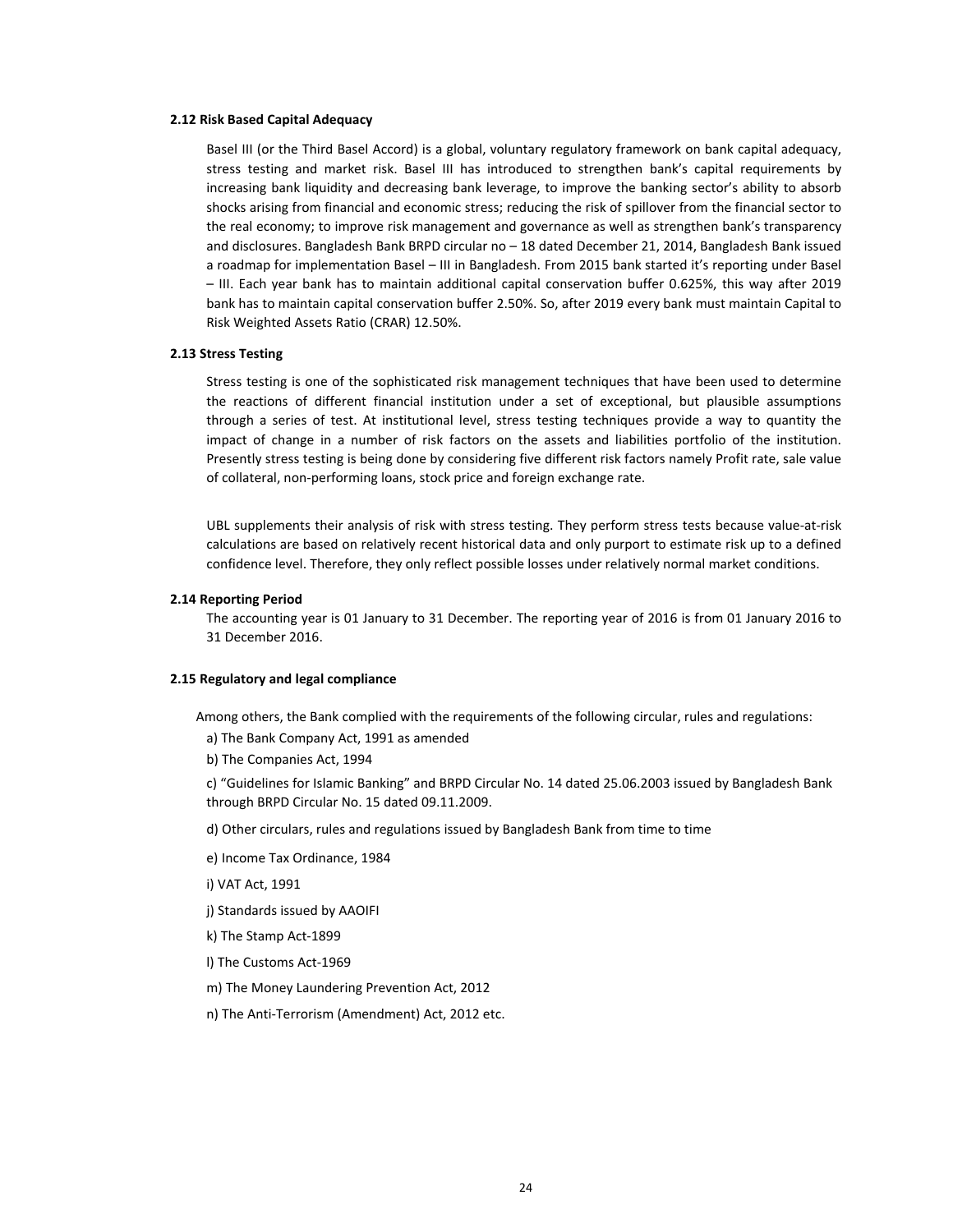| Sl. No.        | <b>BFRS Title</b><br><b>BFRS No.</b> |                                                                 | <b>Compliance Status</b> |
|----------------|--------------------------------------|-----------------------------------------------------------------|--------------------------|
|                |                                      | First-time adoption of International Financial Reporting        |                          |
| 1<br>1         |                                      | Standards                                                       | Not Applicable           |
| $\overline{2}$ | $\overline{2}$                       | Share-based Payment                                             | Not Applicable           |
| 3              | 3                                    | <b>Business Combinations</b>                                    | Not Applicable           |
| 4              | 4                                    | <b>Insurance Contracts</b>                                      | Not Applicable           |
| 5              | 5                                    | Non-current Assets Held for Sale and Discontinued Operations    | Not Applicable           |
| 6              | 6                                    | Exploration for and Evaluation of Mineral Resources             | Not Applicable           |
| $\overline{7}$ | $\overline{7}$                       | Financial Instruments: Disclosures                              | Complied                 |
| 8              | 8                                    | <b>Operating Segments</b>                                       | Complied                 |
| 9              | 10                                   | <b>Consolidated Financial Statements</b>                        | Not Applicable           |
| 10             | 11                                   | Joint Arrangements                                              | Not Applicable           |
| 11             | 12                                   | Disclosure of Interests in other Entities                       | Not Applicable           |
| 12             | 13                                   | <b>Fair Value Measurement</b>                                   | Complied                 |
| Sl. No.        | <b>BAS No.</b>                       | <b>BAS Title</b>                                                | <b>Compliance Status</b> |
| 1              | 1                                    | <b>Presentation of Financial Statements</b>                     | Complied                 |
| 2              | 2                                    | Inventories                                                     | Not Applicable           |
| 3              | $\overline{7}$                       | <b>Statement of Cash Flows</b>                                  | Complied                 |
| 4              | 8                                    | Accounting Policies, Changes in Accounting Estimates and Errors | Complied                 |
| 5              | 10                                   | Events after the Reporting Period                               |                          |
| 6              | 11                                   | <b>Construction Contracts</b>                                   | Not Applicable           |
| $\overline{7}$ | 12<br><b>Income Taxes</b>            |                                                                 | Complied                 |
| 8              | 16                                   | Property, Plant & Equipment                                     | Complied                 |
| 9              | 17                                   | Leases                                                          | Complied                 |
| 10             | 18                                   | Revenue                                                         | Complied                 |
| 11             | 19                                   | <b>Employee Benefits</b>                                        | Complied                 |
| 12             | 20                                   | Accounting for Government Grants and Disclosure of              |                          |
| 13             | 21                                   | The Effects of Changes in Foreign Exchange Rates                | Complied                 |
| 14             | 23                                   | <b>Borrowing Costs</b>                                          | Not Applicable           |
| 15             | 24                                   | <b>Related Party Disclosures</b>                                | Complied                 |
| 16             | 26                                   | Accounting and Reporting by Retirement Benefit Plans            | Complied                 |
| 17             | 27                                   | Separate Financial Statements                                   | Not Applicable           |
| 18             | 28                                   | <b>Investments in Associates and Joint Ventures</b>             | Not Applicable           |
| 19             | 29                                   | Financial Reporting in Hyperinflationary Economics              | Not Applicable           |
| 20             | 31                                   | Interest in Joint Ventures                                      | Not Applicable           |
| 21             | 32                                   | Financial Instruments: Presentation                             | Complied                 |
| 22             | 33                                   | Earnings per Share                                              | Complied                 |
| 23             | 34                                   | Interim Financial Reporting *                                   | Complied                 |
| 24             | 36                                   | <b>Impairment of Assets</b>                                     | Complied                 |
| 25             | 37                                   | Provisions, Contingent Liabilities and Contingent Assets        | Complied                 |
| 26             | 38                                   | Intangible Assets                                               | Complied                 |
| 27             | 39                                   | Financial Instruments: Recognition and Measurement              | Complied                 |
| 28             | 40                                   | <b>Investment Property</b>                                      | Not Applicable           |

**2.16 Compliance with Financial Reporting Standards as applicable in Bangladesh**

(\*) Complied while the quarterly and half-yearly interim financial reports were prepared during the year.

## **2.17 General**

2.17.1 The figures have been rounded off to the nearest Taka.

2.17.2 Wherever considered necessary, previous year's figures have been rearranged for the purpose of comparison.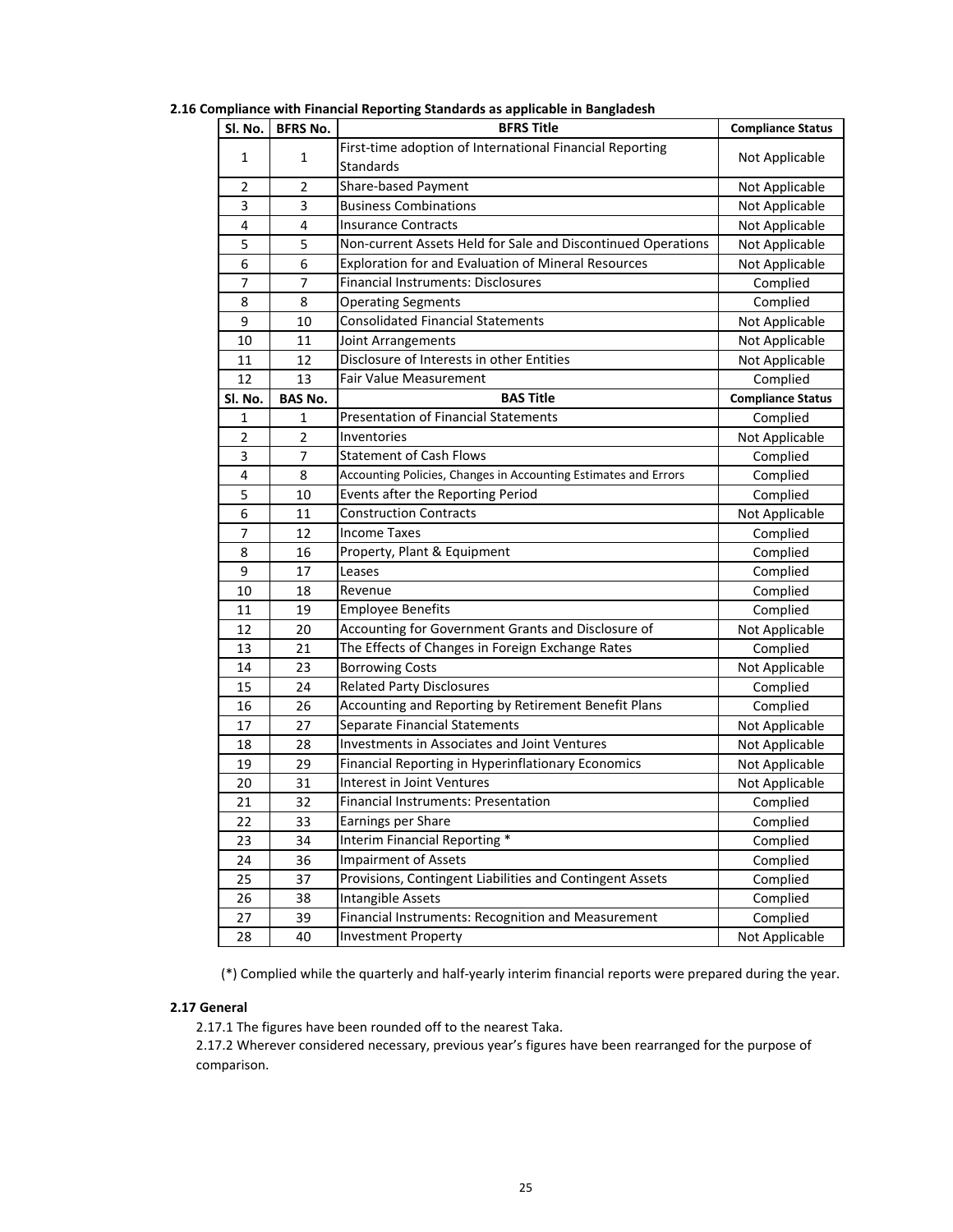|     |                                                        | 31.12.2016<br>Taka | 31.12.2015<br>Taka |
|-----|--------------------------------------------------------|--------------------|--------------------|
| 3   | <b>CASH</b>                                            |                    |                    |
| 3.1 | <b>Cash in Hand</b>                                    |                    |                    |
|     | In Local Currency                                      | 583,355,334        | 371,352,597        |
|     | In Foreign Currencies                                  | 117,463            | 387,115            |
|     |                                                        | 583,472,797        | 371,739,712        |
| 3.2 | <b>Balance with Bangladesh Bank and its Agent Bank</b> |                    |                    |
|     | In Local Currency                                      | 5,430,395,562      | 3,899,120,967      |
|     | In Foreign Currencies                                  | 106,688,872        | 56,614,037         |
|     |                                                        | 5,537,084,434      | 3,955,735,004      |
|     |                                                        | 6,120,557,231      | 4,327,474,716      |
|     |                                                        |                    |                    |

## **3.3 Cash Reserve Ratio (CRR) and Statutory Liquidity Ratio (SLR)**

Cash Reserve Ratio (CRR) and Statutory Liquidity Ratio (SLR) have been calculated and maintained in accordance with the Section 25 & 33 of the Bank Companies Act, 1991 and subsequent BCD Circular No.13 dated May 24,1992; BRPD Circular No. 12 dated September 06, 1998, BRPD Circular No.12, dated September 20, 1999, BRPD Circular No. 22 dated November 06, 2003, BRPD Circular No. 03 dated 17 February, 2005 and BRPD Circular No. 11 & 12 dated 25 August 2005, Bangladesh Bank Letter # DOS (SR) 1153/120-A/2009-46 dated 22 March 2009, MPD circular # 01 dated 04 May 2010, MPD circular # 04 & 05 dated 01 December 2010 and MPD circular # 01 dated 23 June 2014.

## **3.4 Cash Reserve Ratio (CRR): 6.50% of Average Demand and Time Liabilities**

| Required Reserve          | 4,075,252,920 | 3,110,319,277 |
|---------------------------|---------------|---------------|
| Actual Reserve maintained | 5,424,182,619 | 3,895,326,446 |
| Surplus/(Short)           | 1,348,929,699 | 785,007,169   |

## **3.5 Statutory Liquidity Ratio (SLR): 5.50% of Average Demand and Time Liabilities:**

| Surplus/(Short)     | 1,163,179,084 | 1,224,937,412 |
|---------------------|---------------|---------------|
| Actual Reserve held | 4,898,827,581 | 3,856,746,031 |
| Required Reserve    | 3,735,648,497 | 2,631,808,619 |
|                     |               |               |

## **4 BALANCE WITH OTHER BANKS AND FINANCIAL INSTITUTIONS AND PLACEMENT**

## **4.1 BALANCE WITH OTHER BANKS AND FINANCIAL INSTITUTIONS**

### **A. Inside Bangladesh**

| <b>Al-Wadiah Current Accounts</b>     |             |             |
|---------------------------------------|-------------|-------------|
| Janata Bank Ltd.                      | 733,886     | 23,035      |
| <b>Others Accounts:</b>               |             |             |
| <b>Mudaraba Short Notice Deposits</b> |             |             |
| First Security Islami Bank Ltd.       | 109,548,309 | 130,120,712 |
| Prime Bank Ltd.                       | 25,000      | 25,000      |
| Trust Bank Ltd.                       | 2,147,363   | 1,582,640   |
| Islami Bank Bangladesh Ltd.           | 4,422,317   | 8,050,000   |
|                                       | 116,142,989 | 139,778,352 |
|                                       | 116,876,875 | 139,801,387 |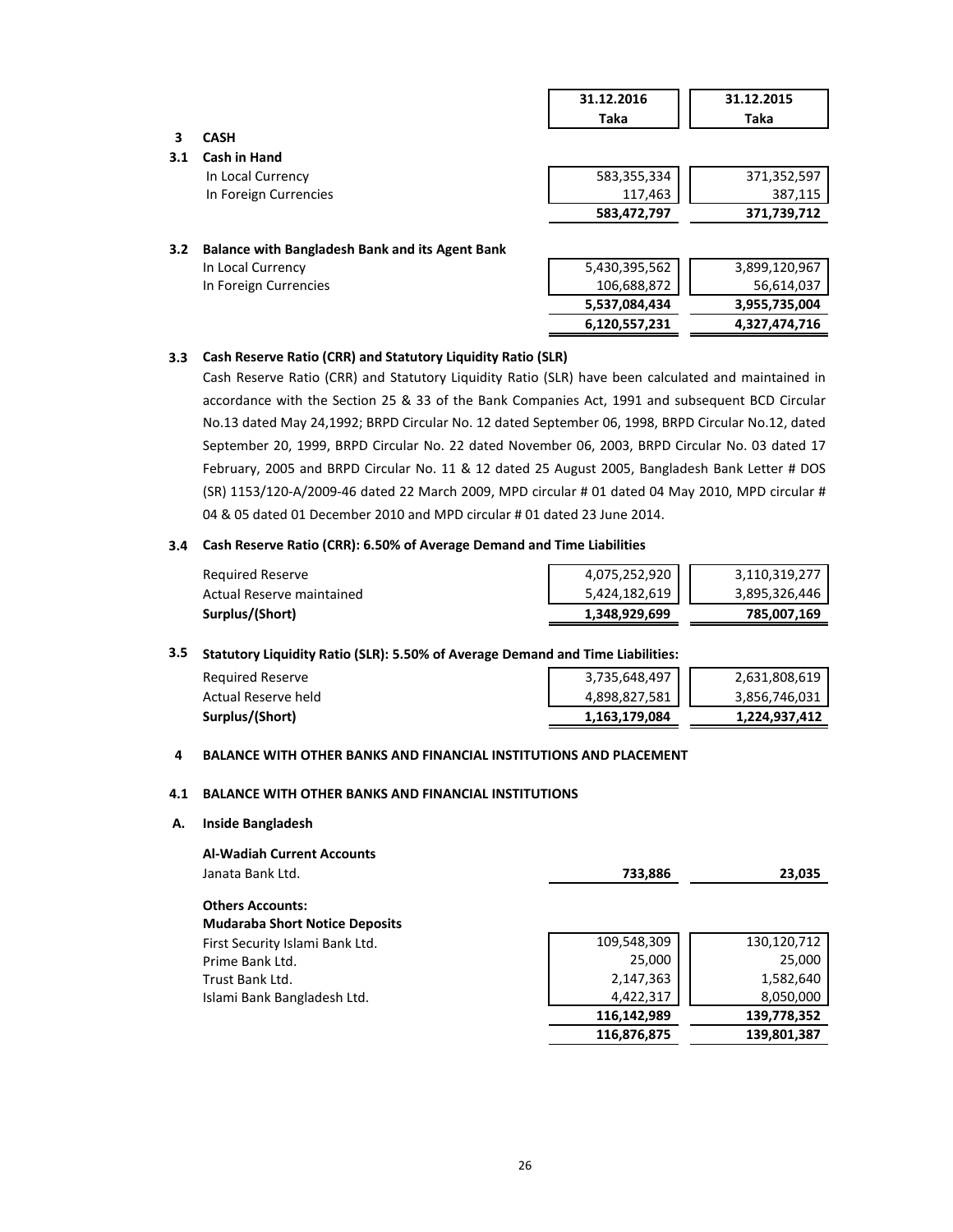| В. |                                         |             |              |         | 31.12.2016  | 31.12.2015  |
|----|-----------------------------------------|-------------|--------------|---------|-------------|-------------|
|    | <b>Outside Bangladesh</b>               | Currency    | Amount       | Rate    | Taka        | Taka        |
|    | <b>Current Account</b>                  |             |              |         |             |             |
|    | Sonali Bank (UK) Limited, UK            | <b>EURO</b> | 66,058.97    | 82.9941 | 5,482,504   | 48,861      |
|    | Sonali Bank (UK) Limited, UK            | <b>GBP</b>  | 96.72        | 97.0394 | 9,386       | 93,034      |
|    | Sonali Bank (UK) Limited, UK            | <b>USD</b>  | 120,983.33   | 78.7800 | 9,531,067   | 73,731,187  |
|    | Habib Bank Limited, New York, USA       | <b>USD</b>  | 1,551,805.34 | 78.7800 | 122,251,225 | 145,906,483 |
|    | Habib Bank Limited, Karachi, Pakistan   | ACU         | 4,620.03     | 78.7800 | 363,966     | 771,862     |
|    | AB Bank Ltd., Mumbai, India             | ACU         | 77,074.32    | 78.7800 | 6,071,915   | 16,665,273  |
|    | United Bank of India, Kolkata, India    | ACU         | 40,000.06    | 78.7800 | 3,151,205   | 17,774,618  |
|    | National Australia Bank                 | <b>AUD</b>  |              |         |             | 278,734     |
|    | Mizuho Bank Ltd. Tokyo, Japan           | <b>JPY</b>  | 650.00       | 0.6888  | 448         | 42,369      |
|    | National Bank of Pakistan, Tokyo, Japan | JPY         | 1,010.00     | 0.6888  | 696         | 671         |
|    |                                         |             |              |         | 146,862,410 | 255,313,092 |
|    | Total (A+B)                             |             |              |         | 263,739,285 | 395,114,479 |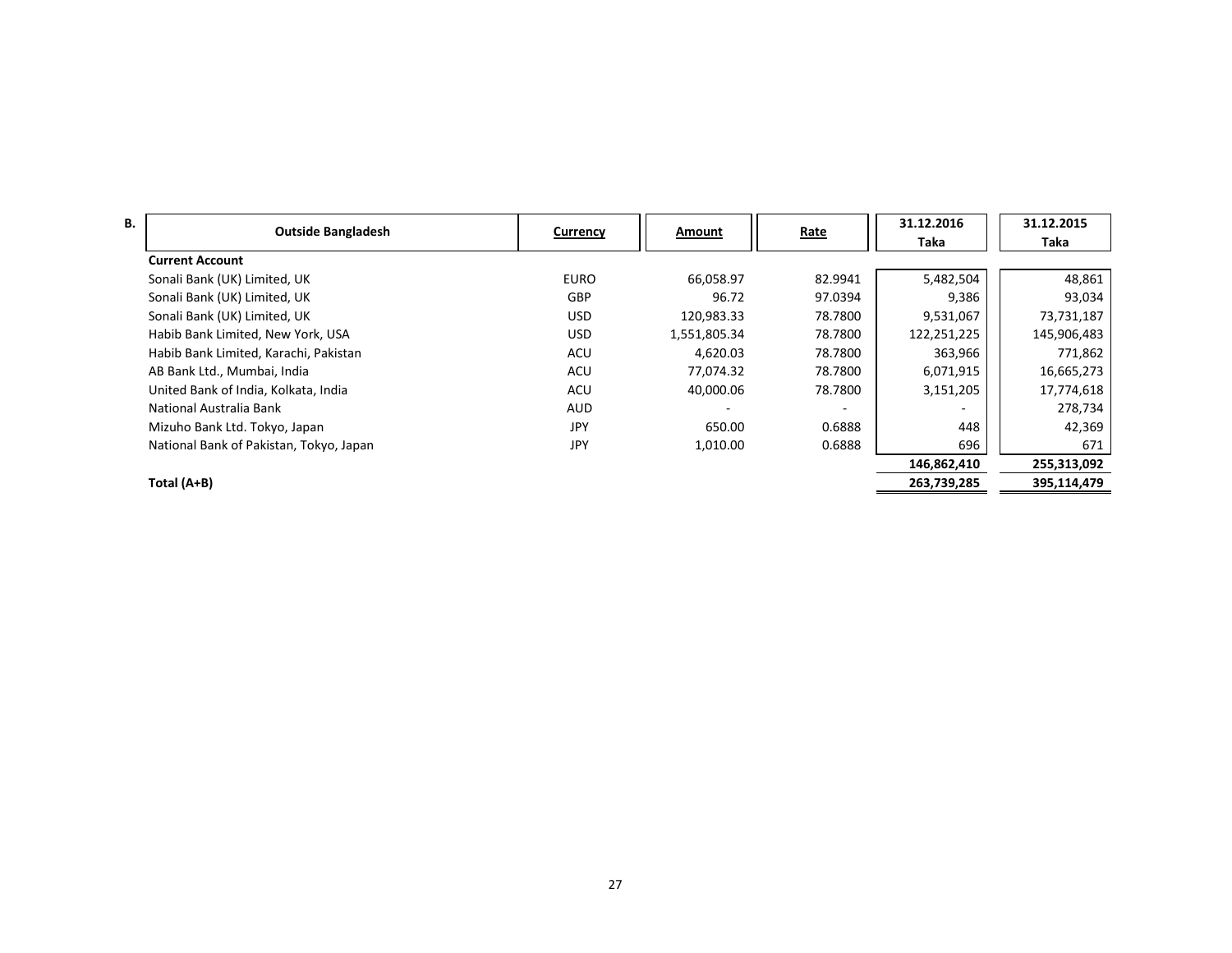|                                                                               | 31.12.2016    | 31.12.2015    |
|-------------------------------------------------------------------------------|---------------|---------------|
|                                                                               | Taka          | Taka          |
| 4.1.1 Maturity-wise Grouping (Inside and Outside Bangladesh)                  |               |               |
| Payable on Demand                                                             | 263,739,285   | 395,114,479   |
| Up to Three Months                                                            |               |               |
| Three Months to One Year                                                      |               |               |
| One Year to Five Years                                                        |               |               |
| Above Five Years                                                              |               |               |
|                                                                               | 263,739,285   | 395,114,479   |
| 4.2 Placement with banks & Other Financial Institutions                       |               |               |
| Reliance Finance Limited                                                      | 2,988,517,919 | 6,605,732,775 |
| Phoenix Finance and Investments Ltd.                                          | 90,000,000    | 90,000,000    |
|                                                                               | 3,078,517,919 | 6,695,732,775 |
|                                                                               |               |               |
| 4.2.1 Maturity-wise Grouping (Placement with banks & other FI)                |               |               |
| Payable on Demand                                                             |               |               |
| Up to Three Months                                                            | 2,988,517,919 | 6,696,712,775 |
| Three Months to One Year                                                      |               |               |
| One Year to Five Years<br>Above Five Years                                    | 90,000,000    |               |
|                                                                               | 3,078,517,919 | 6,696,712,775 |
|                                                                               |               |               |
| <b>5 INVESTMENTS IN SHARES AND SECURITIES</b><br><b>Government Securities</b> |               |               |
| Bangladesh Govt. Islamic Investment Bonds                                     | 3,550,000,000 | 2,700,000,000 |
| <b>Others</b>                                                                 |               |               |
| Subordinated Bond                                                             | 300,000,000   |               |
| Quoted Shares (Note - 5.1)                                                    | 18,479,214    | 406,187,398   |
|                                                                               | 318,479,214   | 406,187,398   |
|                                                                               | 3,868,479,214 | 3,106,187,398 |
|                                                                               |               |               |

# **5.1 Quoted Shares**

| <b>Name of Companies</b>                            | <b>Acquisition cost</b> | <b>Acquisition cost</b> |
|-----------------------------------------------------|-------------------------|-------------------------|
| CVO Petrochemical Refinery Limited                  |                         | 18,693,911              |
| Advance Chemical Industries Ltd.                    | 29,388                  |                         |
| Grameenphone Ltd.                                   |                         | 2,392,092               |
| RAK Ceramics (Bangladesh) Ltd.                      | 1,551,180               | 1,895,371               |
| Heidelberg Cement Bangladesh                        |                         | 617,460                 |
| Lafarge Surma Cement Ltd.                           | 13,077,439              | 14,297,535              |
| Bangladesh Thai Aluminium                           | 256,020                 |                         |
| Beacon Pharmaceuticals Ltd.                         | 42,800                  |                         |
| JMI Syringes & Medical Devices Ltd.                 | 890,523                 |                         |
| Unique Hotel & Resorts Ltd.                         | 1,333,312               |                         |
| United Power Generation & Distribution Company Ltd. | 230,920                 |                         |
| National Bank Ltd.                                  |                         | 365,696,892             |
| Shahjibazar Power Co. Ltd.                          | 408,615                 | 488,213                 |
| Rahima Food Corporation Ltd.                        |                         | 1,446,907               |
| Tallu Spinning Mills Ltd.                           | 659,017                 | 659,017                 |
|                                                     | 18,479,214              | 406,187,398             |
| 5.2 Market Value of Quoted Shares                   | 21,311,275              | 359,200,980             |

| 5.3 Maturity Grouping of Investments in Shares and Securities |               |               |
|---------------------------------------------------------------|---------------|---------------|
| On Demand                                                     | -             |               |
| One Month to three Months                                     | 1,518,479,214 | 1,106,187,398 |
| Three Months to One Year                                      | 2,050,000,000 | 2,000,000,000 |
| One Year to Five Years                                        |               |               |
| More than Five Years                                          | 300,000,000   |               |
|                                                               | 3,868,479,214 | 3,106,187,398 |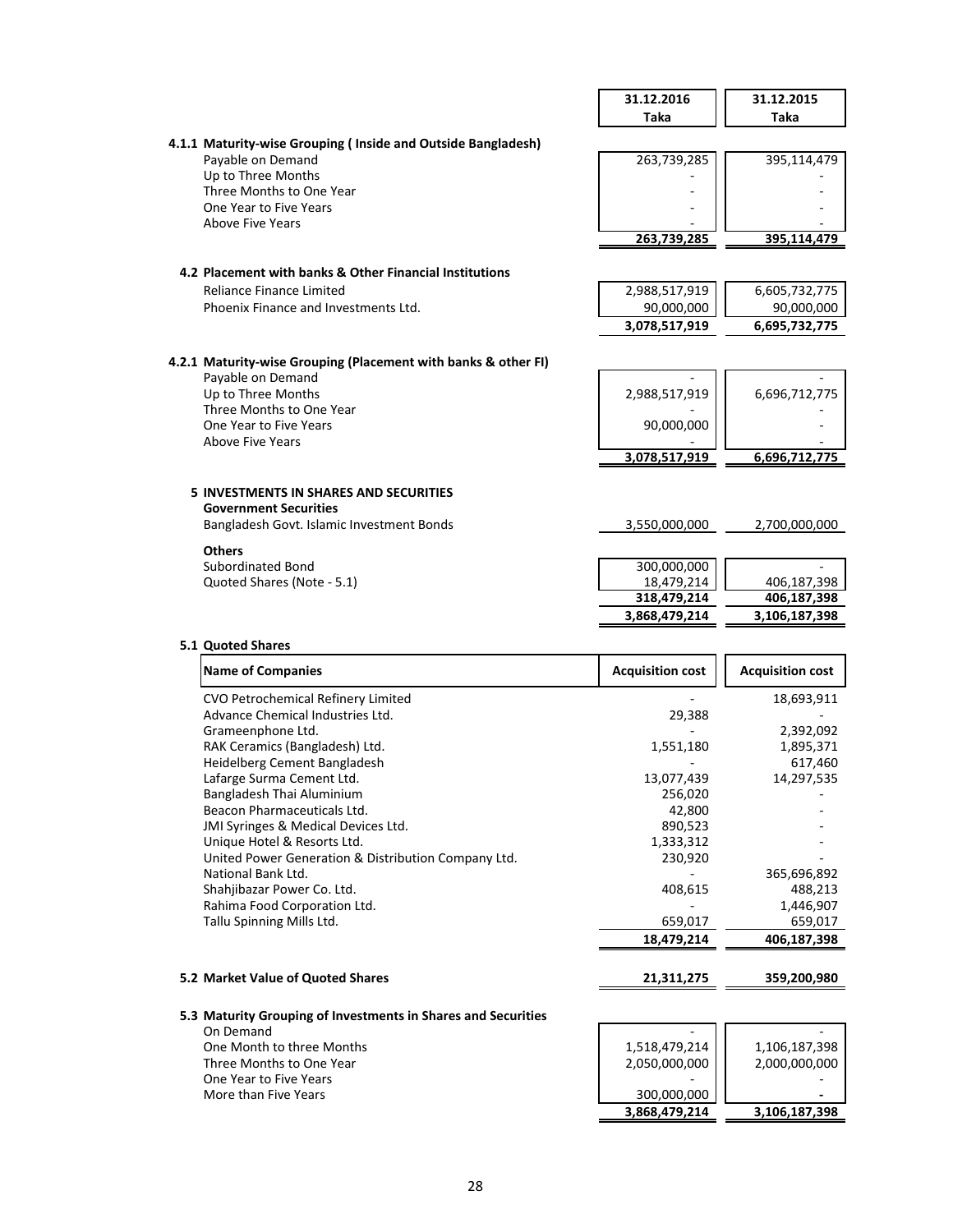|                                                                                                               | 31.12.2016               | 31.12.2015                   |
|---------------------------------------------------------------------------------------------------------------|--------------------------|------------------------------|
|                                                                                                               | <b>Taka</b>              | <b>Taka</b>                  |
|                                                                                                               |                          |                              |
| 6 INVESTMENTS (All Inside Bangladesh)<br>General Investments (Bai-Murabah, Bai-Muajjal, HPSM etc.) (Note-6.A) | 52,351,997,718           | 37,548,628,509               |
| Bills Purchased and Discounted (Note - 6.B)                                                                   | 14,798,193,032           | 8,044,240,754                |
|                                                                                                               | 67,150,190,750           |                              |
|                                                                                                               |                          | 45,592,869,263               |
|                                                                                                               |                          |                              |
| 6.A General Investment (Bai-Murabaha, Bai-Muajjal, HPSM etc.)<br><b>Inside Bangladesh</b>                     |                          |                              |
| Bai Murabaha (Hypo)                                                                                           | 1,090,816,521            | 1,544,427,878                |
| Bai Murabaha against MTDR                                                                                     | 10,145,675,843           | 3,324,237,489                |
| Bai Murabaha TR                                                                                               | 22,655,521,491           | 13,457,181,155               |
| Bai Murabaha (Post Import) TR                                                                                 | 1,737,641,723            | 418,271,296                  |
| Bai Murabaha (TR) SME                                                                                         | 2,062,559,025            | 795,267,157                  |
| Bai Murabaha Agriculture                                                                                      | 522,893,792              | 464,004,392                  |
| Bai Murabaha (TR) Agriculture                                                                                 | 35,358,084               | 4,474,802                    |
| Bai Murabaha (TR) Women Entrepreneur                                                                          | 9,344,871                | 2,404,717                    |
| Bai Murabaha General                                                                                          | 11,030,666,479           | 14,814,863,298               |
| Bai Muazzal                                                                                                   | 44,457,411               | 81,118,686                   |
| HPSM (Real Estate)                                                                                            | 489,075,882              | 583,407,285                  |
| HPSM (Transport)                                                                                              | 21,801,972               | 16,146,564                   |
| HPSM (SME)                                                                                                    | 991,390                  | 967,158                      |
| <b>HPSM House Building Staff</b>                                                                              | 140,676,930              | 74,889,113                   |
| <b>HPSM Rural Housing</b>                                                                                     | 422,524                  |                              |
| <b>HPSM House Building General</b>                                                                            | 67,418,758               | 31,399,557                   |
| <b>HPSM Industrial Term</b>                                                                                   | 744,821,774              | 837,726,946                  |
| <b>HPSM Machinery</b>                                                                                         | 1,168,388,032            | 358,102,803                  |
| HPSM Machinery Women Entrepreneur                                                                             | 1,445,656                | 1,384,000                    |
| Quard against MTDR                                                                                            | 116,122,150              | 636,644,075                  |
| Car Leasing Scheme Staff                                                                                      | 56,671,356               | 49,887,826                   |
| Murabaha EDF Investment                                                                                       | 138,506,773              | 13,148,175                   |
| Bai Istisna<br>HPSM Consumer Durables (Scheme)                                                                | 43,081,305<br>27,637,976 |                              |
|                                                                                                               | 52,351,997,718           | 38,674,137<br>37,548,628,509 |
| <b>Outside Bangladesh</b>                                                                                     |                          |                              |
|                                                                                                               | 52,351,997,718           | 37,548,628,509               |
|                                                                                                               |                          |                              |
| <b>6.B Bills Purchased and Discounted</b>                                                                     |                          |                              |
| Pavable in Bangladesh                                                                                         | 14,798,193,032           | 8,044,240,754                |
| Payable outside Bangladesh                                                                                    |                          |                              |
|                                                                                                               | 14,798,193,032           | 8,044,240,754                |
|                                                                                                               | 67,150,190,750           | 45,592,869,263               |
| 6.1 Maturity Grouping of Investments                                                                          |                          |                              |
| Payable on Demand                                                                                             | 2,716,200,000            | 1,922,600,000                |
| Up to Three Months                                                                                            | 9,571,900,000            | 5,621,800,000                |
| Three Months to One Year                                                                                      | 51,769,000,000           | 34,494,600,000               |
| One Year to Five Years                                                                                        | 3,093,090,750            | 3,553,869,263                |
| <b>Above Five Years</b>                                                                                       |                          |                              |
|                                                                                                               | 67,150,190,750           | 45,592,869,263               |
|                                                                                                               |                          |                              |

# **6.2 Analysis to disclose the following Significant Concentration including Bills Purchased & Discounted**

|                                                         | 67,150,190,750 | 45,592,869,263 |
|---------------------------------------------------------|----------------|----------------|
| Investment to staff                                     | 217,146,435    | 155,020,562    |
| Investments to Industry                                 | 9,302,959,578  | 7,770,141,761  |
| Investments to Customers Group                          | 51,513,038,314 | 32.554.640.894 |
| Investments to Chief Executive and Other high Officials |                |                |
| Investments to Directors of other Banks                 | 6,117,046,423  | 5,113,066,046  |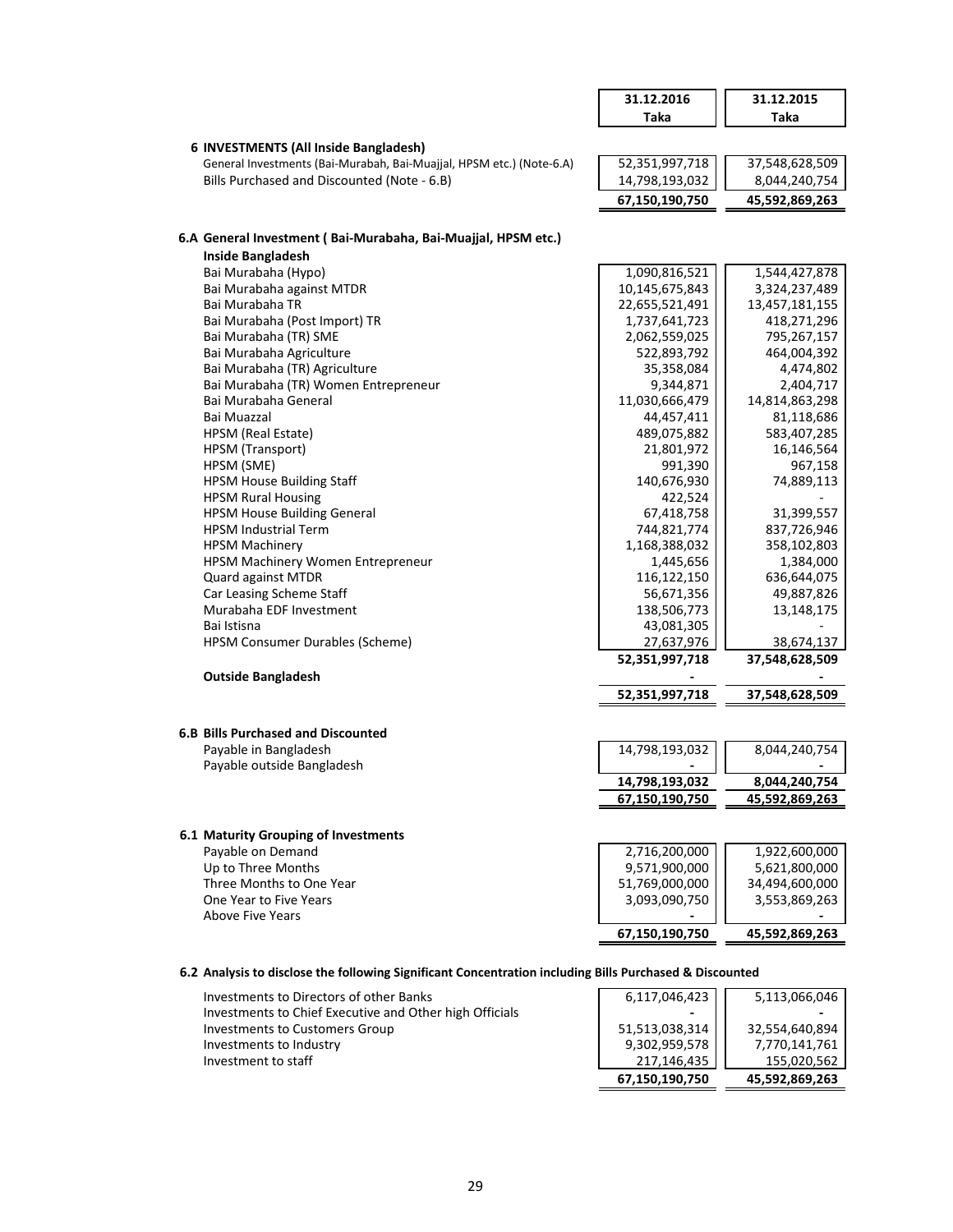|                                                                                         | 31.12.2016                     | 31.12.2015                      |
|-----------------------------------------------------------------------------------------|--------------------------------|---------------------------------|
|                                                                                         | Taka                           | Taka                            |
|                                                                                         |                                |                                 |
| 6.3 Investments to Customers amounting to 10% or more of UBL's Total Regulatory Capital |                                |                                 |
| <b>Number of Clients</b>                                                                | 25                             | 13                              |
| Amount of Outstanding Investments:                                                      |                                |                                 |
| Funded                                                                                  | 6,163,400,000                  | 7,155,100,000                   |
| Non-funded                                                                              | 3,113,700,000<br>9,277,100,000 | 2,936,900,000<br>10,092,000,000 |
|                                                                                         |                                |                                 |
| <b>6.4 Sector wise Investments</b>                                                      |                                |                                 |
| Agriculture                                                                             | 558,829,811                    | 468,178,327                     |
| Ready Made Garments (RMG)                                                               | 541,034,734                    | 602,513,279                     |
| <b>Textile</b>                                                                          | 2,802,654,134                  | 2,839,554,411                   |
| Ship Building                                                                           | 94,390,499                     | 91,628,431                      |
| <b>Ship Breaking</b>                                                                    |                                |                                 |
| Other Manufacturing industry                                                            | 2,091,147,875                  | 1,134,383,811                   |
| <b>SME Loans</b>                                                                        | 2,073,763,006                  | 798,639,033                     |
| Construction                                                                            |                                | 54,533,645                      |
| Power, Gas                                                                              |                                |                                 |
| Transport, Storage and Communication                                                    | 9,723,344                      | 38,937,943                      |
| <b>Trade Service</b>                                                                    | 54,478,813,553                 | 35,543,174,998                  |
| Commercial real estate financing                                                        | 2,941,101,258                  | 2,755,122,888                   |
| Residential real estate financing                                                       | 72,967,583                     | 31,399,557                      |
| Consumer credit                                                                         | 359,064,815                    | 222,420,838                     |
| Capital market                                                                          | 88,125,191                     | 438,598,882                     |
| Non Banking Financial Institutions (NBFI)                                               |                                |                                 |
| <b>Others</b>                                                                           | 1,038,574,947                  | 573,783,218                     |
|                                                                                         | 67,150,190,750                 | 45,592,869,263                  |
|                                                                                         |                                |                                 |
| 6.5 Geographical Location-wise Investments                                              |                                |                                 |
| Urban                                                                                   |                                |                                 |
| <b>Dhaka</b>                                                                            | 37, 341, 797, 778              | 26,827,872,319                  |
| Chittagong                                                                              | 24,750,914,950                 | 16,239,175,952                  |
| Barisal                                                                                 | 2,955,997                      |                                 |
| Rajshahi                                                                                | 66,234,588                     | 32,131,508                      |
| Khulna                                                                                  | 28,344,746                     | 14,329,157                      |
| Rangpur                                                                                 |                                |                                 |
| Sylhet                                                                                  | 30,169,532                     | 31,291,881                      |
|                                                                                         | 62,220,417,591                 | 43,144,800,817                  |
| Rural                                                                                   |                                |                                 |
| Dhaka                                                                                   | 143, 151, 205                  | 84,942,327                      |
| Chittagong                                                                              | 4,661,145,043                  | 2,318,205,225                   |
| Khulna                                                                                  |                                |                                 |
| <b>Barisal</b>                                                                          |                                |                                 |
| Rangpur                                                                                 | 86,963,058                     | 36,254,643                      |
| Sylhet                                                                                  | 19,544,228                     | 8,666,251                       |
| Rajshahi                                                                                | 18,969,625                     |                                 |
|                                                                                         | 4,929,773,159                  | 2,448,068,446                   |
|                                                                                         | 67,150,190,750                 | 45,592,869,263                  |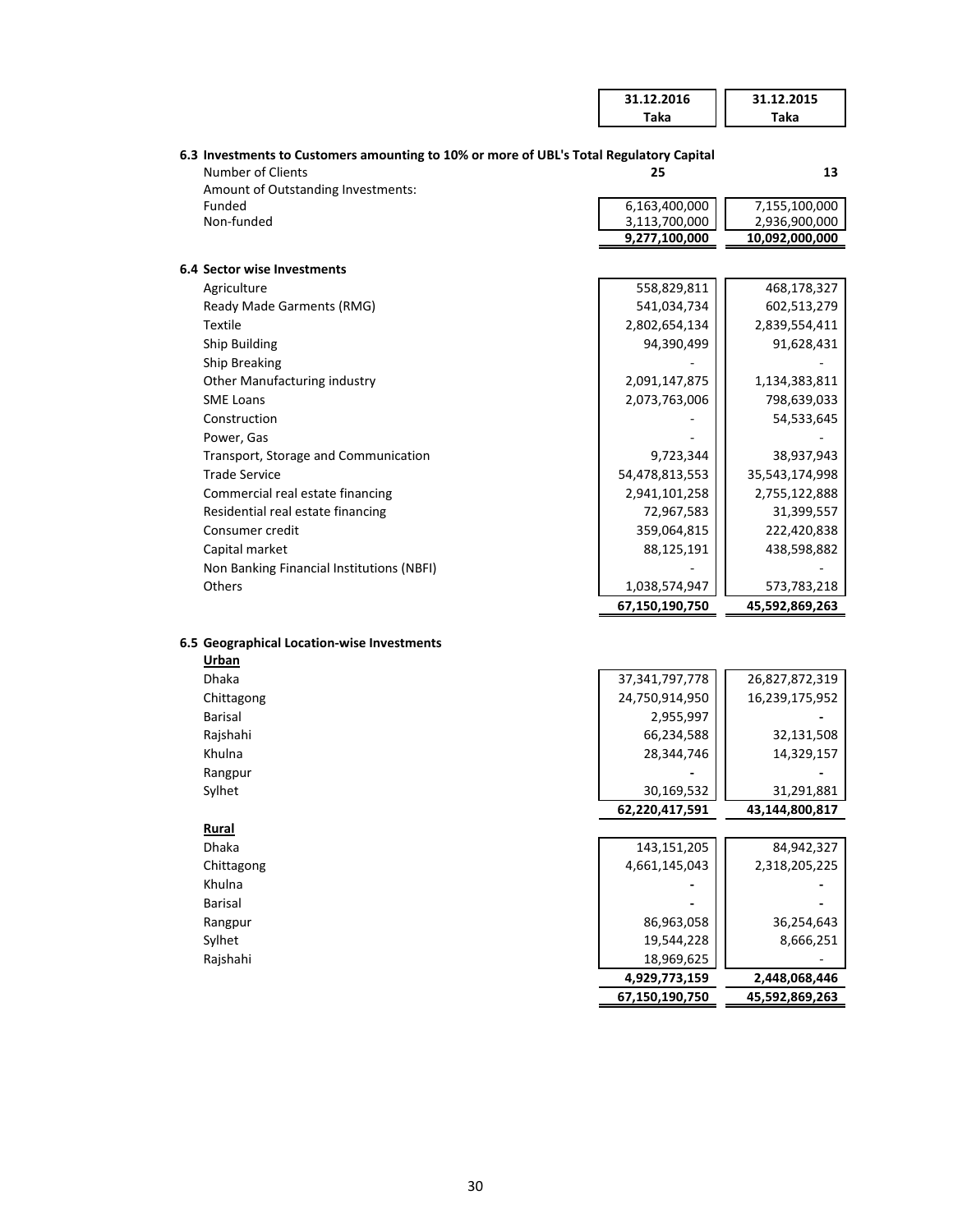|                                                                          | 31.12.2016     | 31.12.2015     |
|--------------------------------------------------------------------------|----------------|----------------|
|                                                                          | Taka           | Taka           |
| 6.6 Classification of Investments as per Bangladesh Bank (BRPD) Circular |                |                |
| <b>Unclassified</b>                                                      |                |                |
| Standard                                                                 | 66,748,440,264 | 45,586,497,608 |
| <b>Special Mention Account</b>                                           | 354,099,412    | 5,484,518      |
|                                                                          | 67,102,539,676 | 45,591,982,126 |
| <b>Classified:</b>                                                       |                |                |
| Sub-standard                                                             | 23,564,907     | 396,938        |
| Doubtful                                                                 | 18,745,530     | 490,199        |
| Bad & Loss                                                               | 5,340,637      |                |
|                                                                          | 47,651,074     | 887,137        |
|                                                                          | 67,150,190,750 | 45,592,869,263 |
|                                                                          |                |                |
| 6.7 Particulars of Required Provision for Investments                    |                |                |
| <b>Classification status</b>                                             |                |                |
| Unclassified                                                             |                |                |
| Standard                                                                 | 731,562,036    | 514,996,197    |
| <b>Special Mention Account</b>                                           | 6,515,231      | 81,845         |
|                                                                          | 738,077,267    | 515,078,042    |
| Classified:                                                              |                |                |
| Sub - Standard                                                           | 1,545,371      | 76,323         |
| Doubtful                                                                 | 5,915,198      | 225,672        |
| <b>Bad and Loss</b>                                                      | 1,179,934      |                |
|                                                                          | 8,640,503      | 301,995        |
|                                                                          | 746,717,770    | 515,380,037    |
| <b>Required Provision for Investments</b>                                | 746,717,770    | 515,380,037    |
| <b>Total Provision Maintained</b>                                        | 828,000,000    | 529,500,000    |
| <b>Provision Excess/ (Shortfall)</b>                                     | 81,282,230     | 14,119,963     |
|                                                                          |                |                |
| * Details of provision as shown in note 2.7.2                            |                |                |
|                                                                          |                |                |
| <b>6.8 Particulars of Investments</b>                                    |                |                |
| i) Investments considered good in respect of which the Bank              | 42,985,700,000 | 32,633,107,990 |
| Company is fully secured                                                 |                |                |
|                                                                          |                |                |
| ii) Investments considered good for which the bank holds no Security     | 12,607,073,642 | 2,613,810,101  |
| other than the debtors personal security                                 |                |                |
| iii) Investment considered good and secured by the personal security     |                |                |
| of one or more parties in addition to the personal security of the       | 11,557,417,108 | 10,345,951,172 |
| debtors                                                                  |                |                |
|                                                                          |                |                |
| iv) Investments adversely classified; provision not maintained there     |                |                |
| against                                                                  |                |                |
|                                                                          | 67,150,190,750 | 45,592,869,263 |
|                                                                          |                |                |
| v) Investments due by directors or executives of the banking company     |                |                |
| or any of them taken either severally or jointly with any other          |                |                |
| person.                                                                  |                |                |
|                                                                          |                |                |
| vi) Investments due by companies or firms in which the directors of the  |                |                |
| bank company are interested as directors partners or managing            |                |                |
| agents or in case of private companies, as members.                      |                |                |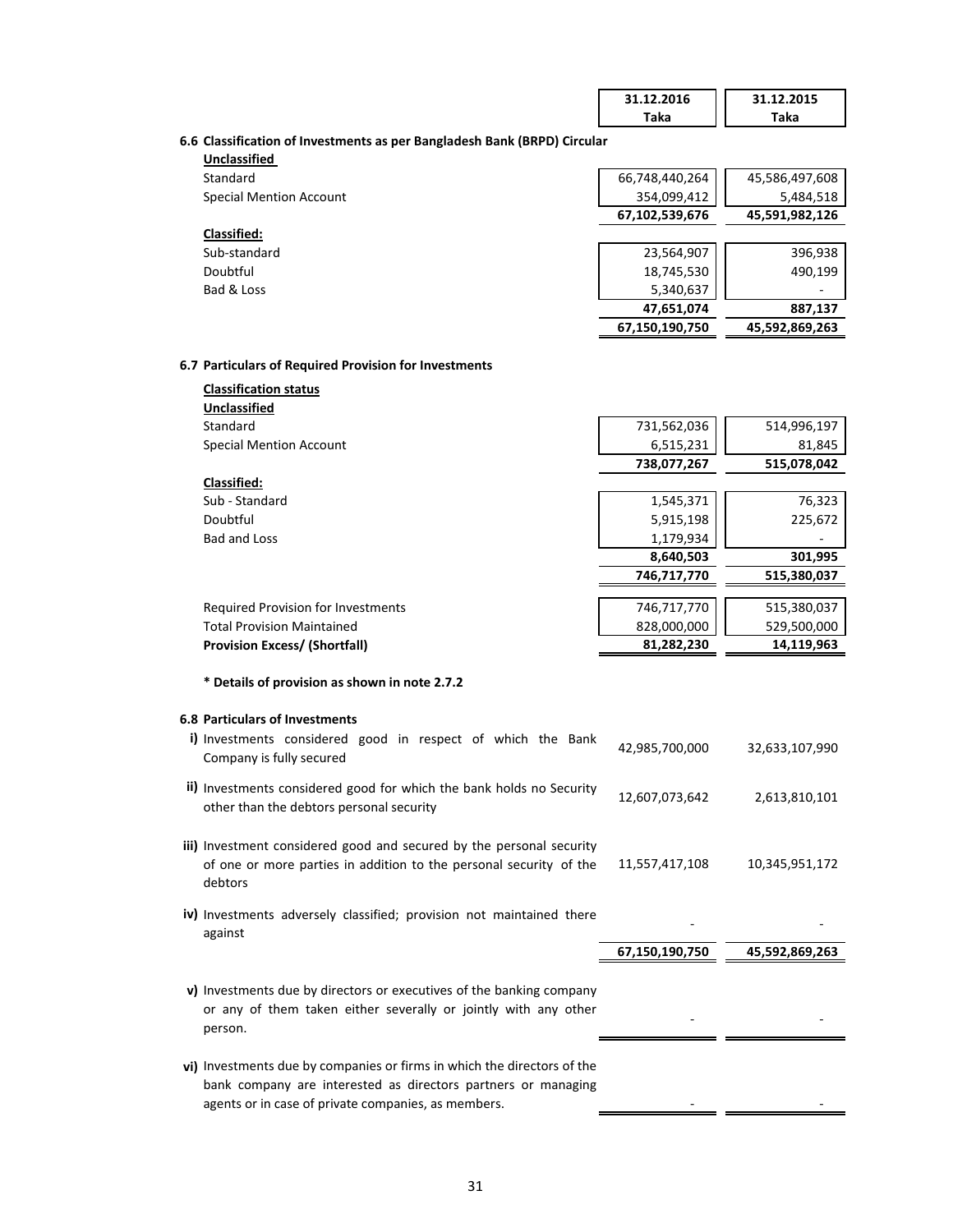|                                                                                                                                                                                                                                                                                               | 31.12.2016     | 31.12.2015     |
|-----------------------------------------------------------------------------------------------------------------------------------------------------------------------------------------------------------------------------------------------------------------------------------------------|----------------|----------------|
|                                                                                                                                                                                                                                                                                               | Taka           | Taka           |
| vii) Maximum total amount of investments, including temporary<br>advances made at any time during the year to directors or<br>managers or officers of the banking company or any of them either<br>separately or jointly with any other person.                                               |                |                |
| viii) Maximum total amount of investments, including temporary<br>advances granted during the year to the companies or firms in<br>which the directors of the banking company are interested as<br>directors, partners or managing agents or in the case of private<br>companies, as members. |                |                |
| ix) Investment due from other banking companies                                                                                                                                                                                                                                               |                |                |
| x) Total amount of classified Investments on which profit is not                                                                                                                                                                                                                              |                |                |
| credited to income                                                                                                                                                                                                                                                                            | 46,763,937     | 887,137        |
|                                                                                                                                                                                                                                                                                               |                |                |
| a. Movement of classified Investments                                                                                                                                                                                                                                                         |                |                |
| Opening balance                                                                                                                                                                                                                                                                               | 887,137        |                |
| Increase/ (Decrease) during the year                                                                                                                                                                                                                                                          | 46,763,937     | 887,137        |
|                                                                                                                                                                                                                                                                                               | 47,651,074     | 887,137        |
| <b>b.</b> Amount of provision kept against investment classified as 'bad/loss'                                                                                                                                                                                                                |                |                |
| on the reporting date of Balance Sheet                                                                                                                                                                                                                                                        | 1,179,934      |                |
| c. Profit credited to the profit/Rent/Compensation Suspense Account                                                                                                                                                                                                                           | 6,588,660      | 54,179         |
| xi) Amount of written off Investment:                                                                                                                                                                                                                                                         |                |                |
| a. Cumulative amount                                                                                                                                                                                                                                                                          |                |                |
| b. Amount written off during the period                                                                                                                                                                                                                                                       |                |                |
| c. Total amount of written off (a+b)                                                                                                                                                                                                                                                          |                |                |
| d. Amount recovered against such written- off up to this year                                                                                                                                                                                                                                 |                |                |
| e. Amount of investment written- off against which suit has been filled                                                                                                                                                                                                                       |                |                |
| to recover the same.                                                                                                                                                                                                                                                                          |                |                |
| 6.9 Security against Investments including bills purchased & discounted:                                                                                                                                                                                                                      |                |                |
| Collateral of movable/immovable assets                                                                                                                                                                                                                                                        | 32,723,902,008 | 22,239,920,341 |

|                                                | 67,150,190,750 | 45,592,869,263 |
|------------------------------------------------|----------------|----------------|
| Unsecured                                      |                |                |
| Other security                                 |                |                |
| Personal guarantee                             | 11,557,417,108 | 11,510,241,918 |
| Government Bonds                               |                |                |
| <b>MTDR of other Banks</b>                     |                |                |
| Own MTDR                                       | 10,261,797,992 | 3,960,881,564  |
| Fixed deposits receipts:                       |                |                |
| <b>Export documents</b>                        | 12,607,073,642 | 7,881,825,440  |
| Foreign Banks guarantee                        |                |                |
| Government Guarantee                           |                |                |
| Local banks & financial institutions guarantee |                |                |
| Collateral of movable/immovable assets         | 32,723,902,008 | 22,239,920,341 |
|                                                |                |                |

## **6.10 Maturity Grouping of Bills Purchased and Discount**

Payable within one month Over one month but less than three months Over three months but less than six months **Six Months and Above** 

| 14,798,193,032                                 | 8,044,240,754 |
|------------------------------------------------|---------------|
|                                                |               |
|                                                | 5,847,700,000 |
|                                                | 1,764,125,440 |
| 739,909,652<br>3,255,602,467<br>10,802,680,913 | 432,415,314   |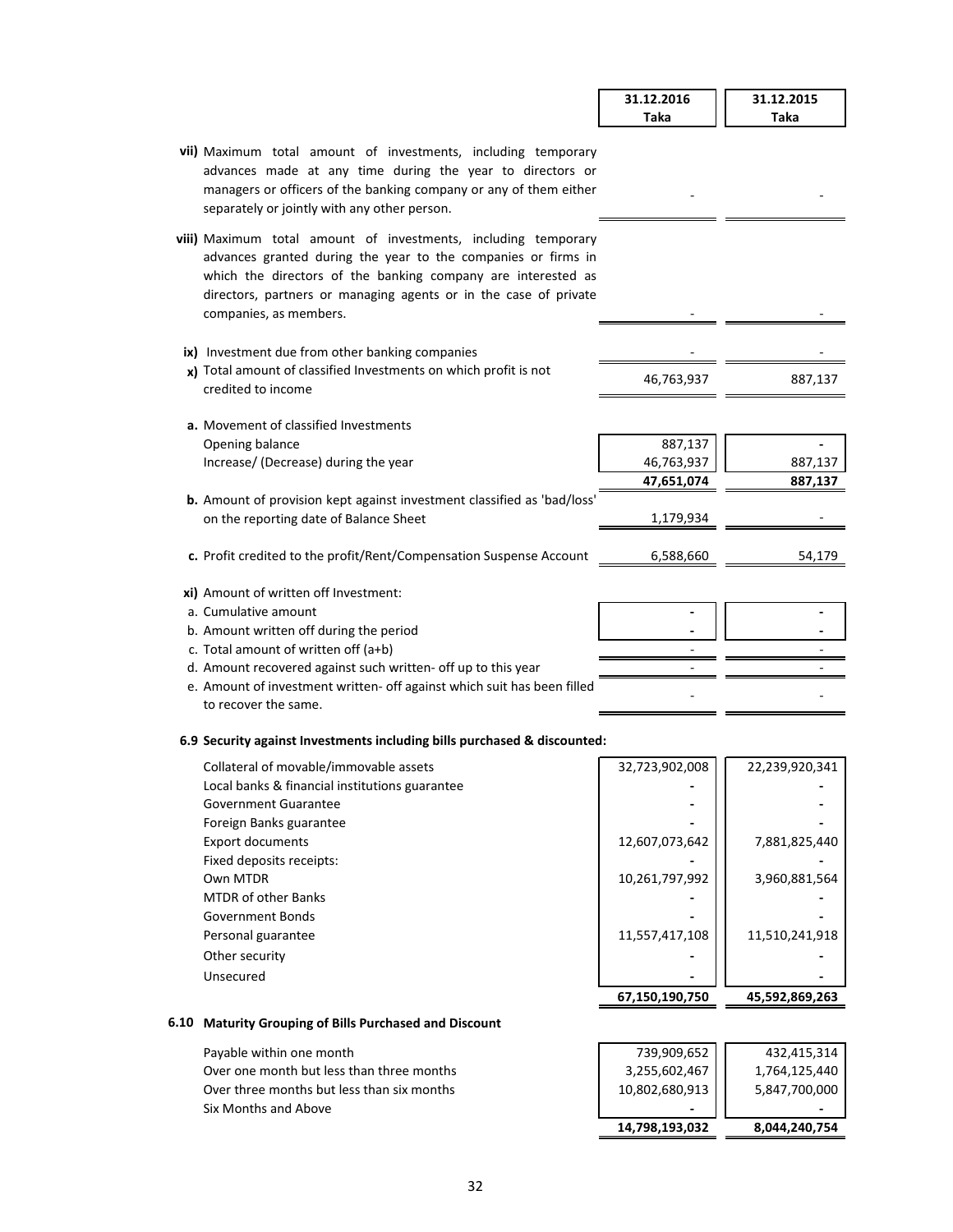| 31.12.2016 | 31.12.2015 |
|------------|------------|
| Гаkа       | 'aka       |

## **7 FIXED ASSETS INCLUDING PREMISES, FURNITURE & FIXTURES AT COST LESS ACCUMULATED DEPRECIATION (ANNEXURE-A)**

| Furniture & Fixtures           | 601,760,096   | 412,535,627 |
|--------------------------------|---------------|-------------|
| Office Equipment               | 403,579,867   | 328,953,739 |
| Vehicles                       | 91,486,719    | 91,486,719  |
| <b>Books</b>                   | 49.640        | 40.470      |
|                                | 1,096,876,322 | 833,016,555 |
| Less: Accumulated Depreciation | 267.454.216   | 153,818,475 |
|                                | 829.422.106   | 679,198,080 |

## **8 OTHER ASSETS**

|                                                 | 2,606,332,421 | 2,252,184,856 |
|-------------------------------------------------|---------------|---------------|
| Stamps on Hand                                  | 777.945       | 378,225       |
| Suspense Account (Note - 8.2)                   | 136,254,573   | 111,665,302   |
| <b>Stock of Stationery</b>                      | 7,253,808     | 5,814,921     |
| Advance Income Tax                              | 751,864,237   | 384,755,231   |
| Advances, Deposits and Prepayment (Note - 8.1)  | 1,566,671,797 | 1,565,231,726 |
| Accrued Income on MTDR                          | 77,894,377    | 142,150,582   |
| Inter - branch Transaction Account (Note - 8.a) | 65,615,684    | 42,188,869    |

**8.a** Inter-branch transaction account represents outstanding Inter-branch and Head Office transaction (net) originated but yet to be responded at the balance sheet date. However, the status of non respondent entries on 31.12.2016 have been reconciled on 22.02.2017.

## **8.1 Advance, Deposits and Prepayment**

| Advance against Rent - Office | 271,818,395   | 299.896.894   |
|-------------------------------|---------------|---------------|
| Prepayment                    | 1,294,853,402 | 1.265.334.832 |
|                               | 1,566,671,797 | 1,565,231,726 |

## **8.2 Suspense Account**

| <b>Sundry Debtors</b>      | 112,788,969 | 108,381,342 |
|----------------------------|-------------|-------------|
| Advance against TA/DA      | 50,300      | 60,300      |
| Advance against New Branch | 23,415,304  | 3,223,660   |
|                            | 136.254.573 | 111.665.302 |

### **9 PLACEMENT FROM BANK AND OTHER FINANCIAL INSTITUTIONS**

| <b>Inside Bangladesh</b>                 |             |            |
|------------------------------------------|-------------|------------|
| Bangladesh Bank (Refinance Scheme)       | 3,052,985   |            |
| Bangladesh Bank (Export Deveopment Fund) | 137,666,658 | 12,990,443 |
|                                          | 140,719,643 | 12,990,443 |
| <b>Outside Bangladesh</b>                |             |            |
|                                          | 140,719,643 | 12,990,443 |
| A. Security- wise grouping               |             |            |
| Secured Placement                        |             |            |
| Unsecured Placement                      | 140,719,643 | 12,990,443 |
|                                          | 140,719,643 | 12,990,443 |
| <b>B. Repayment Nature wise Grouping</b> |             |            |
| Repayable on demand                      |             |            |
| Others                                   | 140,719,643 | 12,990,443 |
|                                          | 140,719,643 | 12,990,443 |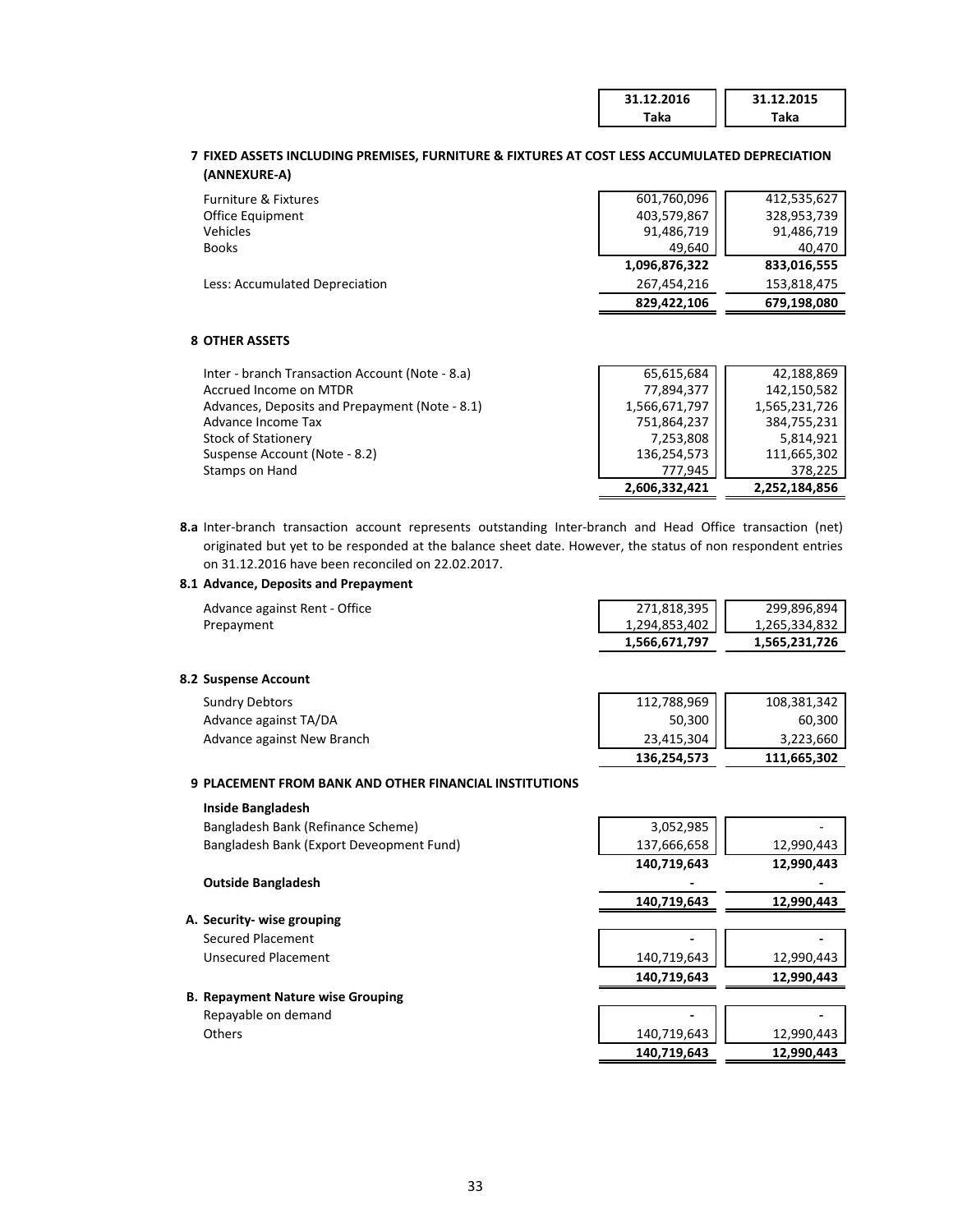|                                                                         | 31.12.2016                | 31.12.2015                |
|-------------------------------------------------------------------------|---------------------------|---------------------------|
|                                                                         | <b>Taka</b>               | Taka                      |
|                                                                         |                           |                           |
| C. Maturity Analysis                                                    |                           |                           |
| Repayable on Demand                                                     |                           |                           |
| Repayable within One Month                                              |                           |                           |
| One Month to Six Months<br>Six Month to One Year                        |                           |                           |
| One Year to Five Years                                                  | 140,719,643               | 12,990,443                |
| Five Years to Ten Years                                                 |                           |                           |
| Unclaimed Deposits Ten Years and Over                                   |                           |                           |
|                                                                         | 140,719,643               | 12,990,443                |
| <b>10 DEPOSITS AND OTHER ACCOUNTS</b>                                   |                           |                           |
| Mudaraba Savings Deposits (Note-10.1)                                   | 1,688,892,795             | 923,535,744               |
| Mudaraba Term Deposits (Note-10.2)                                      | 54,741,355,944            | 45,296,112,256            |
| Other Mudaraba Term Deposits (Note-10.3)                                | 11,861,935,948            | 6,429,286,034             |
| Al-Wadia Current Accounts and Other Accounts (Note-10.4)                | 5,569,007,885             | 2,847,238,630             |
| Bills Payable (Note-10.5)                                               | 389,366,464               | 59,264,040                |
|                                                                         | 74,250,559,036            | 55,555,436,704            |
| 10.1 Mudaraba Savings Deposits                                          |                           |                           |
| As per BRPD Circular No. 06, dated 24 June 2007, total saving bank      |                           |                           |
| deposits amount is bifurcated into:                                     |                           |                           |
| 9 % of total Mudaraba Savings Deposits                                  | 152,000,352               | 83,118,217                |
| 91% of total Mudaraba Savings Deposits                                  | 1,536,892,443             | 840,417,527               |
|                                                                         | 1,688,892,795             | 923,535,744               |
| 10.2 Mudaraba Term Deposits- Maturity wise Grouping                     |                           |                           |
| Payable on Demand                                                       | 214,272,253               | 102,300,000               |
| Up to Three Months                                                      | 23,680,333,987            | 19,784,345,831            |
| From Three Months to Six Months                                         | 16,950,336,692            | 10,654,412,090            |
| Above Six Months to One Year<br>Above One Year to Two Years             | 13,878,456,162            | 14,741,084,335            |
| Above Two Years                                                         | 8,016,850<br>9,940,000    | 5,900,000<br>8,070,000    |
|                                                                         | 54,741,355,944            | 45,296,112,256            |
|                                                                         |                           |                           |
| 10.3 Other Mudaraba term Deposits                                       |                           |                           |
| Mudaraba Monthly Savings Scheme                                         | 776,489,176               | 248,308,530               |
| Mudaraba Double Benefit Deposits Scheme                                 | 5,683,183,650             | 3,432,194,132             |
| Mudaraba Monthly Profit Scheme                                          | 4,924,587,928             | 2,574,339,942             |
| Mudaraba Millionaire Savings Scheme<br>Mudaraba Kotipoti Deposit Scheme | 341,189,684<br>34,987,584 | 139,864,258<br>12,973,679 |
| Mudaraba Marriage Scheme                                                | 6,043,329                 | 2,593,228                 |
| Mudaraba Pension Scheme                                                 | 310,991                   | 205,644                   |
| Mudaraba Hajj Deposit Scheme                                            | 2,150,117                 | 164,500                   |
| Mudaraba Pension Scheme                                                 | 39,780,939                | 17,571,101                |
| Mudaraba Muhor Savings Scheme                                           | 387,181                   | 39,000                    |
| Mudaraba Corepoty Sanchaya Scheme                                       | 52,825,369                | 1,032,020                 |
|                                                                         | 11,861,935,948            | 6,429,286,034             |
| 10.4 Al-Wadiah Current Accounts & Other Deposit Accounts                |                           |                           |
| Al-wadiah Current Deposits                                              | 2,189,112,488             | 1,993,573,378             |
| Mudaraba Short Notice Deposits                                          | 3,014,678,858             | 462,126,562               |
| Sundry Deposits (Note-10.4.1)                                           | 365,216,539               | 391,538,690               |
|                                                                         | 5,569,007,885             | 2,847,238,630             |
|                                                                         |                           |                           |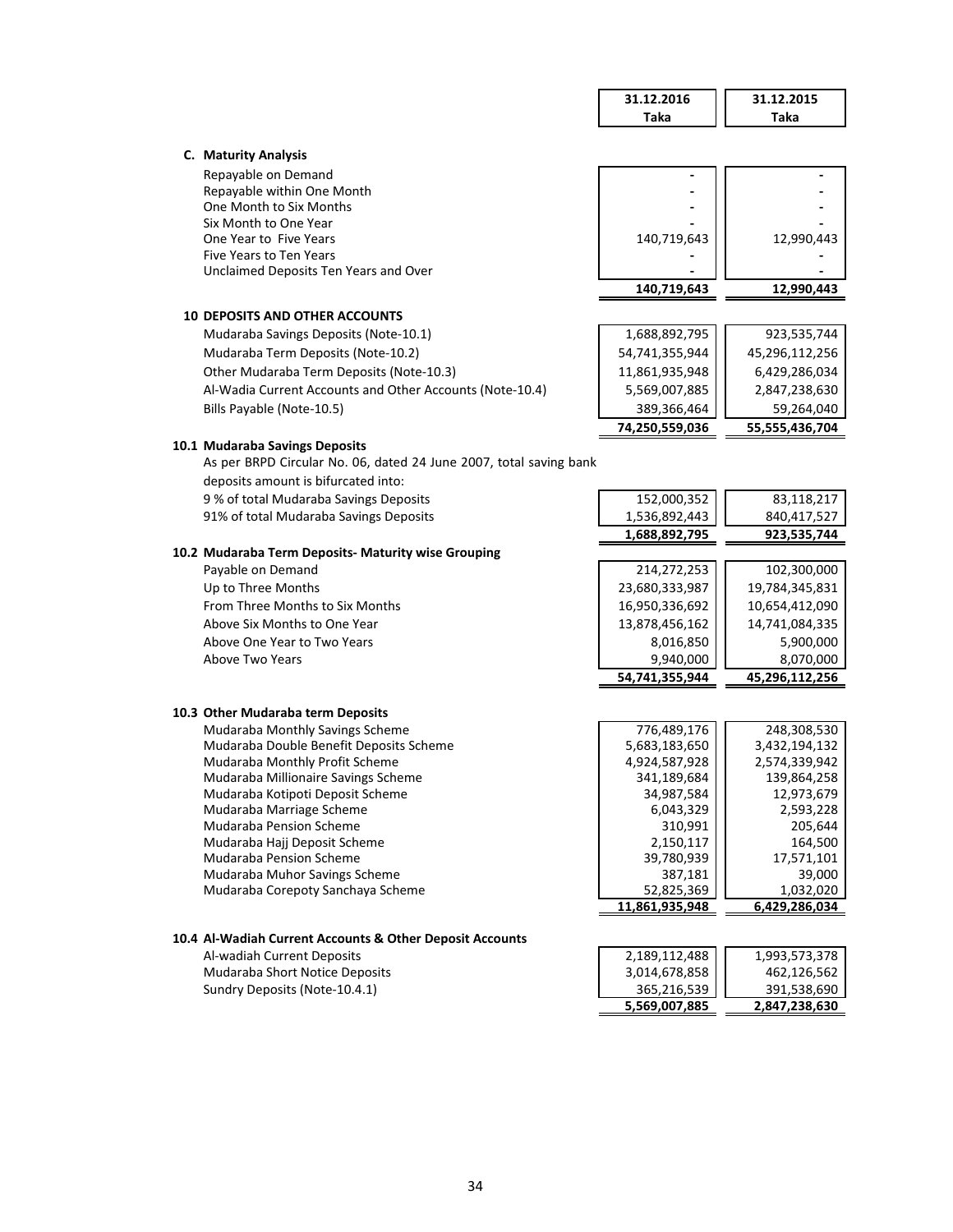|                                                   | 31.12.2016  | 31.12.2015  |
|---------------------------------------------------|-------------|-------------|
|                                                   | <b>Taka</b> | <b>Taka</b> |
| 10.4.1 Sundry Deposits                            |             |             |
| <b>Security Deposit</b>                           | 149,088,025 | 120,020,540 |
| <b>Sundry Creditors</b>                           | 19,152,971  | 32,607,386  |
| Income Tax Deduction at Source -Profit on Deposit | 32,332,853  | 27,359,032  |
| Income Tax on Local L/C                           | 31,939      | 10,256      |
| Income Tax on Export bill (Foreign)               | 394,321     | 1,017,592   |
| Income Tax on Export bill (Local)                 | 29,280,728  |             |
| Income Tax on Local/Buying Agents Commission      | 18,258      |             |
| Excise Duty on Deposit & Investment               | 51,320,037  | 33,047,997  |
| Tax on Honorarium                                 | 16,700      |             |
| VAT on Online Charge                              | 8,302       | 1,120       |
| VAT on Commission TT/DD/PO/LG                     | 16,385      | 13,093      |
| VAT on Service Charge and Others                  | 1,288,887   | 834,982     |
| <b>VAT Deduction Bills Paid</b>                   | 368,481     | 1,090,005   |
| VAT Deduction from advertisement Bill             | 330,554     | 115,898     |
| VAT on Rent and Others                            | 814,167     | 508,272     |
| VAT on Directors Fee                              | 33,600      |             |
| VAT on L/C                                        | 781,970     | 674,131     |
| VAT on Postage                                    | 44,142      | 865         |
| VAT on Security Service                           | 52,001      | 23,397      |
| VAT on Swift Charge                               | 43,676      | 23,973      |
| VAT on L/C Advising Charge                        | 14,125      | 2,034       |
| VAT on EXP Issue Charge                           | 105         | 600         |
| VAT on Acceptance Commission                      | 113,286     | 215,608     |
| VAT on Bank Guarantee Commission                  | 69,748      | 386,278     |
| VAT on ADD Confirmation charge                    |             | 14,891      |
| VAT on FDD collection charge                      | 1,080       | 116,032     |
| VAT on commission on export bill                  | 98,976      | 171,293     |
| VAT on income from ATM                            | 259,947     | 55,969      |
| VAT in Misc. Earnings                             | 17,331      | 3,227       |
| Income Tax Deduction at Source - Office rent      | 279,612     | 282,166     |
| Income Tax Deduction at Source - Bills            | 602,280     | 688,887     |
| Income Tax Deduction at Source - Advertising Bill | 88,148      | 30,906      |
| Income Tax Deduction at Source-Employee's         | 1,661,503   | 890,743     |
| Income Tax on Foreign Buyer                       | 154,705     |             |
| Govt. Tax on Export (Garments)                    |             | 5,348,284   |
| <b>Marginal Deposit Export</b>                    | 518,594     | 468,857     |
| F.C. Held against B.B L/C                         | 44,211,915  | 106,899,842 |
| Sundry Deposit - Swift charge                     | 2,564,408   | 30,908      |
| Sundry Deposit LAC (Export)                       | 17,478,604  | 2,635,532   |
| S/D/A/C ATM Charge collection Account             | 177,297     | 57,563      |
| D&B Credit report collection fee                  | 534         | 27,161      |
| ATM Charge (NPSB)                                 | 113,552     | 14,580      |
| S/D/A/C VAT on Polli Bidyut Samity                | 614,399     | 427,201     |
| Central Fund (RMG Sector)                         | 795         |             |
| NR. USD A/C Wall street Finance                   |             | 826,042     |
| NR. Taka A/C Wall street Finance                  | 1,273,363   | 680,055     |
| Security Deposit A/C Wall Street                  | 1,946,250   | 1,946,250   |
| S/D Cash incentive against export                 | 40,470      | 170,070     |
| NR. Tk. A/C Transfast Remittance                  | 5,547,515   | 49,849,172  |
| SD. A/C Transfast Remittance, LLC                 | 1,950,000   | 1,950,000   |
|                                                   | 365,216,539 | 391,538,690 |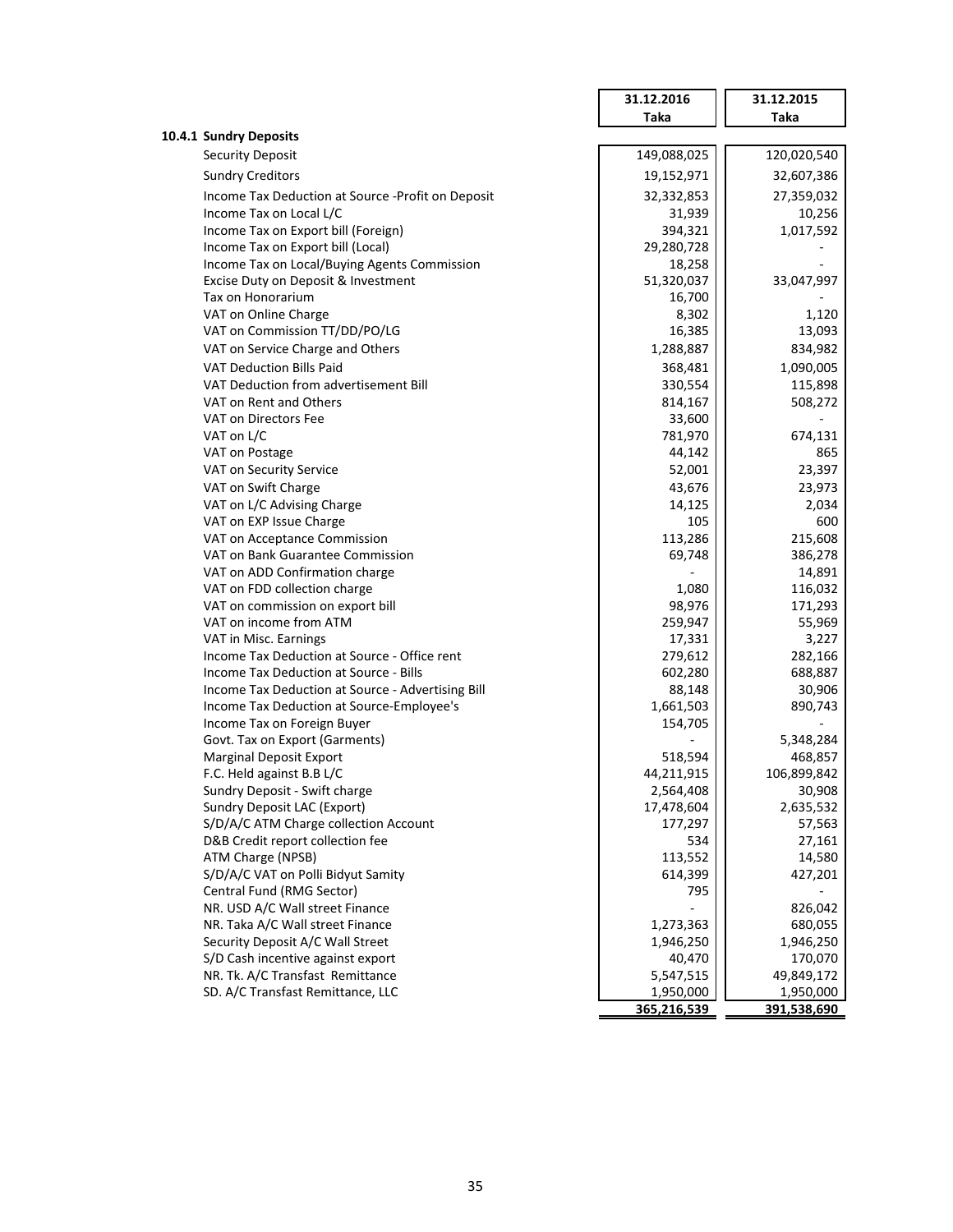|                                                                                                | 31.12.2016           | 31.12.2015     |
|------------------------------------------------------------------------------------------------|----------------------|----------------|
|                                                                                                | <b>Taka</b>          | <b>Taka</b>    |
|                                                                                                |                      |                |
| 10.5 Bills Payable                                                                             |                      |                |
| Pay Order Issued<br>Demand Draft Issued                                                        | 389,362,858<br>3,606 | 59,264,040     |
|                                                                                                | 389,366,464          | 59,264,040     |
| <b>Maturity wise Grouping of Deposits and Other Accounts</b>                                   |                      |                |
| Repayable within One Month                                                                     | 3,309,968,096        | 3,183,400,000  |
| One Month to Three Months                                                                      | 23,680,333,988       | 17,782,200,000 |
| Three Months to One Year                                                                       | 30,828,792,854       | 26,919,400,000 |
| One Year to Five Years                                                                         | 16,431,464,098       | 7,670,436,704  |
| Repayable over Five Years                                                                      |                      |                |
|                                                                                                | 74,250,559,036       | 55,555,436,704 |
| 10. A Deposits received from Banks (Note A-1)                                                  | 1,009,706,498        | 2,000,000,000  |
| 10.B Deposits received from other than Bank                                                    |                      |                |
| Payable on Demand (Note B-1)                                                                   | 3,095,695,843        | 2,527,494,325  |
| Other Deposits (Note B-2)                                                                      | 70,145,156,695       | 51,027,942,379 |
|                                                                                                | 73,240,852,538       | 53,555,436,704 |
|                                                                                                | 74,250,559,036       | 55,555,436,704 |
|                                                                                                |                      |                |
| 10. A.1 Deposits Received from Banks                                                           |                      |                |
| <b>AB Bank Limited</b>                                                                         | 6,303                |                |
| Islami Bank Bangladesh Ltd.                                                                    | 1,007,375,805        | 1,850,000,000  |
| Trust Bank Ltd.                                                                                | 675,915              |                |
| South Bangla Agriculture and Commerce Bank Ltd.                                                | 1,545,283            |                |
| Bank Asia Ltd.                                                                                 |                      | 150,000,000    |
| NRB Global Bank Ltd.                                                                           | 103,192              |                |
|                                                                                                | 1,009,706,498        | 2,000,000,000  |
| <b>Maturity wise Grouping of Deposits Received from Banks</b>                                  |                      |                |
| Repayable on Demand                                                                            |                      |                |
| Repayable within One Month                                                                     | 1,009,706,498        | 400,000,000    |
| Repayable over One Month but within Six Months                                                 |                      | 1,600,000,000  |
| Repayable over Six Months but within one Year<br>Repayable over One Year but within Five Years |                      |                |
| Repayable over Five Years but within Ten Years                                                 |                      |                |
| Unclaimed Deposits for Ten Years and above                                                     |                      |                |
|                                                                                                | 1,009,706,498        | 2,000,000,000  |
|                                                                                                |                      |                |
| <b>B-1 Payable on Demand</b>                                                                   |                      |                |
| Al-wadiah Current Deposits                                                                     | 2,189,112,488        | 1,993,573,378  |
| Mudaraba Saving Deposits (9%) (Note-10.1)                                                      | 152,000,352          | 83,118,217     |
| Bills Payable (Note-10.5)                                                                      | 389,366,464          | 59,264,040     |
| Sundry Deposits (Note-10.4.1)                                                                  | 365,216,539          | 391,538,690    |
|                                                                                                | 3,095,695,843        | 2,527,494,325  |
| <b>B-2 Other Deposits</b>                                                                      |                      |                |
| Mudaraba Saving Deposits (91%) (Note-10.1)                                                     | 1,536,892,443        | 840,417,527    |
| Mudaraba Term Deposits                                                                         | 54,741,355,944       | 43,296,112,256 |
| Mudaraba Short Notice Deposits                                                                 | 2,004,972,360        | 462,126,562    |
| Other Mudaraba Term Deposits (Note-10.3)                                                       | 11,861,935,948       | 6,429,286,034  |
|                                                                                                | 70,145,156,695       | 51,027,942,379 |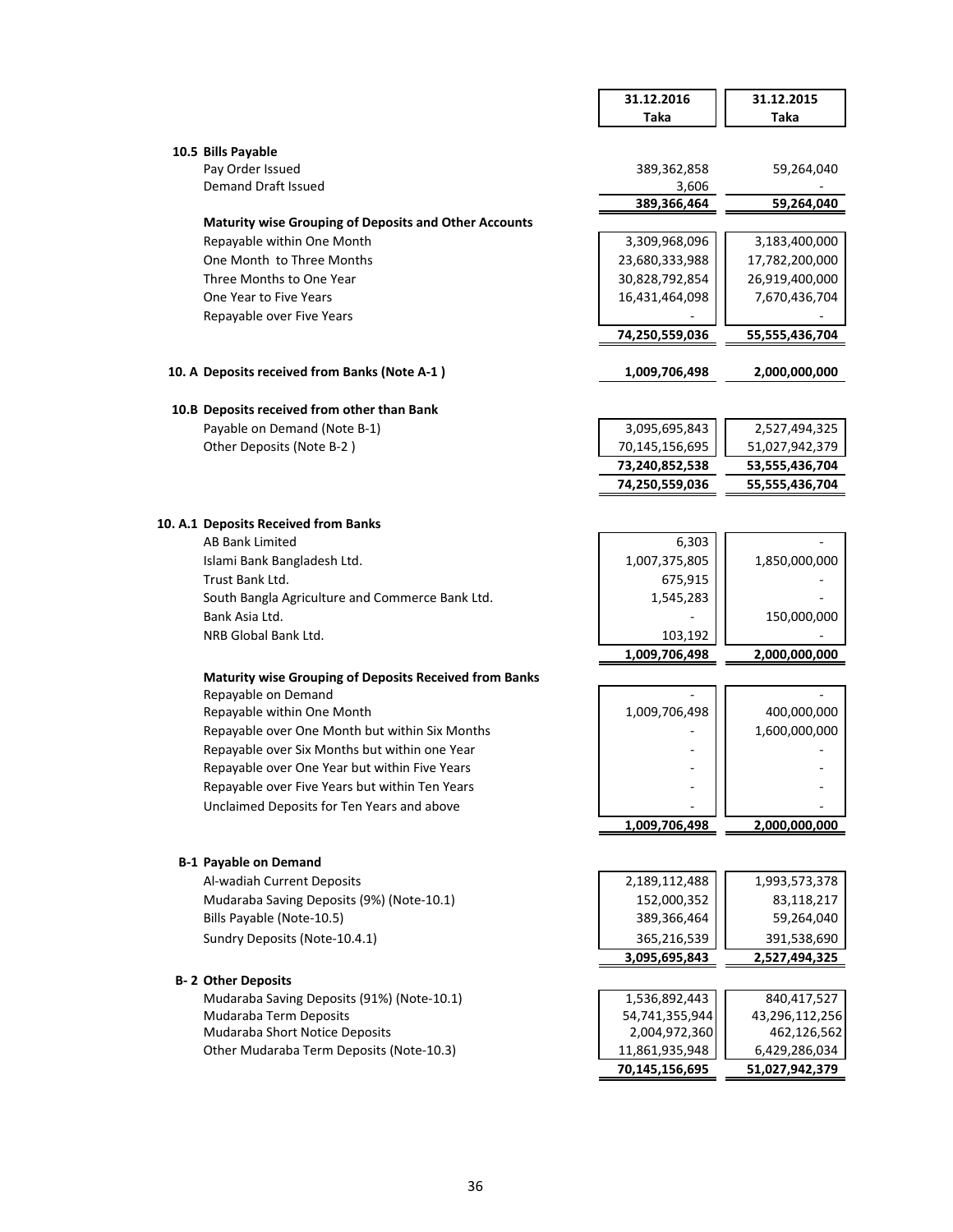|                                                                        | 31.12.2016    | 31.12.2015    |
|------------------------------------------------------------------------|---------------|---------------|
|                                                                        | Taka          | Taka          |
| <b>11 OTHER LIABILITIES</b>                                            |               |               |
| Inter - branch Transaction Account                                     |               |               |
| Provision for Taxation (Note-11.1)                                     | 1,125,674,045 | 491,199,512   |
| Accumulated Provision against Investments (Note-11.2)                  | 828,000,000   | 529,500,000   |
| Accrued Profit and Expenses Payable (Note-11.3)                        | 1,409,270,022 | 1,194,981,670 |
| Provision for Gratuity (Note-11.4)                                     | 17,867,446    | 16,060,000    |
| Provisions for diminution in value of Investments in share (Note-11.5) |               | 50,850,000    |
| Provision for Zakat                                                    | 15,025,000    | 6,025,000     |
| Other provisions                                                       | 5,000,000     |               |
| <b>Provident Fund</b>                                                  | 648,997       | 188,695       |
| Benevolent Fund                                                        | 572,491       | 868,504       |
| <b>Provision for Incentive Bonus</b>                                   | 79,700,000    | 50,000,000    |
| Provision for Audit fee                                                | 300,000       | 200,000       |
| Clearing adjustment account                                            | 20,874,915    | 18,391,607    |
| <b>Compensation Realized</b>                                           | 12,573,147    | 930,308       |
| ATM Adjustment (NPSB)                                                  | 783,936       | 4,620,260     |
| Settlement account Foreign Remittance                                  | 3,158,328     | 3,199,632     |
| <b>Profit Rent Suspense</b>                                            | 6,642,839     | 54,179        |
| <b>Compensation Receivable</b>                                         | 6,487,983     | 8,145,442     |
| <b>Others</b>                                                          | 4,137,707     | 4,361,265     |
|                                                                        | 3,536,716,856 | 2,379,576,074 |
|                                                                        |               |               |

## **11.1 Provision for Taxation**

| Opening balance                             | 491.199.512              | 180.447.573 |
|---------------------------------------------|--------------------------|-------------|
| Add: Provision made during the year         | 634,474,533              | 310,751,939 |
| Less: Adjustment/settlement during the year | $\overline{\phantom{a}}$ |             |
| Closing balance                             | 1.125.674.045            | 491.199.512 |

Assessment for the year 2013, 2014 and 2015, return have been submitted u/s 82BB of Income Tax Ordinance 1984 but not yet completed and assessment for the year 2016 not yet due.

## **11.2 Accumulated Provision aginst Investments**

Specific Provision for Classified Investments (Note -11.2.1) General Provision for Unclassified Investment (Note -11.2.2) General Provision for off- balance sheet exposure (Note -11.2.3)

| 43,000,000  | 1,000,000   |
|-------------|-------------|
| 715,000,000 | 482,000,000 |
| 70,000,000  | 46,500,000  |
| 828,000,000 | 529,500,000 |

### **11.2.1 Movement in Specific Provision for Classified Investments**

Provision held at the beginning of the year Fully Provided Debts written off Recoveries of amounts previously written off Specific Provision for the year (Note-11.2.a) Recoveries and Provisions no longer required Net Charge to Profit and Loss Account Provision held at the end of the year

| 1.000.000   |               |
|-------------|---------------|
| 828,000,000 | 529,500,000   |
| 70,000,000  | 46,500,000    |
|             | $-02,000,000$ |

| 43,000,000 | 1,000,000 |
|------------|-----------|
|            |           |
|            |           |
| 42,000,000 | 1,000,000 |
|            |           |
|            |           |
| 1,000,000  |           |

# **11.2.2 General Provision for Unclassified Investment**

Provision held at the beginning of the year Addition/transfer during the year (Note-11.2.a) Provision held at the end of the year

## **11.2.3 General Provision for off-balance sheet exposure**

Provision held at the beginning of the year Addition/transfer during the year (Note-11.2.a) Provision held at the end of the year

| 715,000,000 | 482,000,000 |
|-------------|-------------|
| 233,000,000 | 177,000,000 |
| 482,000,000 | 305,000,000 |

| 70,000,000 | 46,500,000 |
|------------|------------|
| 23,500,000 | 31,500,000 |
| 46,500,000 | 15,000,000 |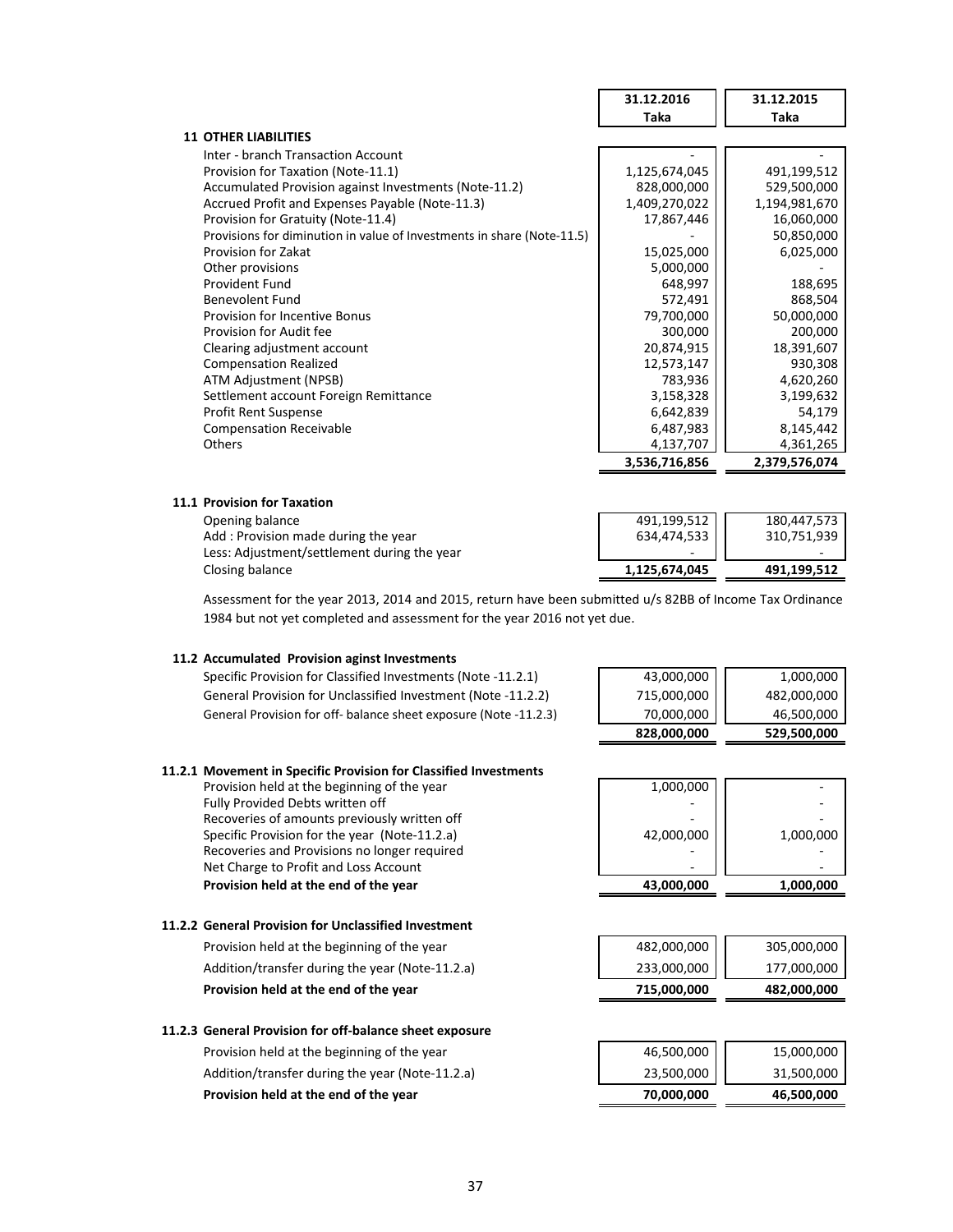| 31.12.2016 | 31.12.2015 |
|------------|------------|
| aka        | Гаkа       |

## **11.2.4 Other Provisions**

To comply BRPD Circular no. 6 dated March 19 2015, BRPD letter no-16 dated 30 December 2015 and BRPD letter no-3 dated 16 February 2016 the Bank has been maintain a provision of lump sum amount for incentive of good borrower.

## **11.2.a Provision for Investments during the year**

| Specific Provision for Classified Investments                           | 42,000,000               | 1,000,000               |
|-------------------------------------------------------------------------|--------------------------|-------------------------|
| <b>General Provision for Unclassified Investment</b>                    | 233,000,000              | 177,000,000             |
| General Provision for off- balance sheet exposure                       | 23,500,000               | 31,500,000              |
|                                                                         | 298,500,000              | 209,500,000             |
|                                                                         |                          |                         |
| 11.3 Accrued Profit and Expenses Payable                                |                          |                         |
| Mudaraba Term Deposit Receipt (MTDR)                                    | 977,492,939              | 979,440,873             |
| Mudaraba Monthly Benefit Savings Scheme                                 | 32,820,904               | 9,889,772               |
| Mudaraba Double Benefit Savings Scheme                                  | 351,235,109              | 184,628,158             |
| Mudaraba Monthly Profit Scheme<br>Mudaraba Pension Prokolpa (Obolombon) | 25,279,794<br>1,776,217  | 13,270,153<br>848,796   |
| Mudaraba Marriage Deposit Scheme                                        | 196,461                  | 80,811                  |
| Mudaraba Hajj Deposit Scheme                                            | 77,732                   | 7,388                   |
| Mudaraba Millionaire Savings Scheme                                     | 16,997,015               | 6,318,455               |
| Mudaraba Kotipoti Deposit Scheme (MKDS)                                 | 1,638,612                | 474,106                 |
| Mudaraba Pension deposit Scheme                                         | 27,743                   | 14,585                  |
| Mudaraba Mohor Saving Scheme                                            | 10,158                   | 645                     |
| Mudaraba Corepoty Sanchaya Prokalpa                                     | 1,717,338                | 7,928                   |
|                                                                         | 1,409,270,022            | 1,194,981,670           |
|                                                                         |                          |                         |
| 11.4 Provision for Gratuity                                             |                          |                         |
| <b>Opening Balance</b><br>Add: Provision made during the year           | 16,060,000<br>17,000,000 | 4,060,000<br>16,000,000 |
|                                                                         | 33,060,000               | 20,060,000              |
| Less: Adjustment                                                        | 15,192,554               | 4,000,000               |
| <b>Closing Balance</b>                                                  | 17,867,446               | 16,060,000              |
|                                                                         |                          |                         |
| 11.5 Provisions for diminution in value of Investments in share         |                          |                         |
| <b>Opening Balance</b>                                                  | 50,850,000               | 3,850,000               |
| Add: Provision made during the year                                     |                          | 47,000,000              |
|                                                                         | 50,850,000               | 50,850,000              |
| Less: Adjustment<br><b>Closing Balance</b>                              | 50,850,000               | 50,850,000              |
|                                                                         |                          |                         |
| 11.a Deffered Tax Liabilities/(Assets)                                  |                          |                         |
| <b>Opening Balance</b>                                                  | (11, 199, 512)           | (447, 573)              |
| Add: Addition during the year                                           | (11, 974, 533)           | (10, 751, 939)          |
|                                                                         | (23, 174, 045)           | (11, 199, 512)          |
| Less: Adjustment<br><b>Closing Balance</b>                              | (23, 174, 045)           | (11, 199, 512)          |
|                                                                         |                          |                         |
| <b>12 CAPITAL</b>                                                       |                          |                         |
| <b>AUTHORISED CAPITAL</b>                                               |                          |                         |
| 1,000,000,000 Ordinary Shares of Taka 10 each.                          | 10,000,000,000           | 10,000,000,000          |
|                                                                         |                          |                         |
| 12.1 Issued, Subscribed and Paid-Up Capital                             |                          |                         |
| 470,800,000 Ordinary Shares of Taka 10 each issued                      | 4,708,000,000            | 4,280,000,000           |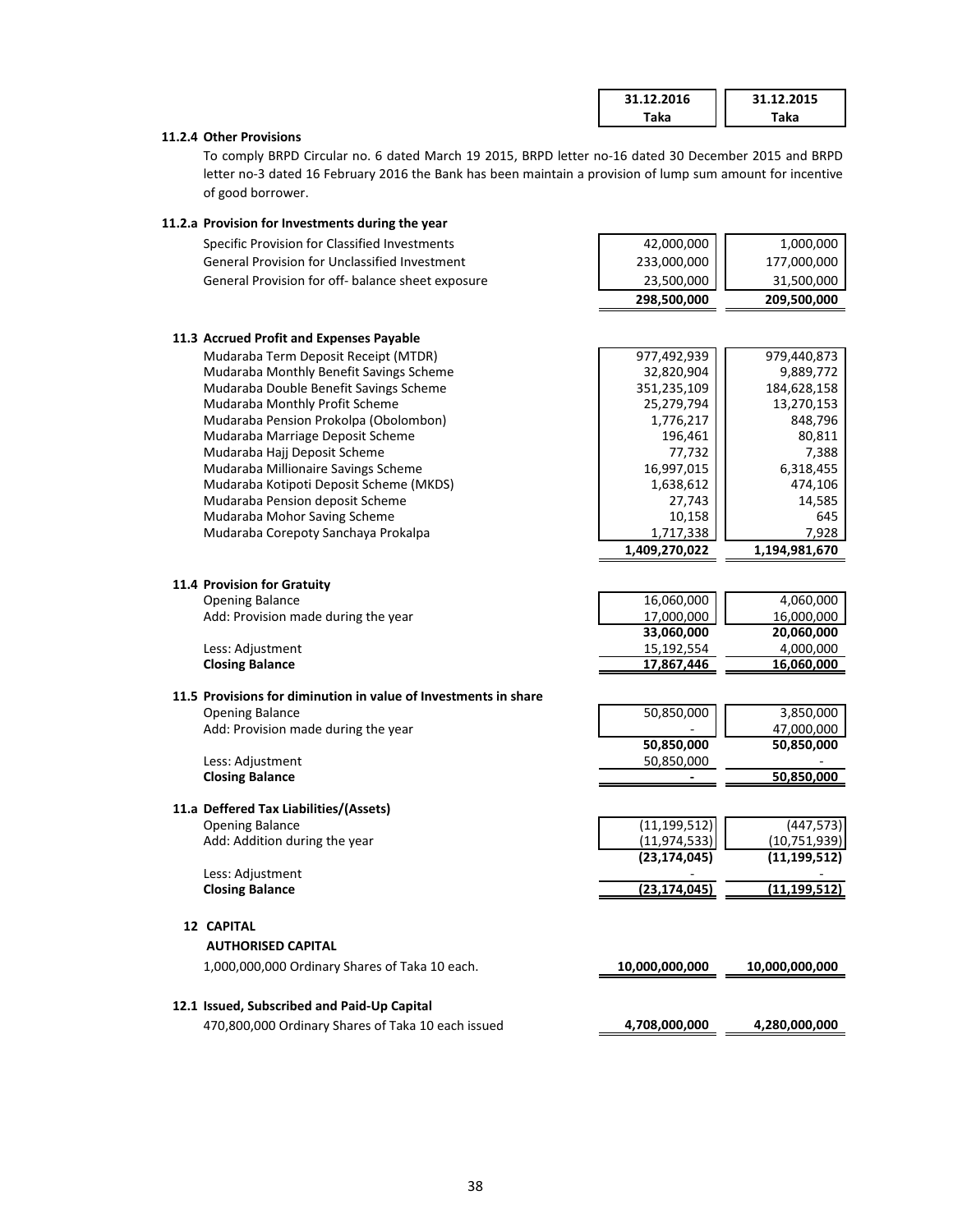|                                                      | 31.12.2016     | 31.12.2015     |
|------------------------------------------------------|----------------|----------------|
|                                                      | Taka           | Taka           |
| 12.2 Category of shareholding as at 31 December 2016 |                |                |
| <b>Name of Category</b>                              | Percentage (%) | Percentage (%) |
| Sponsors/Directors                                   | 100.00         | 100.00         |
| <b>Financial Institutes</b>                          |                |                |
| Non-Resident Bangladeshi                             | -              | -              |
| <b>General Public</b>                                |                |                |
|                                                      | 100.00         | 100.00         |

# **12.3 Classification of Shareholders by holding position as at 31 December 2016**

| <b>Shareholding Range</b>   | No. of Shares | Percentage (%) |
|-----------------------------|---------------|----------------|
| Less than 500 Shares        |               |                |
| 501 to 5000 Shares          |               |                |
| 5001 to 10,000 Shares       |               |                |
| 10.001 to 20.000 Shares     |               |                |
| 20,001 to 30,000 Shares     |               |                |
| 30,001 to 40,000 Shares     |               |                |
| 40,001 to 50,000 Shares     |               |                |
| 50,001 to 100,000 Shares    |               |                |
| 100,001 to 1,000,000 Shares | 1,000,000     | 0.21           |
| Over 1,000,001 Shares       | 469,800,000   | 99.79          |
|                             | 470,800,000   | 100.00         |

# **12.4 Regulatory Capital Requirement in line with Basel-III**

| I. Tier - 1 Capital                                     |                |                |
|---------------------------------------------------------|----------------|----------------|
| a. Common Equity Tier-1 Capital (CET-1)                 |                |                |
| Paid up Capital                                         | 4,708,000,000  | 4,280,000,000  |
| <b>Statutory Reserve</b>                                | 527,663,554    | 233,241,638    |
| <b>Other Reserve</b>                                    | 145,749,665    | 145,749,665    |
| <b>Retained Earnings</b>                                | 631,004,217    | 452,966,555    |
|                                                         | 6,012,417,436  | 5,111,957,858  |
| Less: Regulatory Adjustments (Deferred tax assets)      | 23,174,045     | 11,199,512     |
|                                                         | 5,989,243,391  | 5,100,758,346  |
| b. Additional Tier -1 Capital (AT-1)                    |                |                |
|                                                         |                |                |
| Total Tier 1 Capital $(a + b)$                          | 5,989,243,391  | 5,100,758,346  |
| II. Tier -2 Capital                                     |                |                |
| <b>General Provision</b>                                | 785,000,000    | 495,924,976    |
|                                                         | 785,000,000    | 495,924,976    |
| A. Total Regulatory Capital (I+II)                      | 6,774,243,391  | 5,596,683,322  |
| <b>B.</b> Total Risk Weighted Assets                    | 58,315,036,798 | 42,247,723,691 |
| C. Minimum Capital Requirement                          | 5,831,503,680  | 4,224,772,369  |
| D. Surplus/(Deficiency); (A - C)                        | 942,739,711    | 1,371,910,953  |
| <b>Capital to Risk Weighted Assets Ratio (CRAR)</b>     | 11.62%         | 13.25%         |
| <b>Capital to Risk Weighted Assets Ratio (CRAR):</b>    | Held           | Held           |
|                                                         |                |                |
| a. Common Equity Tier-1 Capital to Risk Weighted Assets | 10.27%         | 12.07%         |
| b. Tier - 1 Capital to Risk Weighted Assets             | 10.27%         | 12.07%         |
| c. Tier - 2 Capital to Risk Weighted Assets             | 1.35%          | 1.17%          |
| Total (b+c)                                             | 11.62%         | 13.25%         |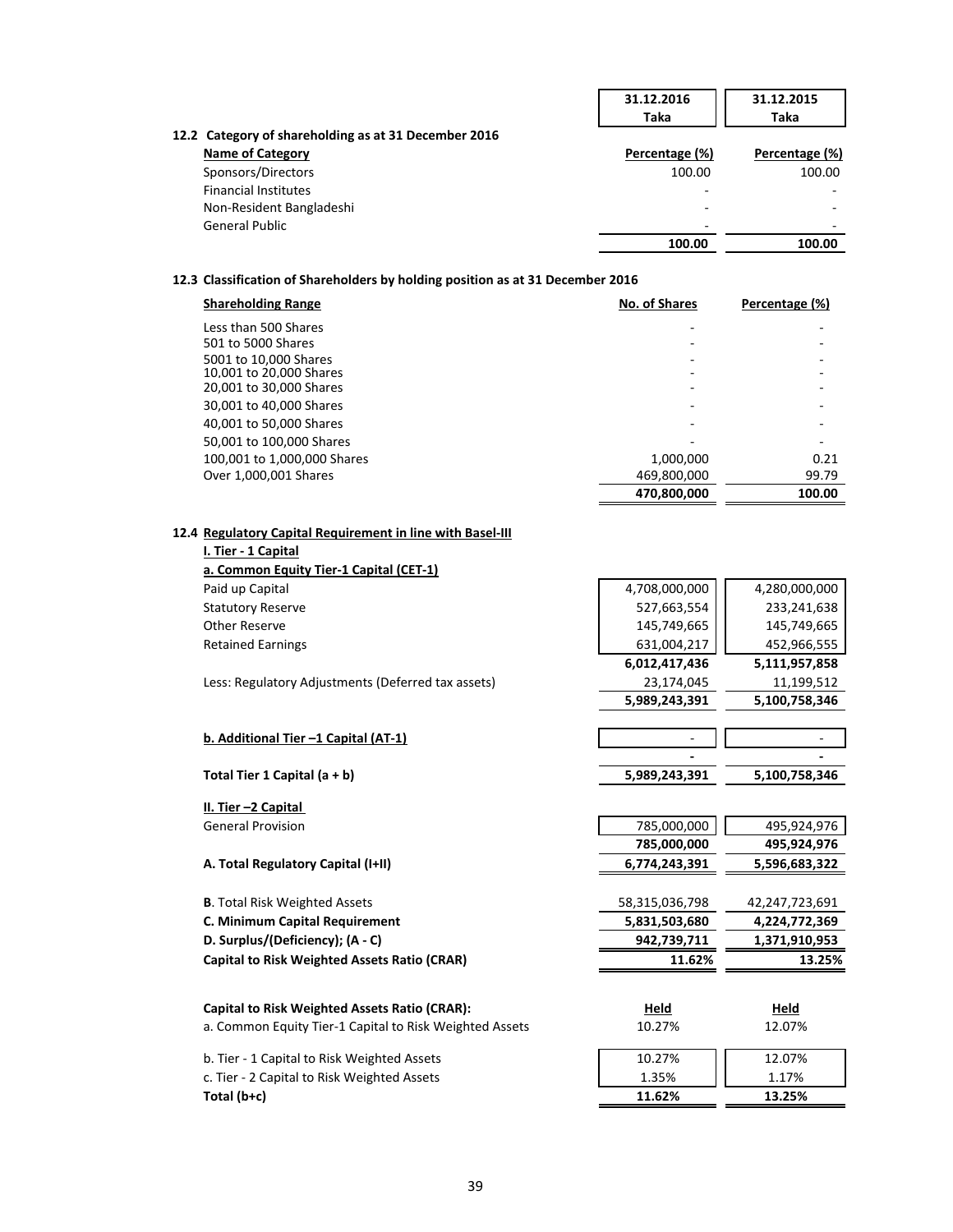|                                                                          | 31.12.2016  | 31.12.2015  |
|--------------------------------------------------------------------------|-------------|-------------|
|                                                                          | Taka        | Taka        |
| <b>13 STATUTORY RESERVE</b>                                              |             |             |
| <b>Opening Balance</b>                                                   | 233,241,638 | 75,578,898  |
| Transferred during the year from Profit & Loss A/C                       | 294,421,916 | 157,662,740 |
| <b>Closing Balance</b>                                                   | 527,663,554 | 233,241,638 |
|                                                                          |             |             |
| <b>14 OTHER RESERVE</b>                                                  | 145,749,665 | 145,749,665 |
| This represents profit prior to incorporation <i>i.e.</i> 07 March 2013. |             |             |
| <b>15 RETAINED EARNINGS</b>                                              |             |             |
| <b>Opening Balance</b>                                                   | 452,966,555 | 122,315,596 |
| Add: Net Profit after tax for the year                                   | 849,609,578 | 488,313,699 |
| Less: Transferred to Statutory Reserve                                   | 294,421,916 | 157,662,740 |
| Less: Transferred to Paid up Capital                                     | 428,000,000 |             |
| Add: Transferred from provision for Investment in Shares                 | 50,850,000  |             |
| <b>Closing Balance</b>                                                   | 631,004,217 | 452,966,555 |

## **16 LETTER OF GUARANTEES**

Money for which the Bank is contingently liable in respect of guarantees are given favoring:

| Letters of Guarantee - Local  | 365,851,995 | 612,755,013              |
|-------------------------------|-------------|--------------------------|
| Letter of Guarantee - Foreign |             | $\overline{\phantom{a}}$ |
|                               | 365.851.995 | 612,755,013              |

## **16.1 Money for Which the Bank is Contingently Liable in respect of Guarantees:**

| <b>Directors</b>                              | $\overline{\phantom{a}}$ | -                        |
|-----------------------------------------------|--------------------------|--------------------------|
| Government                                    | $\overline{\phantom{0}}$ | $\overline{\phantom{0}}$ |
| <b>Banks and Other Financial Institutions</b> | -                        |                          |
| <b>Others</b>                                 | 365.851.995              | 612,755,013              |
|                                               | 365,851,995              | 612,755,013              |

### **17 IRREVOCABLE LETTERS OF CREDIT**

| Letters of Credit - Cash                 | 2,645,263,052 | 1,458,229,907 |
|------------------------------------------|---------------|---------------|
| Letter of Credit - Cash Inland           |               |               |
| Back to Back Letters of Credit - Local   | 187,750,226   | 210,896,290   |
| Back to Back Letters of Credit - Foreign | 76.411.000    | 116.199.000   |
|                                          | 2,909,424,278 | 1,785,325,197 |

# **18 BILLS FOR COLLECTION ISSUED BY THE BANK**

| Foreign Documentary Bills | 214,846,000 | 223,786,000 |
|---------------------------|-------------|-------------|
| Outward Bills             |             |             |
| Inland Documentary Bills  | 219,753,000 | 8.486.000   |
|                           | 434,599,000 | 232.272.000 |

# **19 INVESTMENT INCOME**

| <b>Profit Received from:</b>       |               |               |
|------------------------------------|---------------|---------------|
| Deposit with Other Banks           | 462,450,612   | 1,026,752,542 |
| Bai Murabaha - General             | 1,873,299,757 | 2,097,744,381 |
| Bai Murabaha Hypothecation         | 187,895,073   | 306,480,720   |
| Bai Murabaha against MTDR          | 801,439,870   | 518,829,621   |
| Bai Murabaha - TR                  | 2.743.705.398 | 900.416.293   |
| Bai Murabaha - Agriculture         | 48,745,832    | 62,108,732    |
| Musharaka - MDB                    | 1,294,974,547 | 969,418,047   |
| <b>Bai Muajial General</b>         | 6,454,367     | 5,266,915     |
| <b>Bai Muajial Real Estate</b>     | 8,253         | 536,240       |
| Bai Muajjal Agriculture            |               | 35,139        |
| Bai Murabaha Post Import Bill - TR | 177,403,977   | 20,852,960    |
| <b>HPSM Transport</b>              | 3,446,585     | 1,610,807     |
| <b>HPSM Industry</b>               | 105,768,482   | 107.379.477   |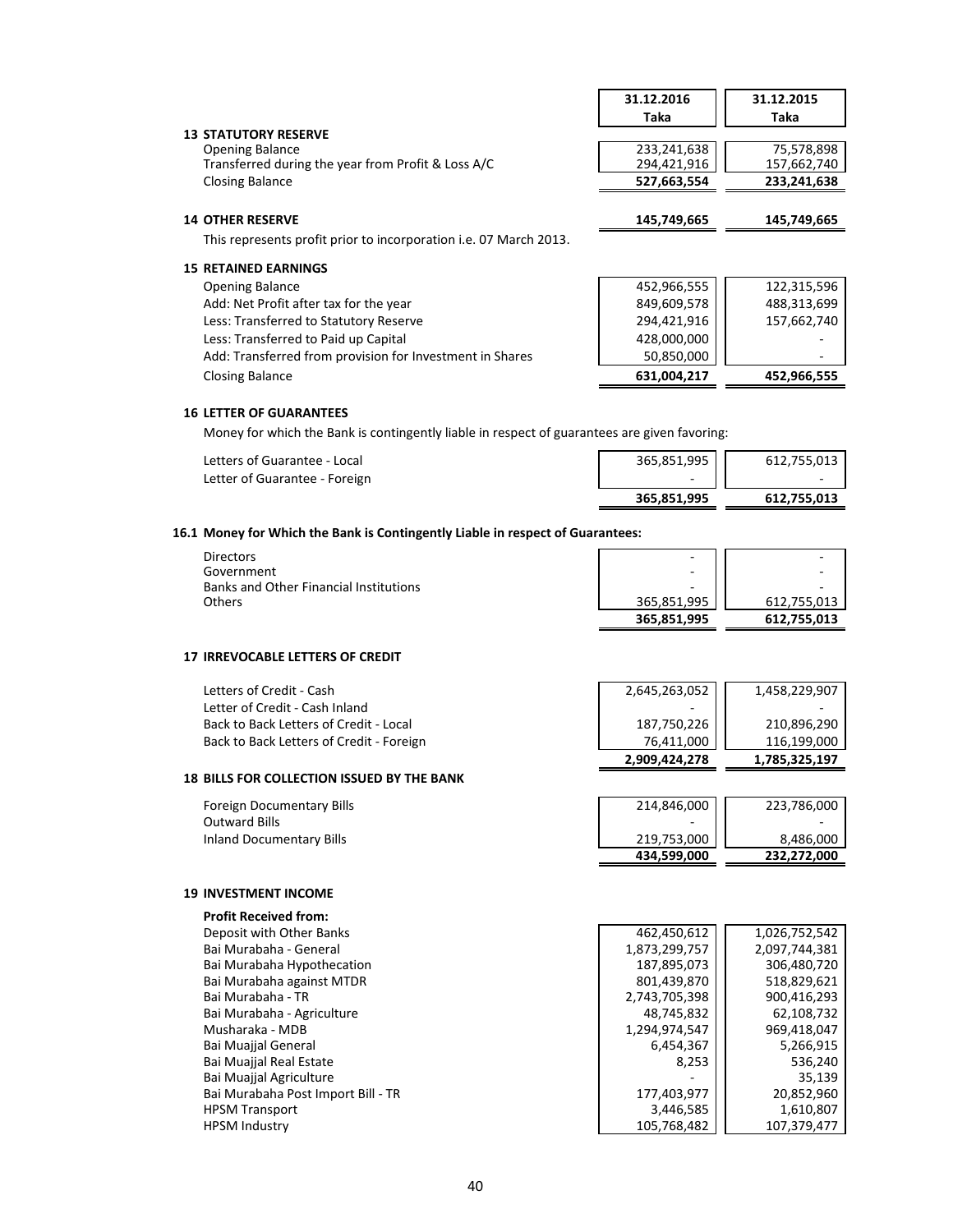|                                  | 31.12.2016    | 31.12.2015    |
|----------------------------------|---------------|---------------|
|                                  | Taka          | Taka          |
|                                  |               |               |
| <b>HPSM Real Estate</b>          | 89,855,535    | 89,568,576    |
| <b>HPSM Machinery</b>            | 106,809,403   | 27,492,188    |
| <b>HPSM Consumer Durables</b>    | 5,283,680     | 5,038,351     |
| <b>HPSM SME</b>                  | 185,940       | 81,034        |
| <b>HPSM Rural House Building</b> | 5,460,805     |               |
| <b>Quard against MTDR</b>        | 997,705       | 487,381       |
| Bill Purchased - Foreign         | 409,744       |               |
| Bai Murabaha Import Bill (MIB)   | 107,451,420   | 18,248,861    |
| Bai Murabaha EDF Investment      | 154.047       | 1,488,147     |
| <b>Back to Back Bill</b>         | 4,349,460     | 3,046,979     |
| Bai Istisna                      | 539,444       | 247,638       |
|                                  | 8,027,089,936 | 6,163,131,029 |
|                                  |               |               |

## **20 PROFIT PAID ON DEPOSITS**

| <b>Profit Paid on:</b>                  |               |               |
|-----------------------------------------|---------------|---------------|
| Mudaraba Term Deposit                   | 3,797,628,817 | 3,550,436,561 |
| Mudaraba Double Benefit Deposits Scheme | 602,102,338   | 340,500,332   |
| Mudaraba Monthly Savings Scheme         | 51,903,101    | 16,037,819    |
| Mudaraba Monthly Benefit Savings Scheme | 452,706,257   | 199,560,915   |
| Bangladesh Government Islami Bond       | 29,822,486    | 49,315,068    |
| <b>Mudaraba Savings Deposits</b>        | 53,123,710    | 19,095,969    |
| Mudaraba Short Notice Deposits          | 66,614,881    | 27,126,831    |
| Mudaraba no Frill Savings Deposits      | 17,690        |               |
| Mudaraba Marriage Scheme                | 415,925       | 161,925       |
| Mudaraba Pension Deposit Scheme         | 2,848,668     | 1,207,160     |
| Mudaraba Millionaire Deposit Scheme     | 26,787,579    | 9,341,540     |
| Mudaraba Hajj Deposit Scheme            | 93,522        | 9,254         |
| Mudaraba Mohor Savings Scheme           | 18,159        | 645           |
| Mudaraba Corepoty Savings Scheme        | 2,069,023     | 7,928         |
| Mudaraba Kotipoti Deposit Scheme        | 2,804,434     | 548,718       |
|                                         | 5.088.956.590 | 4,213,350,665 |

## **21 INCOME FROM INVESTMENT IN SHARES AND SECURITIES**

Bangladesh Govt. Islamic Investment Bond (Note-21.1) Other Bond 24,237,500 - Profit/(Loss) on sale of shares Dividend Income

| 273,701<br>31,906,497 | 393,800<br>13,052,070 |
|-----------------------|-----------------------|
| 7,395,296             | (1,091,730)           |
| 24,237,500            | 13,750,000            |

**21.1** During the year 2016 two bonds has been matured but Bangladesh Bank informed vide their letter no; (Islamic Bond)/182/2016-1196 & 1216 dated 04.12.16 & 11.12.16 respectively that, profit will be provided to UBL after the year end 2016 for which no income has been recognized during the year.

### **22 COMMISSION, EXCHANGE AND BROKERAGE**

| Commission              | 130,573,997 | 60,554,287 |
|-------------------------|-------------|------------|
| <b>Exchange Gain</b>    | 59,131,869  | 24,557,647 |
| <b>Exchange Earning</b> | 63,199,807  | 26,300,654 |
| Less: Exchange Loss     | 4.067.938   | 1,743,007  |
|                         | 189,705,866 | 85,111,934 |

# **23 OTHER OPERATING INCOME**

Account maintenance charge Clearing cheque processing fee Investment processing fee Miscellaneous Earnings

|                       | 7,751,043  |
|-----------------------|------------|
| 14,466,267<br>154,039 | 81,985     |
| 932,750               | 1,009,593  |
| 4,150,595             | 4,499,393  |
| 19,703,651            | 13,342,014 |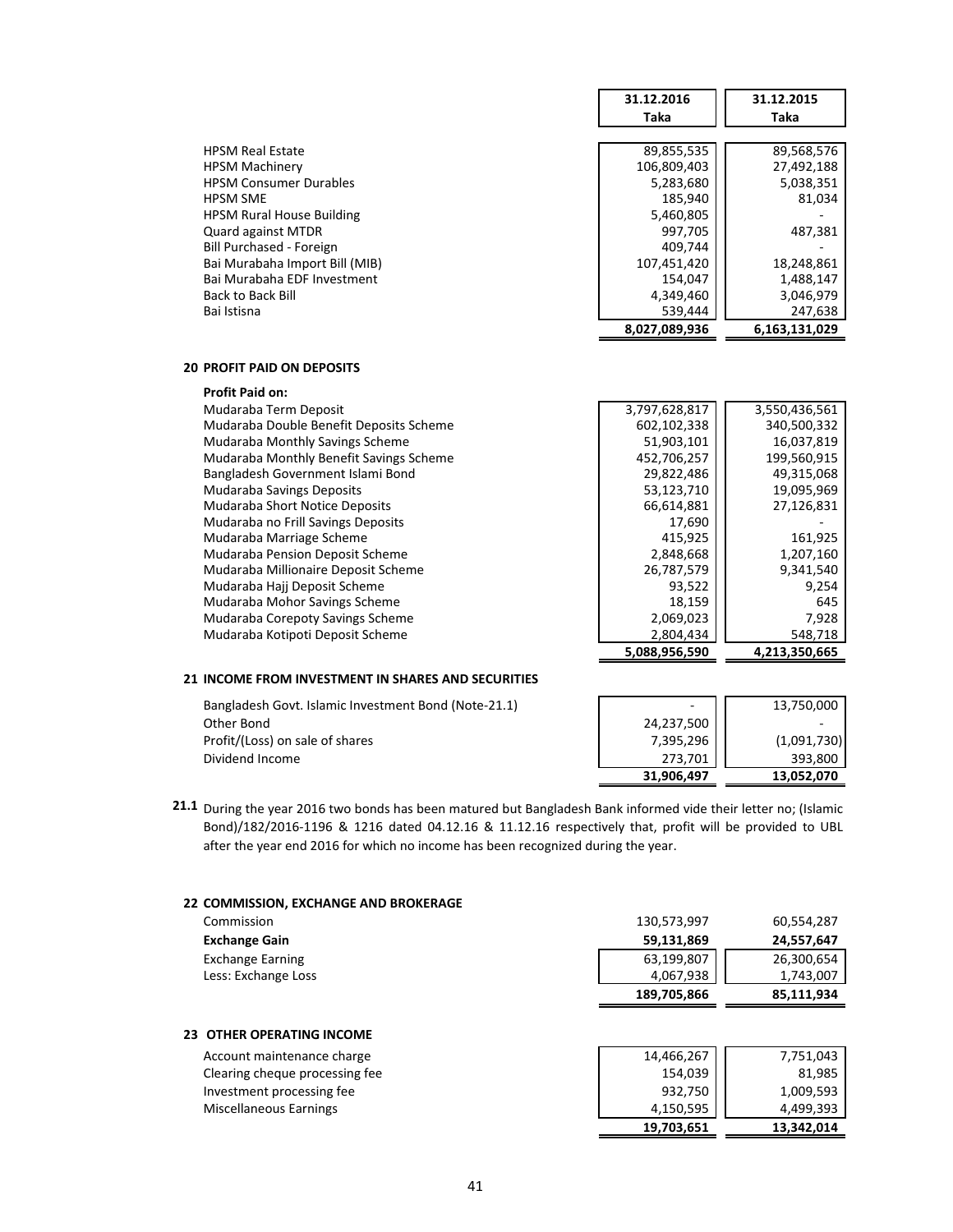|                                                 | 31.12.2016  | 31.12.2015  |
|-------------------------------------------------|-------------|-------------|
|                                                 | Taka        | Taka        |
| <b>24 SALARY AND ALLOWANCES</b>                 |             |             |
| <b>Basic Salary</b>                             | 222,298,094 | 168,499,007 |
| <b>Bonus</b>                                    | 107,438,634 | 97,640,071  |
| Bank's Contribution to Staff Provident Fund     | 16,992,203  | 10,892,212  |
| Gratuity                                        | 17,000,000  | 16,000,000  |
| <b>House Rent Allowance</b>                     | 105,475,256 | 66,510,890  |
| Convevance Allowance                            | 13,196,099  | 8,274,183   |
| Leave Fare Allowance                            | 56,042,942  | 34,547,003  |
| <b>Entertainment Allowance</b>                  | 20,894,454  | 13,139,558  |
| <b>Medical Allowance</b>                        | 25,816,787  | 16,009,920  |
| <b>Utility Services</b>                         | 25,589,359  | 16,041,397  |
| House Maintenance Allowance                     | 26,338,906  | 16,739,360  |
| Bengali New Year Allowance                      | 3,264,162   |             |
| <b>Other Allowances</b>                         | 3,119,349   | 2,378,660   |
|                                                 | 643,466,245 | 466,672,261 |
| 25 RENT, TAXES, INSURANCE, ELECTRICITY ETC.     |             |             |
| Rent                                            | 155,124,091 | 124,861,917 |
| Insurance                                       | 32,973,531  | 22,367,861  |
| Rates and Taxes                                 | 2,431,850   | 2,998,498   |
| <b>Water Charges</b>                            | 358,261     | 282,564     |
| Gas Charges                                     | 216,770     | 199,580     |
| <b>Electric Bills</b>                           | 22,226,115  | 15,782,476  |
|                                                 | 213,330,618 | 166,492,896 |
| <b>26 LEGAL EXPENSES</b>                        |             |             |
| Law Charges                                     | 8,625       | 42,750      |
| Stamp                                           | 9,225       | 15,086      |
| <b>Other Professional Charges</b>               | 582,750     | 515,753     |
|                                                 | 600,600     | 573,589     |
| 27 POSTAGE, STAMP AND TELECOMMUNICATION         |             |             |
| Telephone - Office                              | 3,250,028   | 3,009,715   |
| Telegram, Telex, Internet, Fax and Email charge | 7,092,400   | 5,046,763   |
| Stamp                                           | 91,445      | 44.770      |
| Telephone - Residence                           | 9,480       | 3,019       |
| Swift charge                                    | 4,437,277   | 3,353,080   |
| Postage                                         | 2,756,659   | 1,144,489   |
|                                                 | 17,637,289  | 12,601,836  |
| 28 STATIONERY, PRINTING AND ADVERTISEMENT       |             |             |
| <b>Publicity and Advertisement</b>              | 34,526,229  | 26,151,009  |
| <b>Printing and Stationery</b>                  | 24,101,545  | 8,775,325   |
|                                                 | 58,627,774  | 34,926,334  |
| 29 CHIEF EXECUTIVE'S SALARY & FEES              |             |             |
| <b>Basic Pay</b>                                | 3,621,774   | 3,600,000   |
| <b>House Rent Allowances</b>                    | 1,357,258   | 1,200,000   |
| Leave Fare Allowance                            | 1,357,258   | 1,200,000   |
| <b>Bonus</b>                                    | 1,650,000   | 1,600,000   |
| Bengali New Year Allowance                      | 65,000      |             |
| House Maintenance Allowance                     | 1,357,258   | 1,200,000   |
|                                                 | 9,408,548   | 8,800,000   |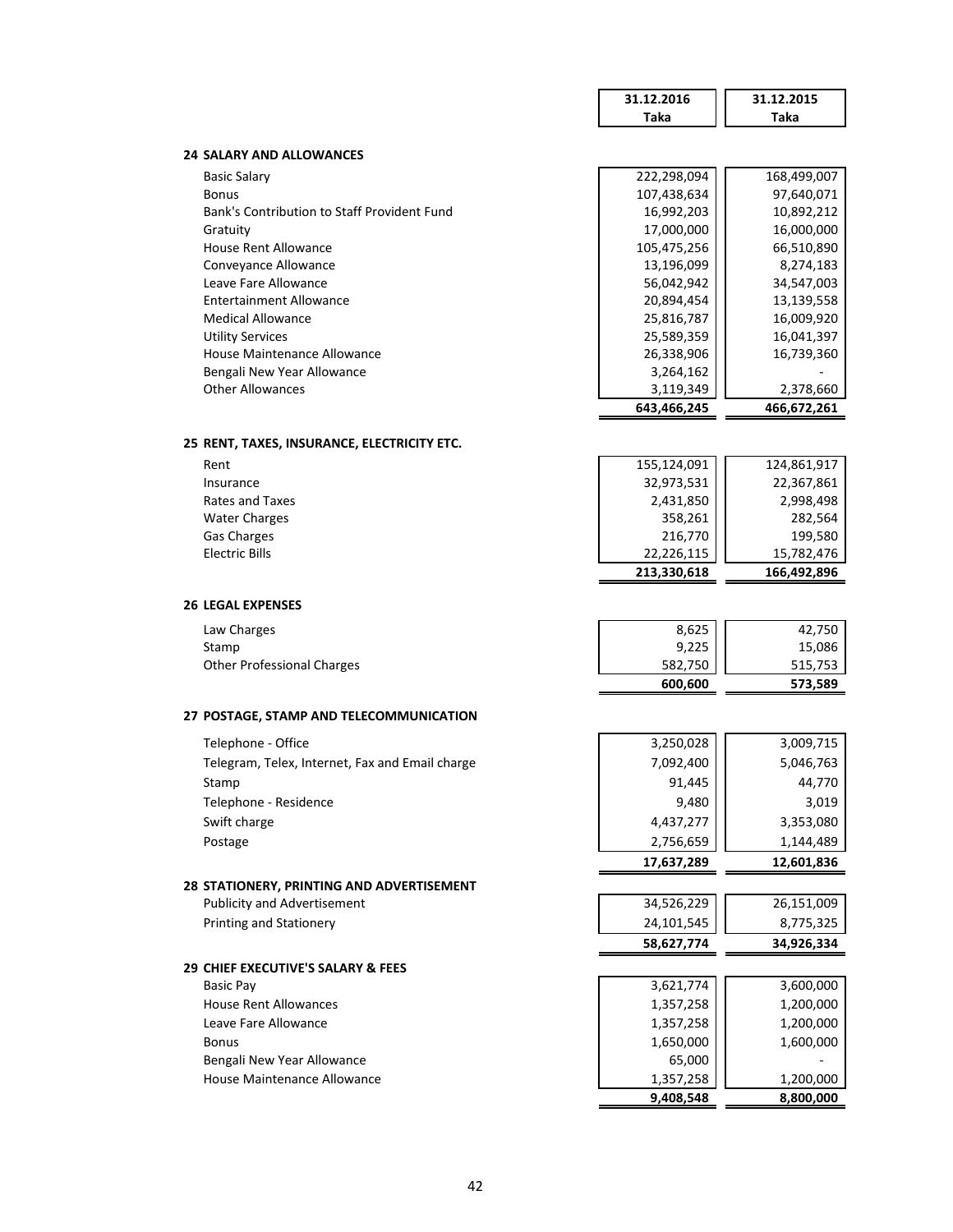|                                                                                | 31.12.2016       | 31.12.2015           |
|--------------------------------------------------------------------------------|------------------|----------------------|
|                                                                                | Taka             | <b>Taka</b>          |
| <b>30 DIRECTORS' FEES &amp; EXPENSES</b>                                       |                  |                      |
| Fees                                                                           | 1,554,800        | 1,454,750            |
| Travel                                                                         | 1,856,100        | 4,066,400            |
|                                                                                | 3,410,900        | 5,521,150            |
| 31 SHARIA'H SUPERVISORY COMMITTEE'S FEES AND EXPENSES                          |                  |                      |
| Fees                                                                           | 312,800          | 278,300              |
| Travel                                                                         |                  |                      |
|                                                                                | 312,800          | 278,300              |
| <b>32 DEPRECIATION AND REPAIRS TO FIXED ASSETS</b>                             |                  |                      |
|                                                                                |                  |                      |
| Depreciation on Fixed Assets (Annexure - A)                                    | 113,635,741      | 92,445,161           |
| <b>Repairs:</b>                                                                | 38,147,877       | 35,383,330           |
| Office equipment                                                               | 14,750,867       | 12,135,731           |
| Renovation and Maintenance of Office Premises<br><b>Furniture and Fixtures</b> | 57,841<br>80,735 | 30,720               |
| Repair & Maintenance of Vehicle                                                | 23,258,434       | 17,255<br>23,199,624 |
|                                                                                | 151,783,618      | 127,828,491          |
|                                                                                |                  |                      |
| <b>33 OTHER EXPENSES</b>                                                       |                  |                      |
| Car Expense                                                                    | 29,027,307       | 20,882,978           |
| Wages                                                                          | 75,486,113       | 50,162,053           |
| Traveling                                                                      | 9,518,624        | 12,274,436           |
| <b>Donation and Subscription:</b>                                              |                  |                      |
| Donation                                                                       | 113,278,710      | 51,252,790           |
| Subscription                                                                   | 2,598,400        | 1,534,000            |
| Newspaper and Periodicals                                                      | 324,838          | 292,749              |
| Entertainment                                                                  | 10,379,364       | 9,751,765            |
| Conveyance                                                                     | 3,361,668        | 2,593,323            |
| <b>Bank charges</b>                                                            | 4,067,104        | 2,864,344            |
| Refreshment                                                                    | 1,877,365        | 1,063,843            |
| <b>Holiday Banking allowances</b>                                              | 1,107,974        | 547,024              |
| <b>Medical Expense</b>                                                         | 2,901,466        | 2,330,627            |
| Training, Seminar and Workshop                                                 | 3,257,115        | 2,126,569            |
| Photocopy, Photograph & Toner                                                  | 1,691,462        | 1,085,760            |
| <b>Generator Expenses</b>                                                      | 4,062,294        | 2,814,234            |
| <b>Washing and Cleaning</b>                                                    | 206,762          | 120,622              |
| <b>Upkeep Branches Premises</b>                                                | 1,176,155        | 863,912              |
| <b>Online Expenses</b>                                                         | 2,426,430        | 1,976,610            |
| <b>Office Maintenance</b>                                                      | 6,102,547        | 4,866,922            |
| Crockery Expense                                                               | 185,485          | 188,808              |
| <b>Meeting Expenses</b>                                                        | 14,166,813       | 12,800,424           |
| <b>ATM Expenses</b>                                                            | 957,461          | 1,458,033            |
| Miscellaneous Expenses                                                         | 1,769,932        | 2,726,000            |
|                                                                                | 289,931,389      | 186,577,826          |
|                                                                                |                  |                      |
| <b>34 EARNINGS PER SHARE (EPS)</b>                                             |                  |                      |
| A. Net Profit after Tax                                                        | 849,609,578      | 488,313,699          |
| B. Weighted Average Number of Ordinary Shares                                  | 470,800,000      | 470,800,000          |

\* Prior period EPS has been restated to comply with BAS-33 "Earning Per Share".

Earnings Per Share (A/B)\* **1.04 1.80**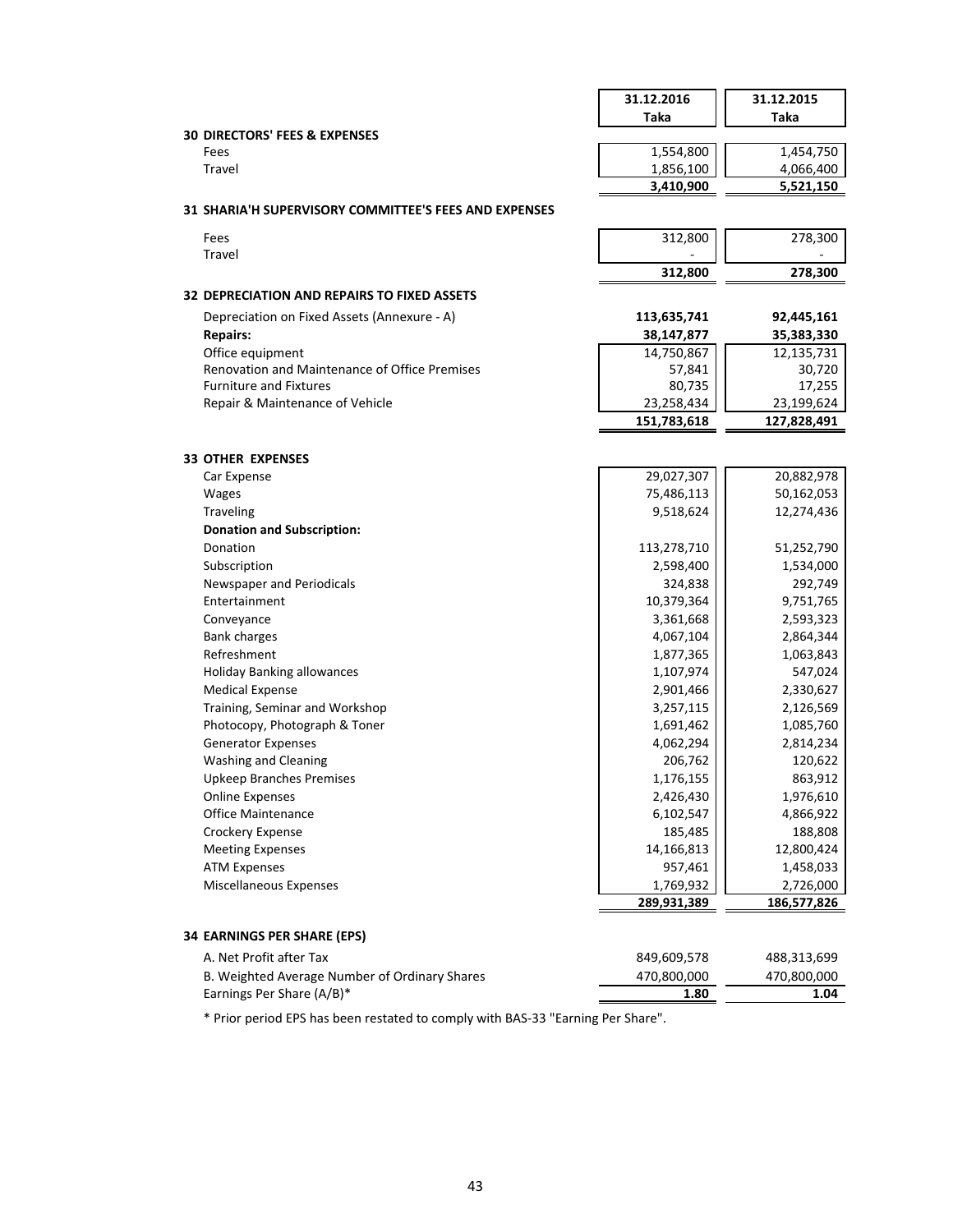|                                                    | 31.12.2016    | 31.12.2015         |
|----------------------------------------------------|---------------|--------------------|
|                                                    | Taka          | Taka               |
| <b>35 RECEIPTS FROM OTHER OPERATING ACTIVITIES</b> |               |                    |
| Account maintenance charge                         | 14,466,267    | 7,751,043          |
| Clearing cheque processing fee                     | 154,039       | 81,985             |
| Investment processing fee                          | 932,750       | 1,009,593          |
| Miscellaneous Earnings                             | 4,150,595     | 4,499,393          |
|                                                    | 19,703,651    | 13,342,014         |
| <b>36 PAYMENTS FOR OTHER OPERATING ACTIVITIES</b>  |               |                    |
| Rent, Taxes, Insurances, Electricity etc.          | 213,330,618   | 166,492,896        |
| Legal Expenses                                     | 600,600       | 573,589            |
| Postage, Stamps, Telecommunications etc.           | 17,637,289    | 12,601,836         |
| Directors' fees                                    | 3,410,900     | 5,521,150          |
| Sharia'h Supervisory Committee's fees and expenses | 312,800       | 278,300            |
| Auditor's Fee                                      | 330,000       | 200,000            |
| <b>Repair of Fixed Assets</b>                      | 38,147,877    | 35,383,330         |
| Zakat Expenses                                     | 15,000,000    | 6,000,000          |
| <b>Other Expenses</b>                              | 289,931,390   | 186,577,826        |
|                                                    | 578,701,474   | 413,628,927        |
| 37 INCREASE / DECREASE OF OTHER ASSETS             |               |                    |
| Inter - branch Transaction Account                 | 65,615,684    | 42,188,869         |
| Advances, Deposits and Prepayment                  | 1,566,671,797 | 1,565,231,726      |
| <b>Stock of Stationery</b>                         | 7,253,808     | 5,814,921          |
| <b>Suspense Account</b>                            | 136,254,573   | 111,665,302        |
| Stamps on Hand                                     | 777,945       | 378,225            |
|                                                    | 1,776,573,807 | 1,725,279,043      |
| (Increase)/Decrease during the year                | (51,294,764)  | (1, 256, 626, 705) |
| 38 INCREASE / DECREASE OF OTHER LIABILITIES        |               |                    |
| <b>Provision for Zakat</b>                         | 15,025,000    | 6,025,000          |
| <b>Benevolent Fund</b>                             | 572,491       | 868,504            |
| <b>Clearing Adjustment Account</b>                 | 20,874,915    | 18,391,607         |
| Others                                             | 34,083,940    | 21,311,086         |
|                                                    | 70,556,346    | 46,596,197         |
| Increase ((Decrease) during the year               | 23,960,149    | (211, 338, 264)    |
| <b>39 NUMBER OF EMPLOYEES</b>                      |               |                    |
| <b>Executives and Officers</b>                     | 849           | 666                |
| Members of Staff (Contractual)                     | 202           | 166                |
|                                                    | 1,051         | 832                |
|                                                    |               |                    |

## 44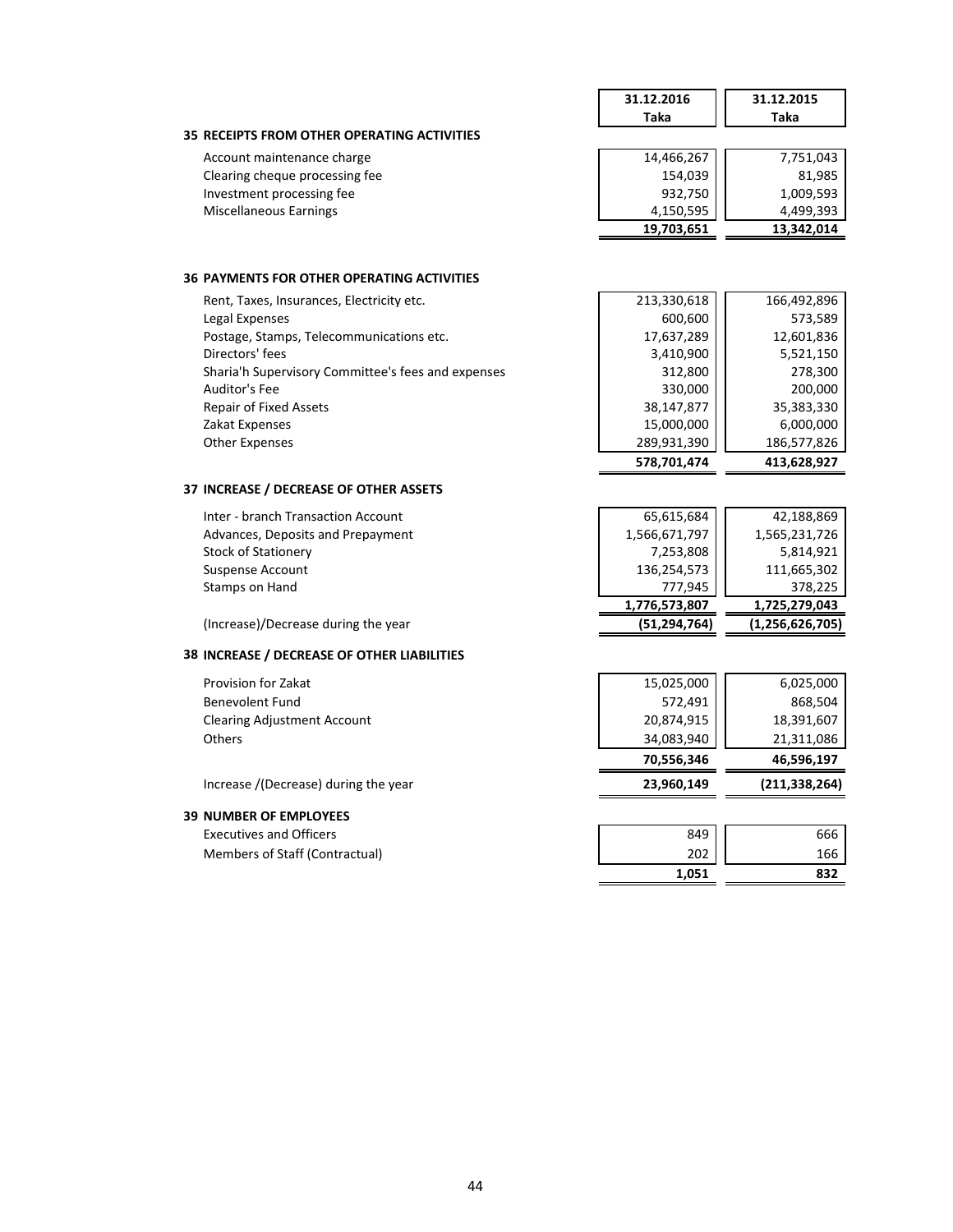### **40 RELATED PARTY TRANSACTIONS**

During the year, the Bank carried out some transaction with related party in the normal course of business and on an arm's length basis. The name of this related party, nature of this transaction and total value has been set out in accordance with provisions of International Accounting Standard # 24 (IAS# 24) Related Party disclosure and as defined in the BRPD Circular no. 14 issued by the Bangladesh Bank on June 25, 2003. The significant related party transactions during the year were as follows:

### **i) Significant Contracts where Bank is a Party and wherein Directors have Interest**

| Name of the Party                                                                                                                         | Nature of<br><b>Transaction</b>     | Nature of<br>Relationship | Total Value (in Taka) |
|-------------------------------------------------------------------------------------------------------------------------------------------|-------------------------------------|---------------------------|-----------------------|
| Reliance Finance Ltd.                                                                                                                     | Mudaraba Term<br><b>Deposits</b>    | <b>Common Director</b>    | 2,988,517,919         |
| Times Securities Ltd.                                                                                                                     | Investment in Share Common Director |                           | 32,456,809            |
| ii) Related Party Transactions                                                                                                            | Nil                                 |                           |                       |
| iii) Shares issued to Directors and Executives without consideration or exercisable at<br>discount                                        | Nil                                 |                           |                       |
| iv) Lending to Related Parties is effected as per requirements of Section 27 (1) of the Bank<br>Companies Act, 1991.                      | Nil                                 |                           |                       |
| v) Business other than banking business with any related concern of the Directors as per<br>Section 18(2) of the Bank Companies Act, 1991 | Nil                                 |                           |                       |
| vi) Investment in the Securities of Directors and their related concern                                                                   |                                     |                           | Nil                   |

## **41 DIRECTORS' INTEREST IN DIFFERENT BUSINESSES OR ENTITIES**

| SI. No         | <b>Name of the Directors</b> | Status with the<br><b>Bank</b> | Names of firms/companies in which interested<br>as proprietor, partner, director, managing<br>agent, guarantor, employee, etc. |
|----------------|------------------------------|--------------------------------|--------------------------------------------------------------------------------------------------------------------------------|
| $\mathbf{1}$   | <b>Shahidul Alam</b>         | Chairman                       | <b>Managing Director</b>                                                                                                       |
|                |                              |                                | Galco Steel (Bangladesh) Ltd.                                                                                                  |
|                |                              |                                | Prasad Paradise Resorts Ltd.                                                                                                   |
|                |                              |                                | S. Alam Vegetable Oil Ltd.                                                                                                     |
|                |                              |                                | <b>Director</b>                                                                                                                |
|                |                              |                                | First Security Islami Capital & Investment Ltd.                                                                                |
|                |                              |                                | Reliance Brokerage Services Ltd.                                                                                               |
|                |                              |                                | Proprietor                                                                                                                     |
|                |                              |                                | M/s. Tazin Enterprise                                                                                                          |
|                |                              |                                | Sonali Traders                                                                                                                 |
| $\overline{2}$ | <b>Ahsanul Alam</b>          | Vice Chairman                  | <b>Managing Director</b>                                                                                                       |
|                |                              |                                | Genesis Textiles Accessories &                                                                                                 |
|                |                              |                                | Apparels Ltd.                                                                                                                  |
|                |                              |                                | Western Designers Ltd.                                                                                                         |
|                |                              |                                | Chairman                                                                                                                       |
|                |                              |                                | Hasan Abasan (Pvt) Ltd.                                                                                                        |
|                |                              |                                | Proprietor                                                                                                                     |
|                |                              |                                | <b>Genesis Enterprise</b>                                                                                                      |
|                |                              |                                | <b>Chief Executive</b>                                                                                                         |
|                |                              |                                | S. Alam & Co.                                                                                                                  |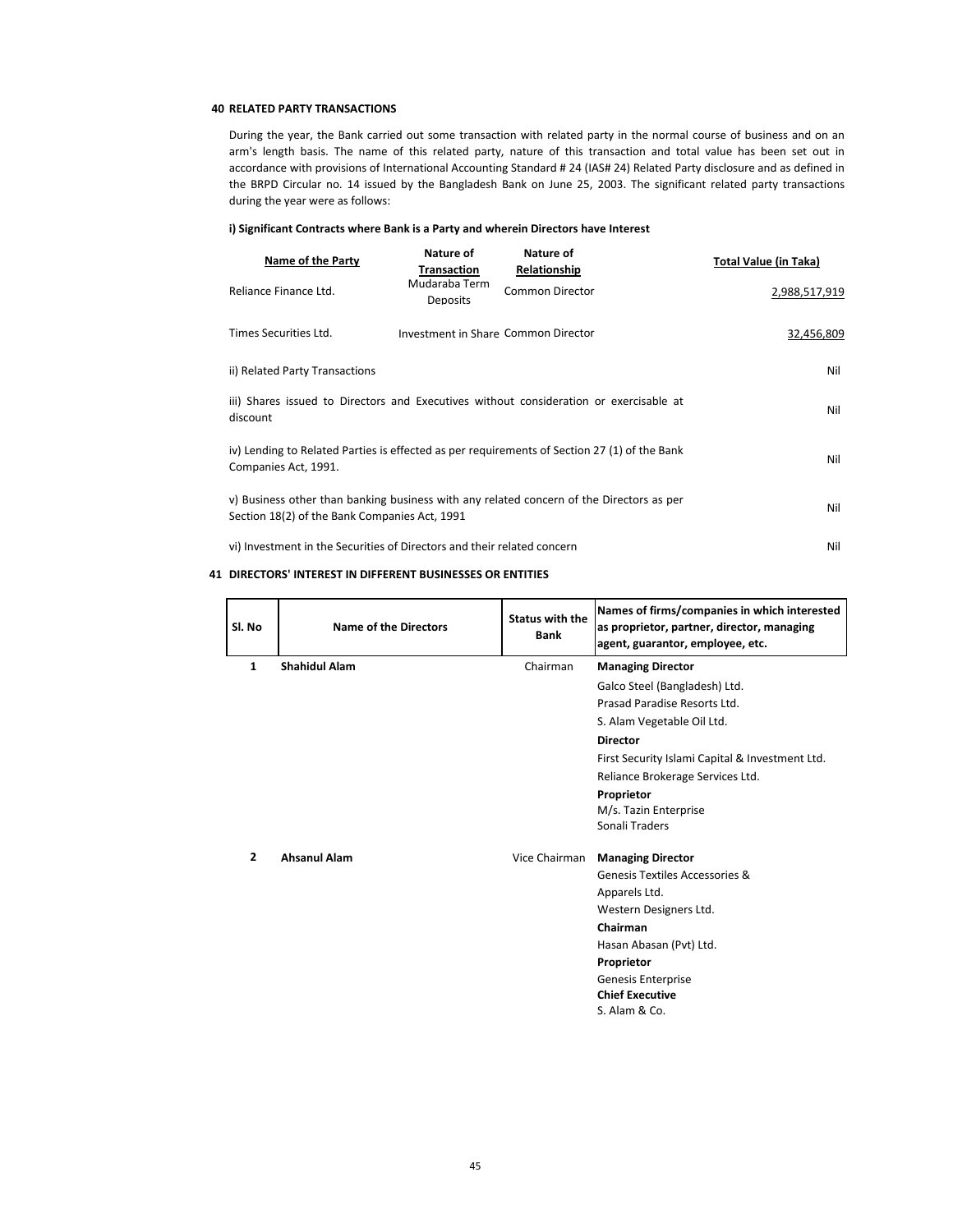| Sl. No | <b>Name of the Directors</b>   | <b>Status with the</b><br>Bank | Names of firms/companies in which interested<br>as proprietor, partner, director, managing<br>agent, guarantor, employee, etc.                                                                                                                                                                           |  |  |
|--------|--------------------------------|--------------------------------|----------------------------------------------------------------------------------------------------------------------------------------------------------------------------------------------------------------------------------------------------------------------------------------------------------|--|--|
| з      | <b>Hussain Muhammad Ershad</b> | Director                       | Chairman<br>Podagonj Cold Storage Ltd.                                                                                                                                                                                                                                                                   |  |  |
| 4      | <b>Ms. Marzina Sharmin</b>     | Director                       | <b>Managing Director</b><br>Unique Investment & Securities Limited<br><b>Times Securities Limited</b><br><b>Director</b><br>Reliance Finance Limited<br>Proprietor<br>M/s. Marzina Trading                                                                                                               |  |  |
| 5      | Mortuza Siddique Chowdhury     | Director                       | <b>Chairman</b><br>Tower Aviation Ltd.<br>Al- Sharaf Airways Ltd.<br>MRM Trading Ltd.<br>Marsa Fishing Ltd.<br><b>Managing Director</b><br>Mortuza Assets Ltd.<br><b>Director</b><br>Al-Sharaf Ltd.                                                                                                      |  |  |
| 6      | Shahedul Huq                   | Director                       | <b>Managing Partner</b><br>Crystal Bridge (Pvt) Ltd.<br><b>Director</b><br><b>Xebac Trading Service</b><br>Proprietor<br>S. Hug Properties Ltd.                                                                                                                                                          |  |  |
| 7      | Showkat Hossain, FCA           | Director                       | <b>Resident Partner</b><br>Hoda Vasi Chowdhury & Co.<br><b>Director</b><br>Chittagong WASA<br>Director (Independent)<br>Chittagong Stock Exchange Ltd.                                                                                                                                                   |  |  |
| 8      | <b>Rashedul Alam</b>           | Director                       | <b>Managing Director</b><br>Global Trading Corporation Ltd.<br><b>Director</b><br>S. Alam Steels Ltd.<br>Bangladesh Petro Chemical Ltd.<br>S. Alam Hatchery Ltd.<br>Ocean Resorts Ltd.<br>S. Alam Properties Ltd.<br>Fatehabad Farm Ltd.<br>Proprietor<br>Rafe Enterprise<br>Khurshed Poribohon Sangstha |  |  |
| 9      | Ms. Farzana Begum              | Director                       | <b>Managing Director</b><br>Shah Amanat Prakritik Gas Co. Ltd.<br>Lion Securities & Investment Ltd.<br><b>Director</b><br>Global Trading Corporation Ltd<br>Proprietor<br>M/s. Farzana Trading Enterprise                                                                                                |  |  |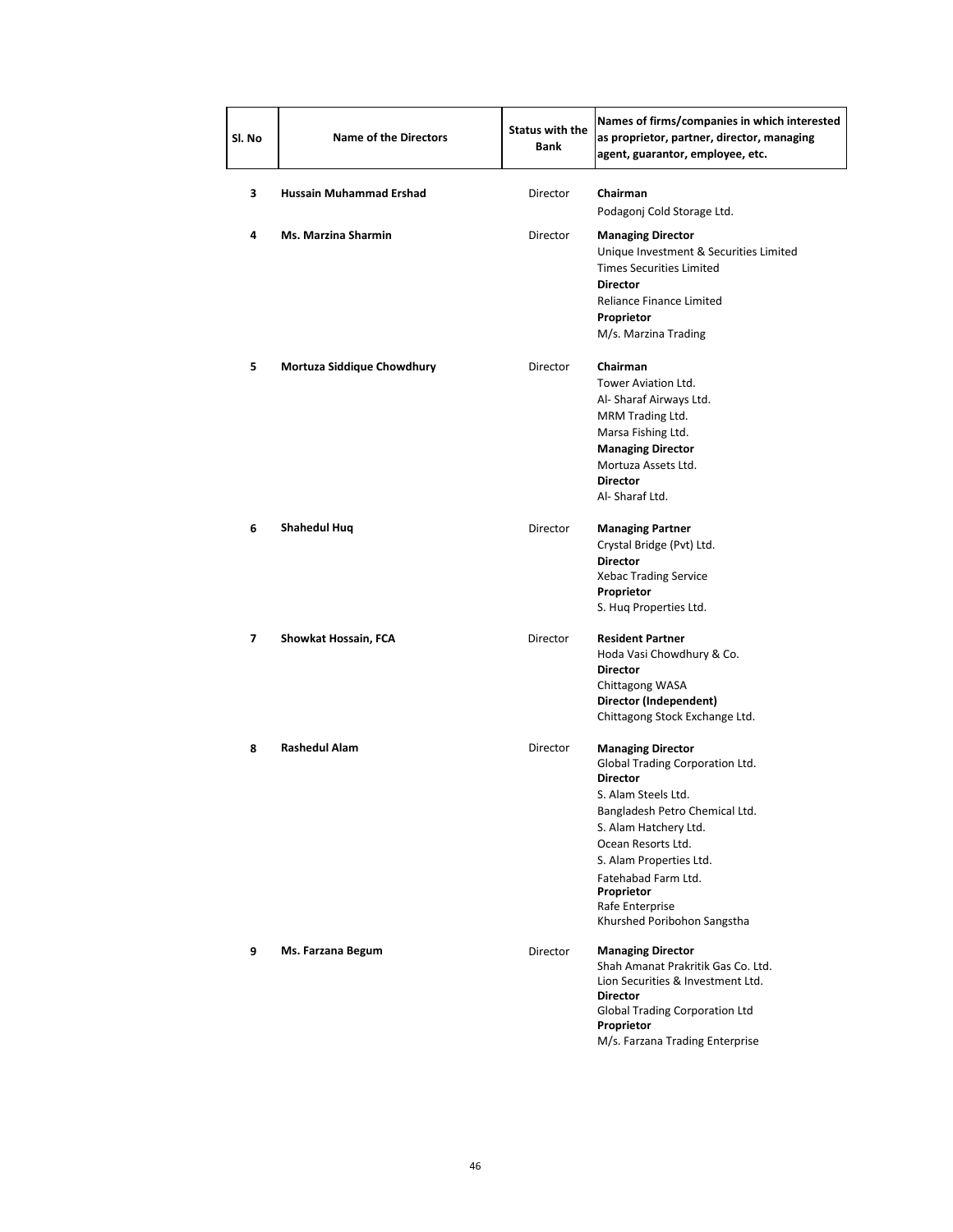| Sl. No | <b>Name of the Directors</b>      | <b>Status with the</b><br><b>Bank</b> | Names of firms/companies in which interested<br>as proprietor, partner, director, managing<br>agent, guarantor, employee, etc.                                                                      |
|--------|-----------------------------------|---------------------------------------|-----------------------------------------------------------------------------------------------------------------------------------------------------------------------------------------------------|
| 10     | Ms. Mehe Zebunnesa Rahman         | Director                              | Director, BBA Programme & Asst. Prof.<br>Southest University                                                                                                                                        |
| 11     | <b>Mohammad Fazlay Morshed</b>    | Director                              | <b>Managing Director</b><br>MRM Trading Ltd.<br><b>Ex-Managing Director</b><br>Chattagong Logistic Ltd.<br><b>Ex-Adviser</b><br>C&A Fabrics Ltd.                                                    |
| 12     | <b>Mohammad Manzoor Alam Seth</b> | Director                              | Adviser<br>C&A Accessories Ltd.<br>Partner<br>Shobel Engineers & Construction                                                                                                                       |
| 13     | Md. Enayet Ullah, FCA             | Independent<br>Director               | Partner<br>Shafiq Basak & Co. Chartered Accountants<br><b>Ex-Adviser</b><br>Shafiq Basak & Co. Chartered Accountants<br><b>Ex-Partner</b><br>Khan Ohab Shafiq Rahman & Co. Chartered<br>Accountants |
| 14     | <b>Mohammad Abdul Quddus</b>      | Independent<br>Director               | <b>EX- Chief Executive Officer (CEO)</b><br>First Security Islami Bank Foundation<br><b>EX-Managing Director</b><br>NRB Global Bank Ltd.                                                            |

## **42 AUDIT COMMITTEE**

**a) Constitution**

| <b>Name</b>                | <b>Status with</b><br>the Bank | <b>Status with</b><br>the Committee | <b>Educational Qualification</b>           |
|----------------------------|--------------------------------|-------------------------------------|--------------------------------------------|
| Showkat Hossain, FCA       | Director                       | Chairman                            | B. Com, Fellow Chartered Accountants       |
| Mortuza Siddique Chowdhury | Director                       | Member                              | FAZIL                                      |
| Shahedul Hug               | Director                       | Member                              | <b>Bachelor of Business Administration</b> |

b) During the year under review, the Audit Committee of the Board conducted 07 (seven) meeting.

c) The following steps have been taken for implementation of an effective Internal Control Procedure of the Bank:

A strong powerful division formed for internal audit and inspection as well as compliance thereof.

The division is divided into three separate units i,e. Audit & Inspection , compliance and Monitoring to implement effective internal control and compliances headed by highly experienced bankers.

Audit and Inspection unit is established with a view to carrying out comprehensive internal audit in the branch level and ensure the transparency and accountability in the banking operations in light of the guidelines of the regulatory authorities and policies set by the bank with regular intervals.

Monitoring Unit is established with a view to implementing proper banking practices in the branches. Day to day operations is the focusing area to implement the rules and procedures of the regulatory bodies, bank's policies and other prudential guidelines.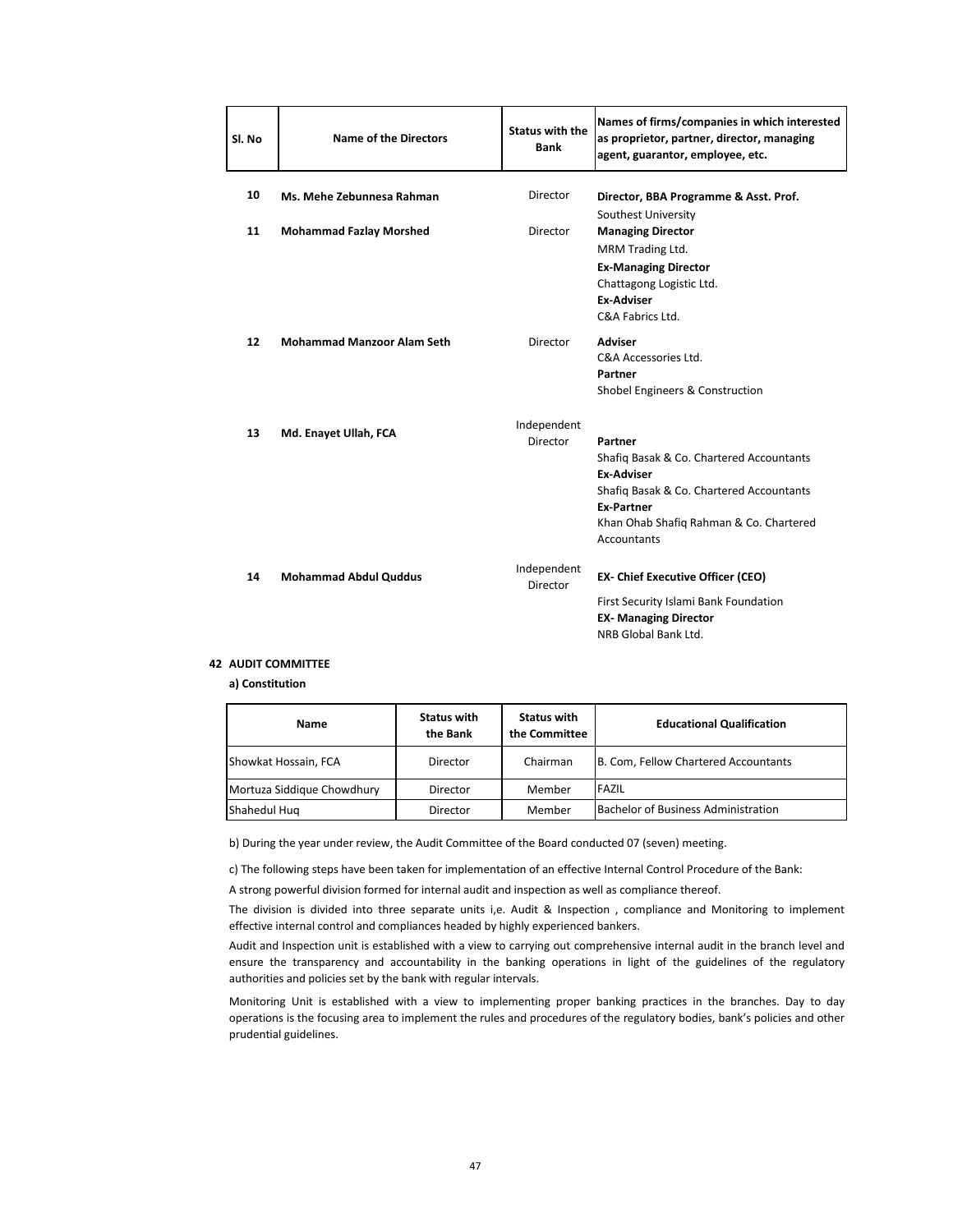Compliance unit is established to take effective measures for collection and timely submission of compliances of internal, external and Bangladesh Bank Inspection Reports.

The committee is placing its report regularly to the Board of Directors of the bank mentioning its review and recommendations on internal system, compliance of rules and regulations and establishment of good governance within

The board has given the responsibility to implement internal control system in the bank as per requirement of core risk management and framework provided by the Bangladesh Bank.

### **43 EVENTS AFTER BALANCE SHEET DATE**

a) The Board of Directors of the Bank in it's 38th Board meeting held on 23 February 2017 approved the financial statements of the Bank for the year ended 31 December 2016 and recommended 12% Stock Dividend for shareholders for the year 2016 to be approved in the next Annual General Meeting and authorized the same for issue.

b) There is no other significant event that has occurred between the balance Sheet date and the date when the financial statements were authorized for issue by the Board of Director which require adjustment in the financial statements.

 $\_$  , and the set of the set of the set of the set of the set of the set of the set of the set of the set of the set of the set of the set of the set of the set of the set of the set of the set of the set of the set of th

**Managing Director Director Chairman** (Current Charge)

**Director**

**Dhaka** 23 February 2017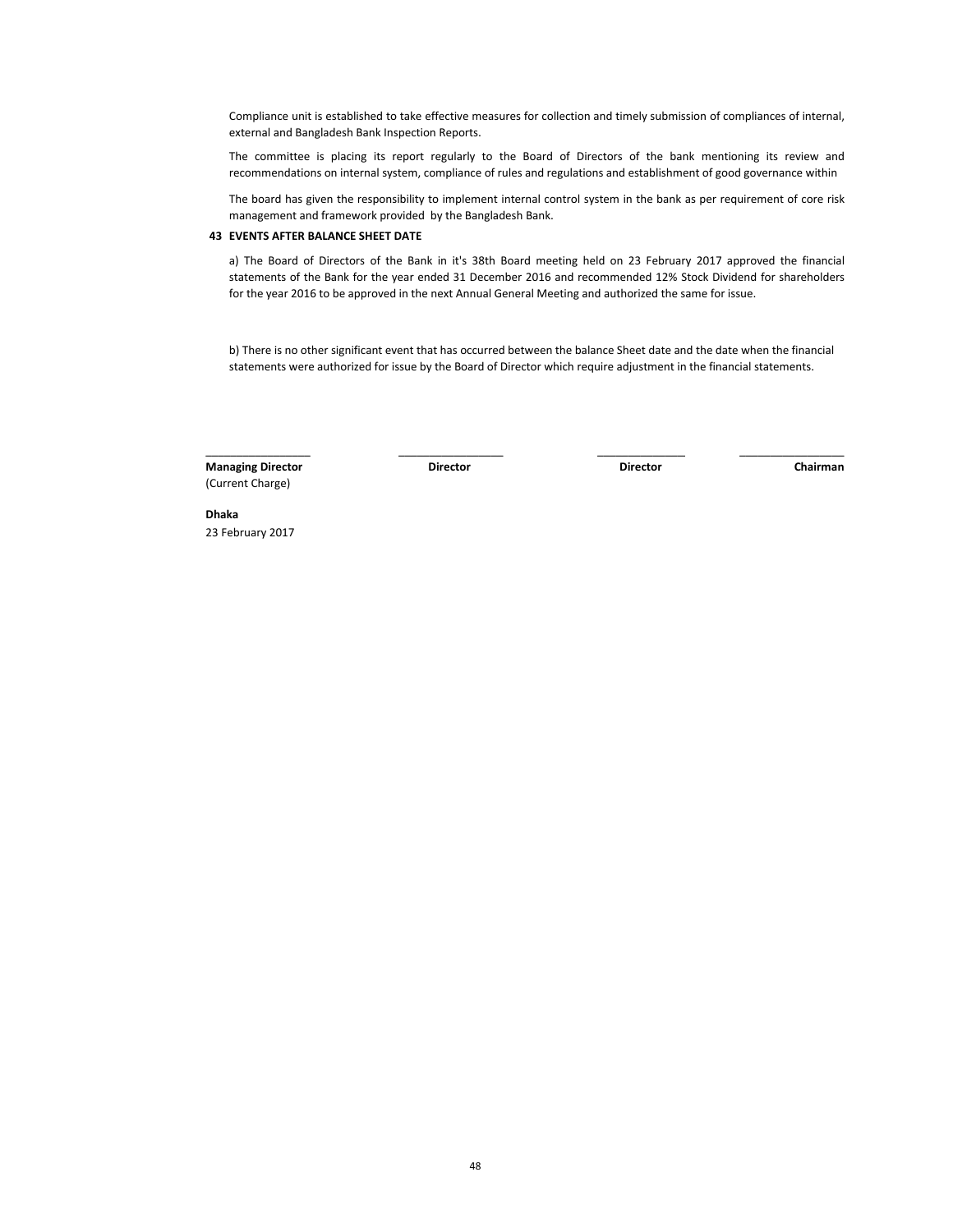### **Annexure A**

# **UNION BANK LIMITED SCHEDULE OF FIXED ASSETS**  As on 31 December 2016

**Figure in Taka**

|                      | <b>COST</b>                              |                                       |                                        | <b>DEPRECIATION</b>                       |                                          |                                  |                                                               |                                           |                                               |
|----------------------|------------------------------------------|---------------------------------------|----------------------------------------|-------------------------------------------|------------------------------------------|----------------------------------|---------------------------------------------------------------|-------------------------------------------|-----------------------------------------------|
| <b>Particulars</b>   | <b>Balance</b><br>as on<br>01 January'16 | <b>Addition</b><br>during<br>the year | Sales/Transfer<br>during the<br>period | <b>Balance</b><br>as on<br>31 December'16 | <b>Balance</b><br>as on<br>01 January'16 | <b>Charged for</b><br>the period | <b>Adjustment on</b><br>sale/transfer<br>during the<br>period | <b>Balance</b><br>as on<br>31 December'16 | Written down<br>value as on<br>31 December'16 |
| Furniture & Fixtures | 412,535,627                              | 189,224,469                           |                                        | 601,760,096                               | 41,191,647                               | 43,876,719                       |                                                               | 85,068,366                                | 516,691,730                                   |
| Office Equipment     | 328,953,739                              | 74,626,128                            |                                        | 403,579,867                               | 83,837,198                               | 51,462,034                       |                                                               | 135,299,232                               | 268,280,635                                   |
| Vehicles             | 91,486,719                               |                                       |                                        | 91,486,719                                | 28,779,634                               | 18,293,287                       |                                                               | 47,072,921                                | 44,413,798                                    |
| <b>Books</b>         | 40,470                                   | 9,170                                 |                                        | 49,640                                    | 9,996                                    | 3,701                            |                                                               | 13,697                                    | 35,943                                        |
| Total Dec' 2016      | 833,016,555                              | 263,859,767                           |                                        | 1,096,876,322                             | 153,818,475                              | 113,635,741                      |                                                               | 267,454,216                               | 829,422,106                                   |
| Total Dec' 2015      | 472,653,996                              | 360,362,559                           |                                        | 833,016,555                               | 61,373,314                               | 92,445,161                       |                                                               | 153,818,475                               | 679,198,080                                   |